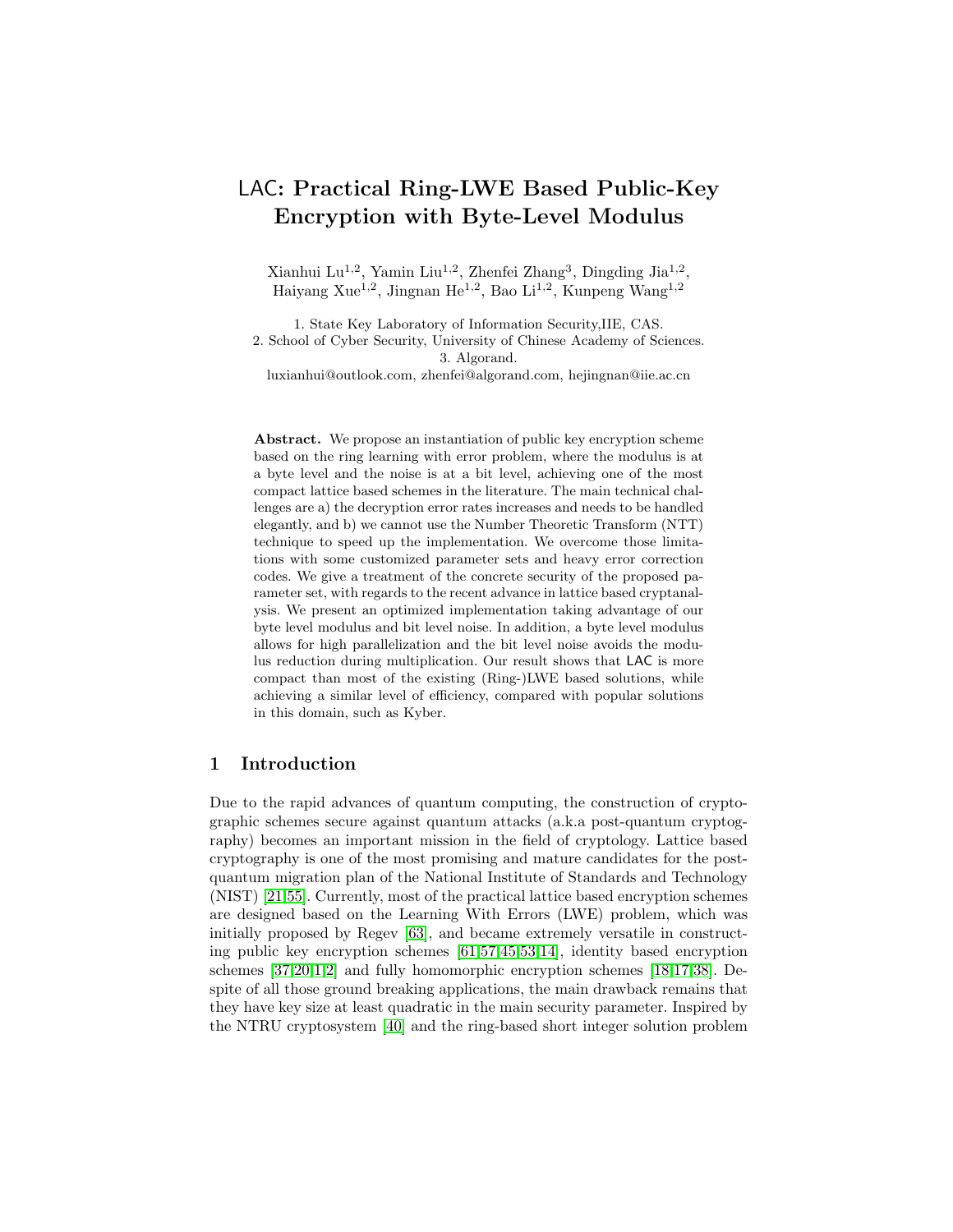[\[52](#page-33-4)[,48\]](#page-33-5), Lyubashevsky, Peikert and Regev [\[49](#page-33-6)[,50,](#page-33-7)[60\]](#page-33-8) resolved this problem by introducing an algebraic variant of LWE, namely, Ring-LWE; and showed that its security can be reduced to worst-case problems on ideal lattices. It is worth noting that in a concurrent and independent work, Stehlé et al.  $[69]$  also proposed a special case of Ring-LWE over power-of-two cyclotomic polynomials; in [\[60\]](#page-33-8), it was shown that Ring-LWE problem is hard for any ring with appropriate error distribution.

For almost all LWE based constructions, there exists an instantiation with Ring-LWE where the size of the public key and the ciphertext can be reduced by a factor of  $n$ , where  $n$  is the dimension of the polynomial ring. Depending on the choice of the ring, one may also carry out the ring multiplications in  $O(n \log n)$ by using the fast Fourier transform (FFT) or number theoretic transform (NTT). Due to its great security, utility and efficiency, Ring-LWE and its variants become the most popular building-blocks in the design of practical cryptosystems  $[15,8,7,16,43,66,9]$  $[15,8,7,16,43,66,9]$  $[15,8,7,16,43,66,9]$  $[15,8,7,16,43,66,9]$  $[15,8,7,16,43,66,9]$  $[15,8,7,16,43,66,9]$  $[15,8,7,16,43,66,9]$ .

To date, the (Ring-)LWE based public key encryption schemes have arrived at a mature state that is almost ready for deployment, except for the aforementioned size problem. For the public key encryption schemes, they all follow a similar framework by Regev [\[63\]](#page-34-0) and Lyubashevsky et al. [\[49\]](#page-33-6). For the key exchange protocols, one may use the reconciliation method, first put forth by Ding [\[30\]](#page-31-4), and then refined by Peikert [\[58\]](#page-33-9), to improve efficiency.

Subsequent works, such as [\[15,](#page-30-1)[8](#page-30-2)[,16,](#page-30-4)[66,](#page-34-3)[9\]](#page-30-5), have contributed to a large portion of the NIST post-quantum cryptography standardization process (NIST-PQC) [\[55\]](#page-33-0). As one has seen from those work, further improvement of the bandwidth efficiency has become one of the main missions in the design of practical lattice based cryptographic schemes.

#### 1.1 Our Contributions

Motivation. Before presenting our contributions, let us briefly present our motivation. For the sake of simplicity, we will use the ring  $\mathcal{R} = \mathbb{Z}_q[x]/(x^n + 1)$ with a power-of-two  $n$ , a favorable choice by many Ring-LWE based schemes [\[32](#page-32-4)[,8\]](#page-30-2), to illustrate our idea, although we must remark that it is shown by Peikert et al. in [\[60\]](#page-33-8) that Ring-LWE is hard for any ring of integers.

Intuitively, the hardness of Ring-LWE problem is mainly determined by the error rate  $\alpha$  (the ratio of the noise magnitude to the modulus q) and the dimension *n*. According to the concrete hardness analysis  $\frac{1}{1}$  $\frac{1}{1}$  $\frac{1}{1}$  in [\[6,](#page-30-6)[8](#page-30-2)[,5\]](#page-30-7), suitable choices of the dimension n are  $2^9 = 512$  and  $2^{10} = 1024$ . For these choices,  $q = 12289$  is the smallest prime for which  $q \equiv 1 \mod 2n$ . In other words, to enable the super efficient NTT multiplications, we have a constraint that  $q$  is at least 12289. As a result,  $q = 12289$  is one of the most widely used modulus for the Ring-LWE based schemes. Almost concurrent of this paper, in the design of Kyber [\[16\]](#page-30-4), a smaller polynomial ring of degree  $n = 256$  was used as the basic block of the

<span id="page-1-0"></span> $<sup>1</sup>$  As opposite to the provable security, this is a method to obtain the bit-complexity</sup> by looking at the cost of best known attacks, such as BKZ with quantum sieving.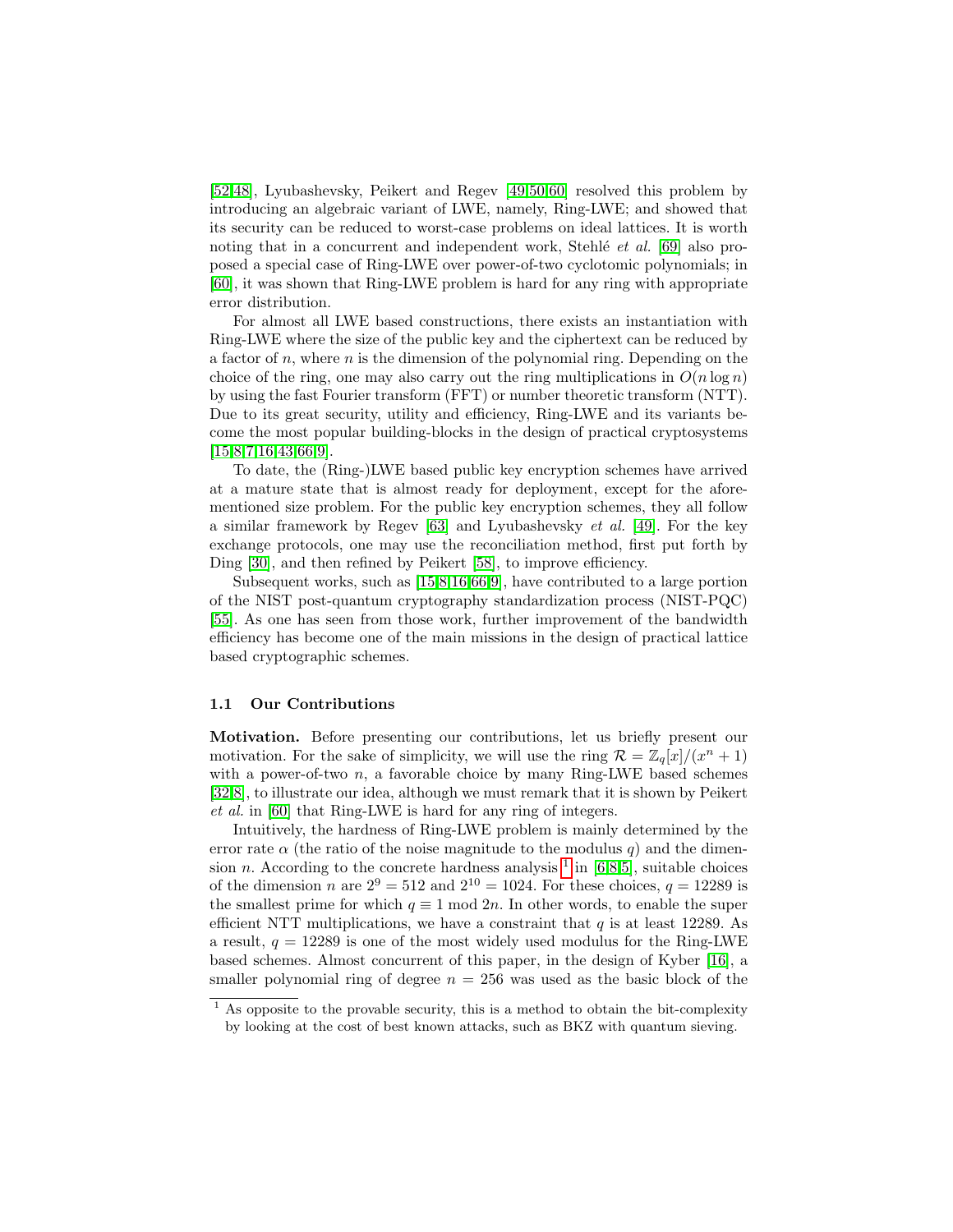Module-LWE problem. NTT over this ring is possible with a smaller modulus  $q = 7681$ . Recently, based on a new variant of the NTT technique [\[51\]](#page-33-10), the modulus  $q = 3329$  was used in the NIST-PQC second round version of Kyber,

From the view of cryptographic scheme design, this constraint is a bit artificial, in that it is purely decided by NTT, and not regulated by any security requirement. To be more specific, the security level grows with the error rate, which is the ratio between the error and the modulus, rather than the modulus itself. Therefore, for the sake of space complexity, it makes sense to choose the modulus as small as possible, while keeping the ratio somewhat a constant to maintain a same security level.

In this paper, we investigate the above approach. We consider "byte" level modulus. Byte is the smallest data type that modern processors handle. It seems to be a sweet spot to balance performance, size and security. We also remark that for moduli that are significantly smaller than 256, the performance gain will be minimal (since processors will treat the data type as a byte anyway) while it becomes unfeasible to find error distributions that can maintain a same error/modulus ratio.

Parameter Derivation. There have been a sequence of work on the theoretical worst-case hardness of Ring-LWE problems [\[69](#page-34-2)[,49,](#page-33-6)[60,](#page-33-8)[65\]](#page-34-4). However, they give no guidance on the choice of concrete parameters. Parameter derivation is an active research topic for lattice based cryptography, for both cryptography and cryptanalysis [\[22](#page-31-5)[,59,](#page-33-11)[4\]](#page-30-8). Arguably, most lattice based submissions to NIST-PQC follow a similar design [\[49,](#page-33-6)[45,](#page-33-2)[30,](#page-31-4)[58\]](#page-33-9), and a major differentiator among the schemes is the choices of parameters.

As mentioned earlier, we consider the family of "byte" level modulus that breaks the constraint of NTT modulus. Specifically, we consider three types of byte-level moduli, namely "power-of-two modulus", "max-split modulus" and "min-split modulus". We then select proper secret and error distribution to match the proposed modulus. Since the concrete security partially relies on the error rates, to be able to sample errors efficiently becomes crucial to the overall design. For provable security one requires discrete Gaussian samples; however, in practice it is sufficient to sample from distributions that are close enough to a Gaussian. We observe that centered binomial distribution with the standard √ deviation of  $\sigma = 1/\sqrt{2}$  is a sweet spot for security, correctness and efficiency.

To show the concrete security of our scheme, similar to other works in this field, we perform a concrete analysis of best known attacks, using both the popular and generic analysis such as BKZ with (quantum) sieving [\[6,](#page-30-6)[8,](#page-30-2)[5\]](#page-30-7) and hybrid attacks [\[41,](#page-32-5)[39\]](#page-32-6), as well as dedicated attacks, such as the subfield attacks, hamming weight attacks [\[54\]](#page-33-12) and pattern attacks [\[62\]](#page-34-5).

Versions. Since the debut of our first proposal realizing the above methodology, there have been two versions of parameters. The first version of our scheme was submitted to the first round of NIST-PQC. Parameter sets for this submission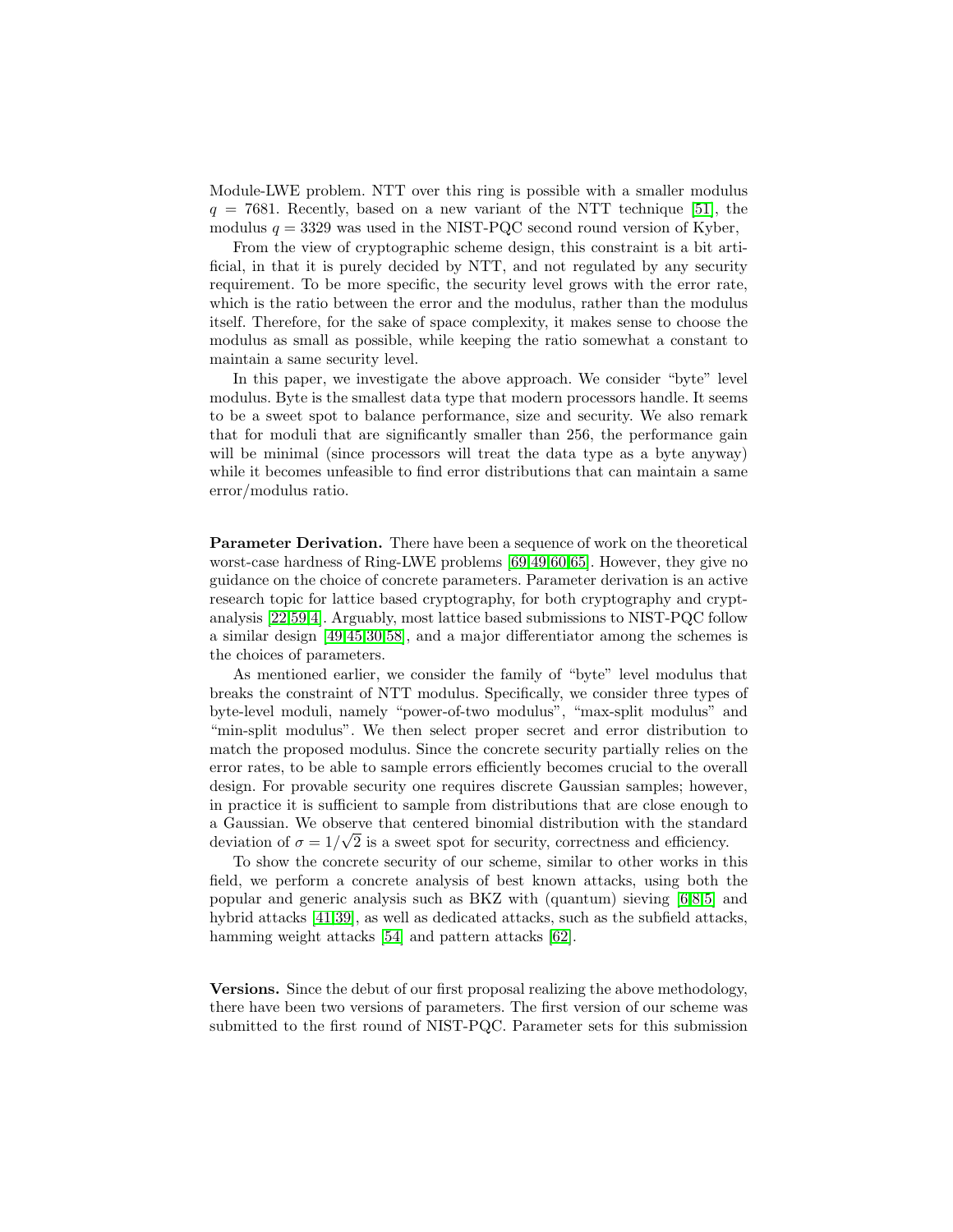is referred to as

$$
LAC-v1 = \{LAC-128-v1, LAC-192-v1, LAC-256-v1\}.
$$

In the second round of NIST-PQC, as well as the previous version of this paper [\[47\]](#page-33-13), we proposed a second version of the parameter sets, addressing several potential risks arised during the first round evaluation and the second round evaluation [\[54\]](#page-33-12). Those are referred to as

LAC-v2 = {LAC-128-v2, LAC-192-v2, LAC-256-v2}.

The major change from LAC-v1 to LAC-v2 is that the secrets and the noises are sampled from a fixed hamming weight binomial distribution; and consequently a weaker error correction code is adopted. It was observed that LAC-v1 may be vulnerable to side channel attacks [\[27\]](#page-31-6) and high hamming weight attacks [\[54\]](#page-33-12). We moved to LAC-v2 to seal those leakage. We give a detailed analysis of those attacks in section [5.](#page-16-0)

For completeness we list both LAC-v1/2 parameter sets in Appendix [A.](#page-34-6) In this paper/revision, we introduce a third version of the parameter set

LAC-v3 = {LAC-light-v3a, LAC-128-v3a, LAC-192-v3a, LAC-256-v3a LAC-light-v3b, LAC-128-v3b, LAC-192-v3b, LAC-256-v3b},

in accouting for new cryptanalysis results [\[29,](#page-31-7)[28,](#page-31-8)[27,](#page-31-6)[25,](#page-31-9)[62\]](#page-34-5). This revision sees two major changes. First, we present LAC-light-v3. This parameter is designed for embedded systems such as a Cortex M4 platform. It is a variant of LAC-128-v3, with smaller noise and weaker error corrections. Second, for each level, we have two parameter sets, for example, LAC-128-v3a and LAC-128-v3b, corresponding to modulus 251 and 256, respectively.

It is worth noting that the underlying algorithms remain unchanged for all three versions of LAC parameter sets.

Error Corrections. In most lattice based schemes, dated back from one of the first lattice based encryption schemes, NTRU [\[40\]](#page-32-2), there exists a (tunable) decryption error probability. One may choose a zero decryption error probability, at the cost of a larger modulus (and hence larger keys and ciphertexts); or a negligible one, with a moderate size modulus. See, for example [\[34\]](#page-32-7), for a comparison of different error correction codes for lattice based cryptography. Our byte level modulus incurs a very high decryption error rate by design; and simple error correction techniques, such as D2 or D4 codes [\[8\]](#page-30-2), do not work well in our use case.

To cope with this error growth, we encode the plaintext message with an error correction code that supports very large block size. Generally speaking, with the great power comes great cost: error correction code for large block sizes brings severe efficiency penalty. We propose to use binary BCH error correction code, which is particularly efficient, in both encoding and decoding. With BCH code we are able to decrease the decryption error rate to a desirable level.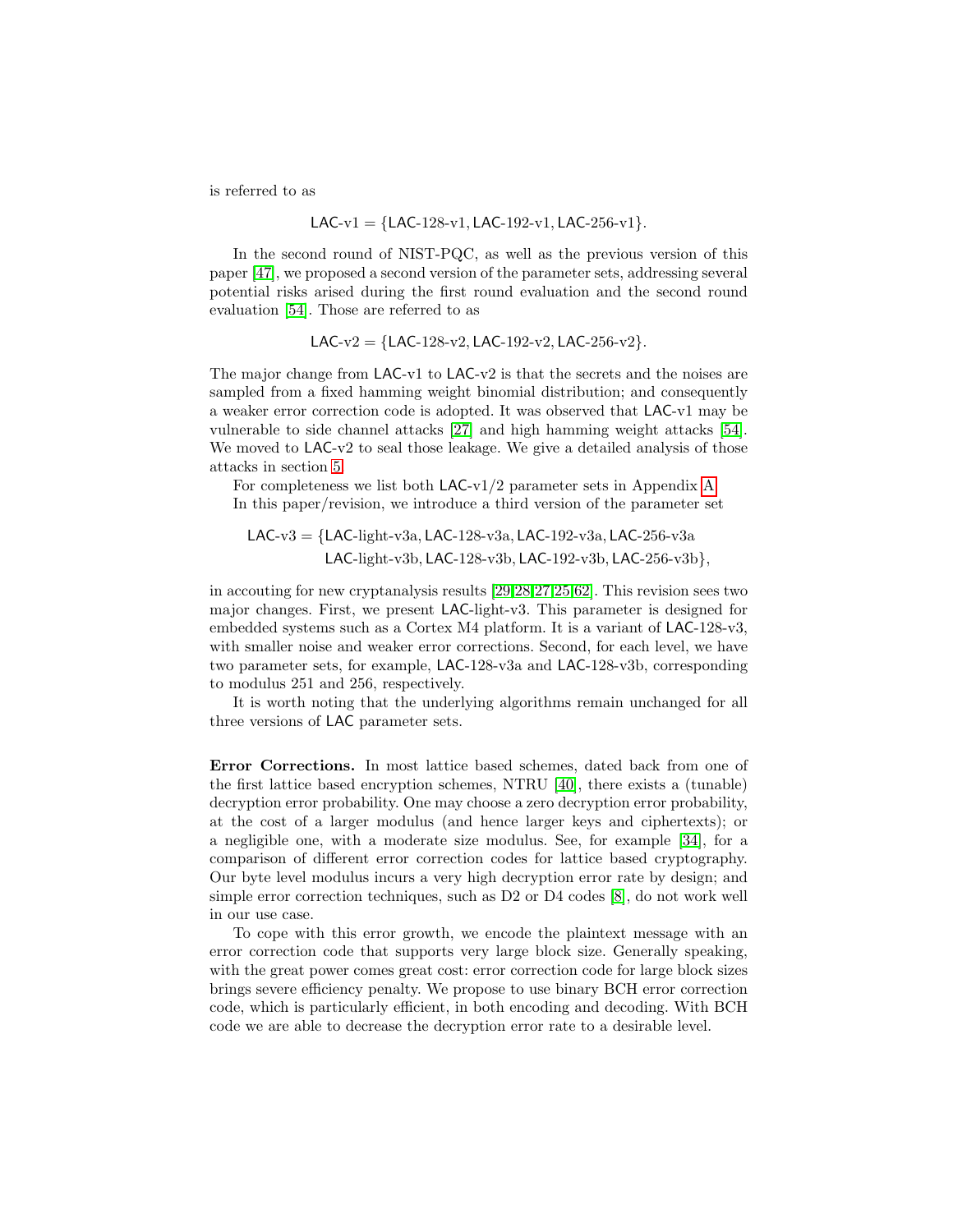The main drawback of a large block error correction code is the high computation cost. To balance the time and space complexity, we choose the combination of D2 and BCH. Briefly, the message is firstly encoded with the BCH code, then encoded with the D2 code. In the decryption algorithm, the code words will be corrected using D2-then-BCH method. In this approach, the error rate is sharply decreased by D2 already, and we only need to correct a small number of errors by using BCH. Since D2 is very efficient, the combination of D2 and a small number of BCH error correction is sufficient for our use case while remaining efficient.

We remark that our usage of heavy error correction mechanism has sparked fruitful discussions which lead to advancement of cryptanalysis in the field, for instance, see [\[29](#page-31-7)[,28,](#page-31-8)[27,](#page-31-6)[25](#page-31-9)[,62\]](#page-34-5). Looking ahead, our revised LAC-v3 parameter sets are robust against all those attacks. We also note that, the choice of error correction code will not affect the theoretical security of the scheme (see Section [4.4](#page-14-0) for more details). Our scheme in principle supports any error correction code with required error correction ability.

Implementation. Recall that we have switched to a byte level modulus, we can no longer resort to NTT for efficient ring multiplications. Popular alternatives are Karatsuba/Toom-Cook algorithms, such as [\[11,](#page-30-9)[23,](#page-31-10)[26\]](#page-31-11) and index based multiplications algorithms, such as [\[9\]](#page-30-5). We adopt the index based solutions, combined with the following customized optimization for our parameters.

- Faster Multiplication. Our secrets are sampled from a centered binomial distribution with a fixed hamming weight. No less than 50% of the secrets are 0s. So the total number of the additive operations can be reduced by half. Meanwhile, the polynomial multiplication is carried out without invoking integer multiplications. The secrets lie in  $\{-1,0,1\}$  implies that the polynomial multiplication can be carried out with integer additions and subtractions.
- Less Modulus Reduction. Since the modulus and the noise are both very small, the intermediate value during the polynomial multiplication will always be smaller than 216. When the intermediate states are stored with uint16 t types, we only need to do a final mod operation, instead of for each addition.
- $-$  High Parallelism. We use uintest to store the coefficients of the polynomial. For a non-AVX computer, we use uint16<sub>-t</sub> to store intermediate variables during the execution. This achieves a 4-way parallelism with a 64 bits register. With AVX2, we achieve 16 and 32-way parallelism using mm256 madd epi16 and mm256 madd epi8 intrinsic, for LAC-v3a and LACv3b, respectively.

Our code is publicly available at [\[46\]](#page-33-14). It contains two types of optimized implementations over Intel64 platform, the first one is based on the general 64bits operations. The second solution is based on the AVX2 SIMD instructions. The code achieve constant time execution, while being significantly faster than previous implementations that are submitted to NIST-PQC process.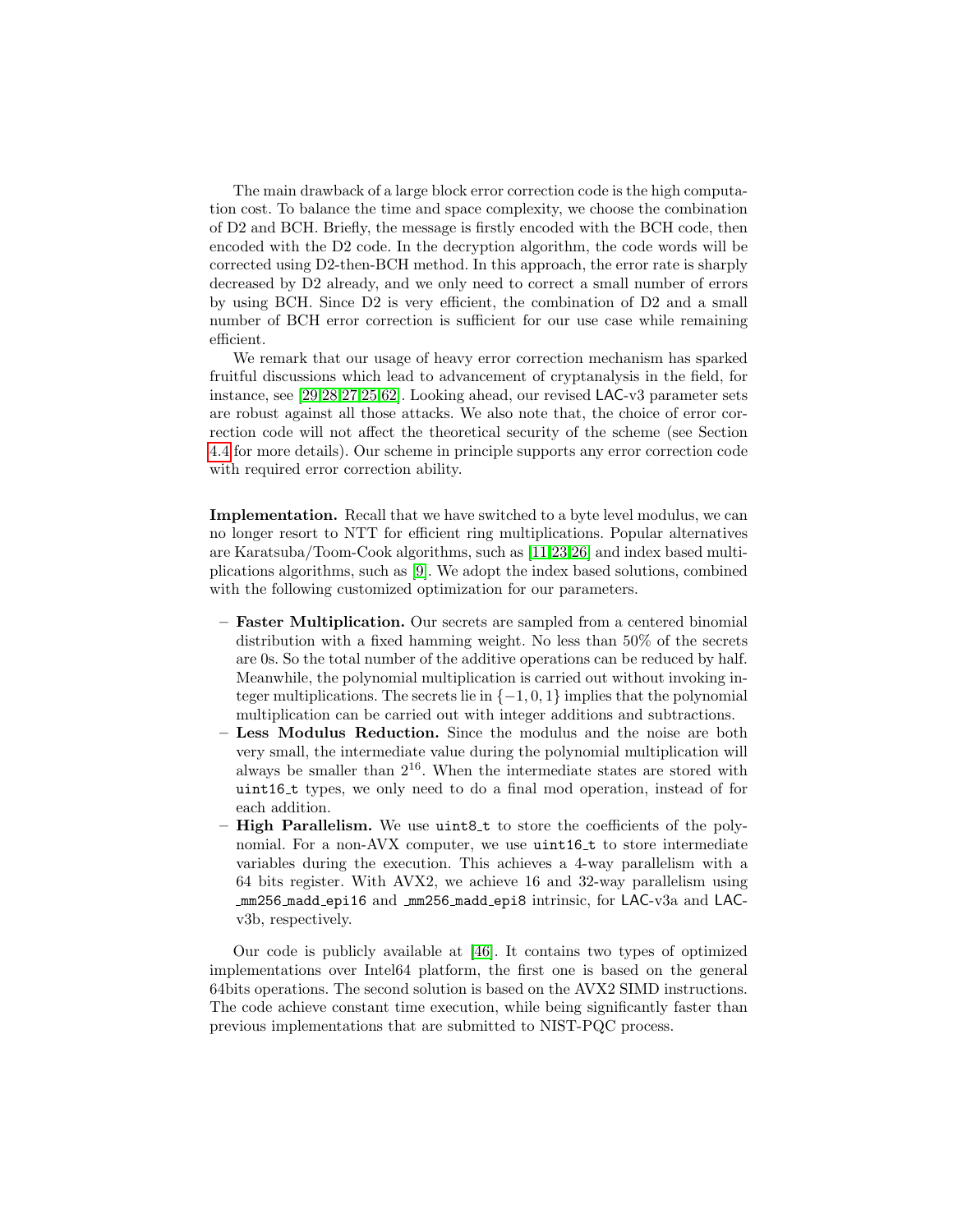Constant time implementation. At a high level, for constant time implementations of polynomial multiplication, we used a new form of representation of the secret vectors. Instead of storing the exact values of  $\{-1,0,1\}$ , we store the positions of 1s, followed by −1s. Then, the polynomial multiplication can be carried out by executing a constant number of of accumulations. In addition, since the secret vector has a fixed hamming weight, the number of iterations is also constant.

Compared with previous implementation, we also achieved a constant time BCH code for LAC-v3. Previously, making BCH constant time incurs a very high cost, in that the decoder will need to iteration for  $l$  times, where  $l$  is the maximum number of errors. This is possible for LAC-v3 because the are significantly smaller than that of  $LAC-v1/v2$ .

Performance improvement. In terms of improvements, a brief comparison of the performance across three versions are listed in Table [12](#page-35-0) (Appendix B). The main source of the improvement comes from:

- Accumulation based polynomial multiplication. Instead of using coefficients representation, we directly store the positions of 1 and  $-1$  in the secret vector. Thus the polynomial multiplications can be carried out directly by accumulations.
- Higher parallelism and free modulus reduction with modulus  $q = 256$ . When  $q = 256$  the intermediate value are stored in uint8<sub>-t</sub> instead of uint16<sub>-t</sub>, which supports 32-way parallelism based on AVX2 SIMD instructions.
- LAC-light without BCH. The decoding algorithm of BCH code is one of the most time consuming part in our scheme. LAC-light that achieves small decryption error rate, where D2 and parity check code is sufficient.
- An AES-NI and SIMD based pseudorandom generator. This was adopted from [\[16\]](#page-30-4). It improves the previous one (adopted from openssl) by 8 times.

## 1.2 Comparison.

To highlight the compactness and efficiency of our scheme, we briefly compare the performance of our scheme with Kyber [\[16\]](#page-30-4) (detailed comparison with other lattice based schemes can be found in section 6). We compare the chosen ciphertext secure version of the schemes. All these schemes uses BKZ with (quantum) sieving to estimate their security. Note that our estimation is independently confirmed in [\[4\]](#page-30-8).

In a nutshell, LAC outperforms Kyber at 128 and 256 bits security levels, in terms of key size, ciphertext size; while remaining adequately more generous on the security margin. It is also worth pointing out that our LAC-192-v3b may also be considered for NIST-PQC level 5, and has outperformed Kyber1024 for this category.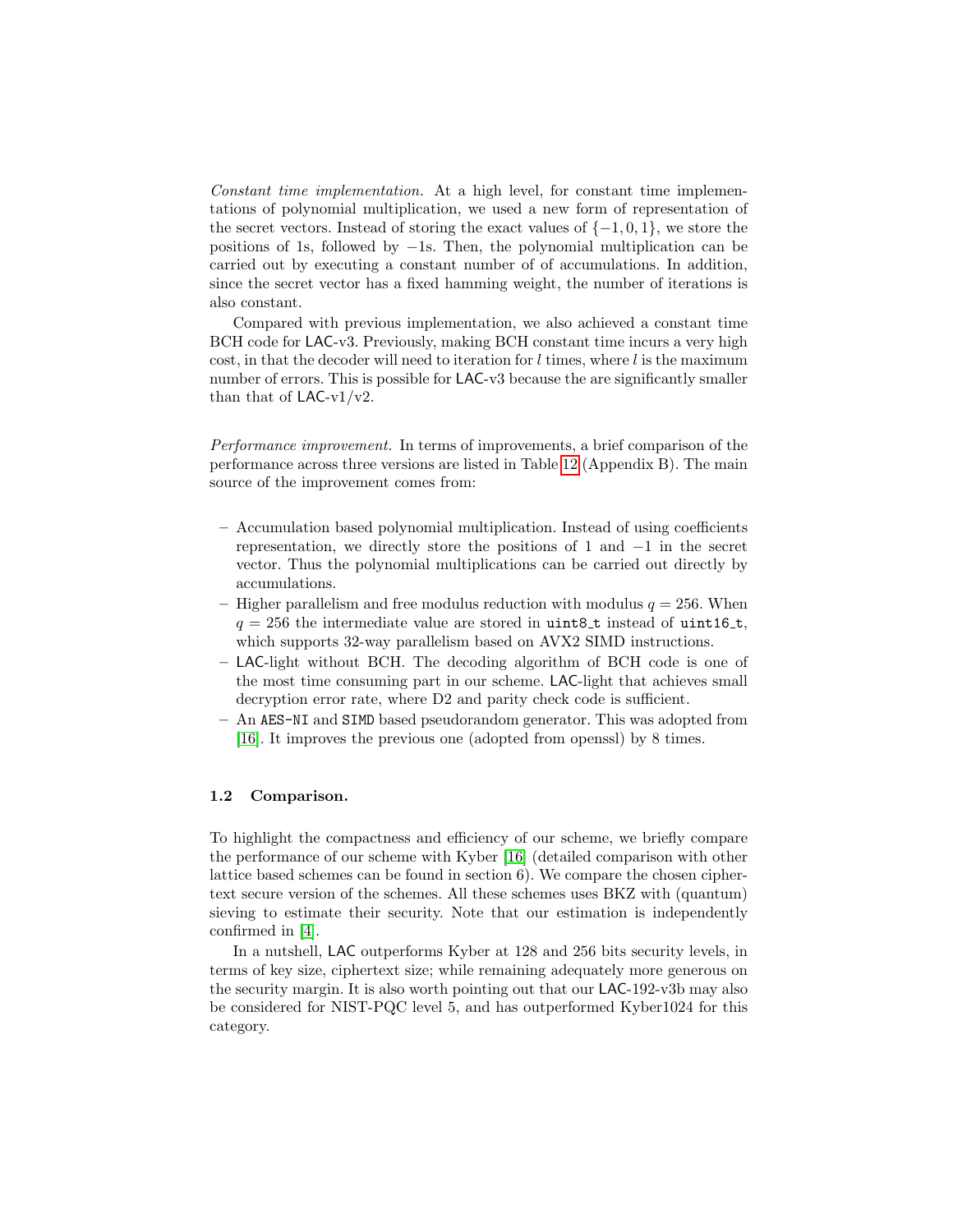| $\overline{\text{NIST-PQC}}$ | <b>Scheme</b>               |          | Size (in Bytes) |      |                                      | <b>AVX2</b> Cycles |                                 | Security |
|------------------------------|-----------------------------|----------|-----------------|------|--------------------------------------|--------------------|---------------------------------|----------|
| category                     |                             | sk       | pk              | ct   | gen                                  | enc                | $\rm{dec}$                      |          |
| N/A                          | $LAC$ -light-v $3b$         | 1056     | 544             | 664  | 13,388                               | 20,775             | 22,094                          | 117      |
|                              | $LAC$ -light-v $3a$         | $1056\,$ | 544             | 664  | 19,139                               | 28,064             | 32,396                          | 118      |
|                              | $Kvber512-90s$              | 1632     | 800             | 736  | 20,004                               | 30,384             | 24,604                          | 100      |
| I                            | Kyber512                    | 1632     | 800             | 736  | 33,428                               | 49,184             | 40,564                          | 100      |
|                              | $LAC-128-v3b$               | 1056     | 544             | 704  | 20,703                               | 33,546             | 45,165                          | 133      |
|                              | $LAC-128-v3a$               | 1056     | 544             | 704  | 28,759                               | 46,068             | 63,672                          | 133      |
|                              | $Kyber768-90s$              | 2400     | 1184            | 1088 | 30,884                               | 45,892             | 37,844                          | 164      |
| Ш                            | Kyber768                    | 2400     | 1184            | 1088 | 62,396                               | 83,748             | 70,304                          | 164      |
|                              | $LAC-192-v3b$               | 2080     | 1056            | 1352 | 27,242                               | 45,531             | 68,707                          | 258      |
|                              | $LAC-192-v3a$               | 2080     | 1056            | 1352 | 46,322                               | 76,208             | 113,029                         | 259      |
|                              | $Kvber1024-90s$             | 3168     | 1568            | 1568 | 44,040                               | 64,352             | 54,448                          | 230      |
| $\bf{V}$                     | Kyber1024                   | 3168     | 1568            | 1568 | 88,568                               | 115,952            | 99,764                          | 230      |
|                              | $LAC-256-v3b$               | 2080     | 1056            | 1464 | 38,230                               | 68,320             | 148,468                         | 276      |
|                              | $LAC-256-v3a$               | 2080     | 1056            | 1464 | 62,894                               | 112,060            | 213,001                         | 277      |
| sk                           | secret key                  |          |                 | pk   | public key                           |                    |                                 |          |
| ct                           | ciphertext                  |          |                 | gen  |                                      | key generation     |                                 |          |
| enc                          | encryption or encapsulation |          |                 |      |                                      |                    | dec decryption or decapsulation |          |
|                              |                             |          |                 |      | Table 1. Comparison of Kyber and LAC |                    |                                 |          |

### <span id="page-6-0"></span>1.3 Outline

In section 2 we recall basic definitions and notations. In section 3 we present our Ring-LWE based public key encryption scheme. In section 4 we describe the selection of parameters. In section 5 we give the security evaluation of our new scheme. In section 6 we discuss implementation issues of our scheme. Finally, we give the conclusion in section 7.

## 2 Preliminaries

In this section we first define several mathematical notations, the definitions of Ring-LWE and public key encryption schemes.

#### 2.1 Basic Notations

Vectors are denoted by lower-case characters, such as  $\vec{a}$ .  $\vec{a}^t$  denotes the transposition of  $\vec{a}$ . Matrices are denoted by upper-case characters, such as  $\vec{A}$ .  $\vec{A}^t$  denotes the transposition of  $\vec{A}$ . For an m-dimensional vector  $\vec{a} = (a_0, a_1, ..., a_{m-1}),$  its l<sub>1</sub>norm is defined as  $\|\vec{a}\|_1 = \sum_{i=0}^{m-1} |a_i|$ ; the *l*<sub>2</sub>-norm, also known as the Euclidean norm, is defined as  $\|\vec{a}\|_2 = \sqrt{\sum_{i=0}^{m-1} a_i^2}$ , or solely denoted as  $\|\vec{a}\|$ . The length of a matrix is the norm of its longest column vector, e.g.,  $\|\vec{A}\| := \max \|\vec{a}_i\|$ . For an *m*-dimensional vector  $\vec{a} = (a_0, \dots, a_{m-1})$  and a non-negative integer  $l \leq m$ , define  $(\vec{a})_l := (a_0, \cdots, a_{l-1}).$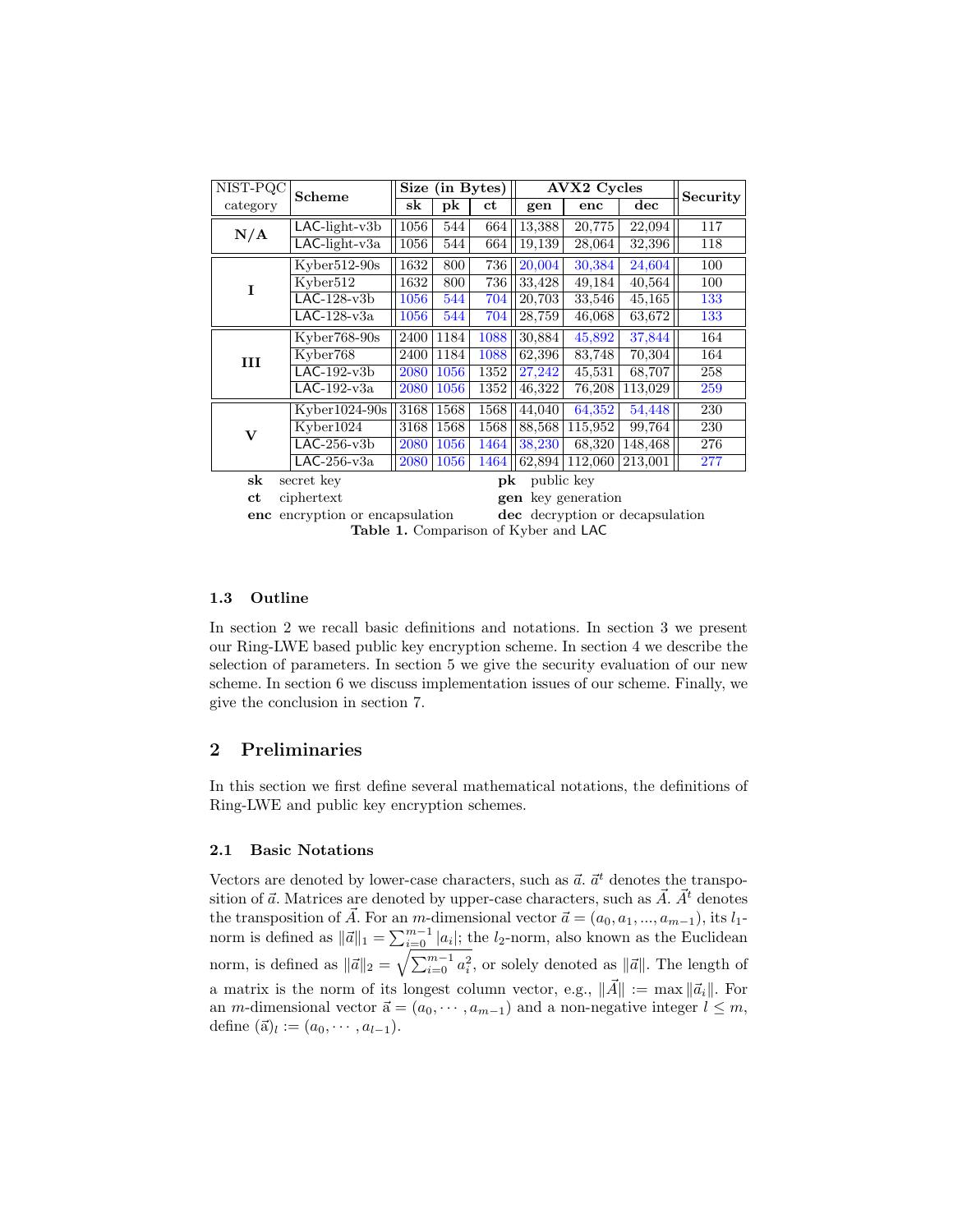For a set  $S, x \stackrel{\$}{\leftarrow} S$  denotes that an element x is chosen from S uniformly at random. For a distribution  $D, x \stackrel{\$}{\leftarrow} D$  denotes that a random variable x is sampled according to D. For a randomized algorithm  $\mathsf{A}, y \stackrel{\$}{\leftarrow} \mathsf{A}(x)$  denotes that y is assigned randomly from the set of output of A with input  $x$ ; if the algorithm A is deterministic, we simplify it as  $y \leftarrow A(x)$ .

For an integer  $q \geq 1$ , let  $\mathbb{Z}_q$  be the residue class ring modulo q, define the ring of integer polynomials modulo  $x^n + 1$  as  $\mathcal{R} := \mathbb{Z}[x]/(x^n + 1)$  for an integer  $n \geq 1$ , and the ring  $\mathcal{R}_q := \mathbb{Z}_q[x]/(x^n + 1)$  denotes the polynomial ring modulo  $x^n + 1$  where the coefficients are from  $\mathbb{Z}_q$ .

#### 2.2 Distributions and Random Sampling

The Uniform Distribution. The uniform distribution over a set  $X$  is defined as  $U(X)$ . For example, the uniform distribution over  $\mathcal{R}_q$  is  $U(\mathcal{R}_q)$ .

The Centered Binomial Distribution. The idea to simulate a Gaussian distribution with binomial distribution was firstly introduced in [\[8\]](#page-30-2), in order to mitigate the heavy cost of Gaussian sampling. Let  $\Psi_{\sigma}$  be the centered binomial distribution with  $\sigma$  being the parameter of the distribution, where the corresponding standard variance is  $\sqrt{\frac{\sigma}{2}}$ . In the design of LAC we also use centered binomial distribution with parameters 1 and  $\frac{1}{2}$  (denoted as  $\Psi_1$  and  $\Psi_{\frac{1}{2}}$  respectively) as follows:

**Definition 1** ( $\Psi_1$ ). Sample  $(a, b) \stackrel{\$}{\leftarrow} \{0, 1\}^2$ , and output  $a - b$ . It picks 0 with probability  $\frac{1}{2}$ , and  $\pm 1$  with probability  $\frac{1}{4}$  according to the distribution  $\Psi_1$ . The mean value of  $\Psi_1$  is 0 and the variance is  $\frac{1}{2}$ .

**Definition 2** ( $\Psi_{\frac{1}{2}}$ ). Sample  $(a, b) \stackrel{\$}{\leftarrow} \Psi_1$ , and output  $a * b$ . It picks 0 with probability  $\frac{3}{4}$ , and  $\pm 1$  with probability  $\frac{1}{8}$  according to the distribution  $\Psi_{\frac{1}{2}}$ . The mean value of  $\Psi_{\frac{1}{2}}$  is 0 and the variance is  $\frac{1}{4}$ .

We define  $n$ -ary centered binomial distribution with fixed Hamming weight, denoted as  $\Psi_n^h$ , where  $0 < h < n/2$  is even. For a random variable according to the distribution, its Hamming weight is fixed to the expectation  $h$ , and the numbers of both 1's and  $-1$ 's are  $h/2$ , the number of 0 is  $n - h$ .

Random Sampling. Denote by Samp an abstract algorithm that samples a random variable according to a distribution with a given seed:

$$
x \leftarrow \mathsf{Samp}(D;\mathsf{seed}),
$$

where  $D$  is a distribution, and seed is the random seed used to sample  $x$ . For an empty seed  $= \perp$ , the process is randomized, and equivalent to  $x \stackrel{\$}{\leftarrow} D$ . When a seed is present, the sampling of  $x$  will be deterministic.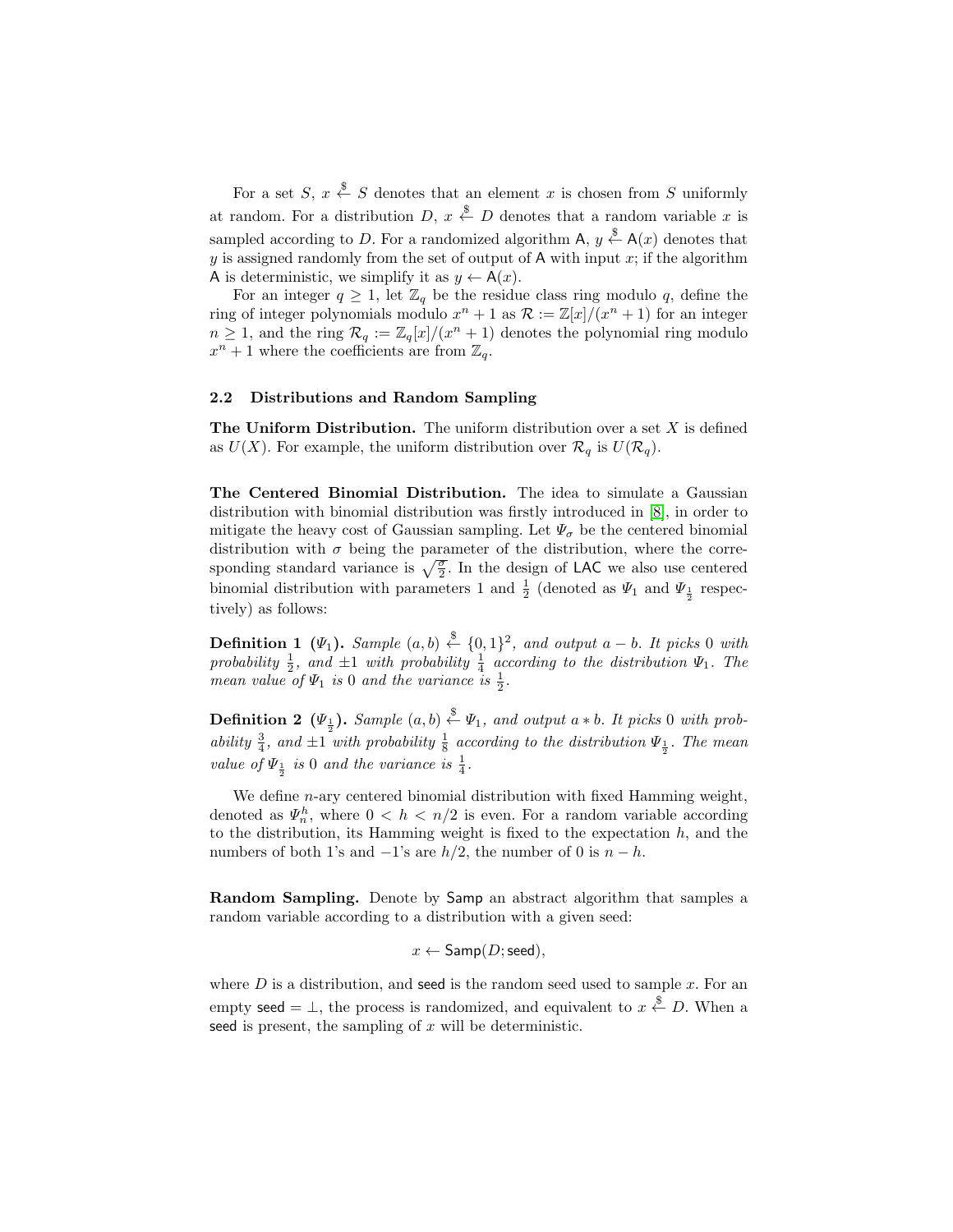We extend the definition to a multiple dimension setting. We use

$$
(x_1, x_2, \cdots, x_t) \leftarrow \mathsf{Samp}(D_1, D_2, \cdots, D_t; \mathsf{seed})
$$

to denote the process of sampling random variables  $x_i$ -s from distributions  $D_i$ -s for  $1 \leq i \leq t$ .

#### 2.3 Learning with Errors (over Rings)

We refer the readers to  $[63,64,69,49,60]$  $[63,64,69,49,60]$  $[63,64,69,49,60]$  $[63,64,69,49,60]$  $[63,64,69,49,60]$  for a concrete background of the definitions and reductions.

**Definition 3 (Search LWE).** Let n, m, q be positive integers, and  $\chi_{\vec{s}}, \chi_{\vec{e}}$  be (bounded) distributions over  $\mathbb{Z}$ . Given  $(\vec{A}, \vec{b} = \vec{A}\vec{s} + \vec{e})$ , recover the secret  $\vec{s}$ , where  $\vec{A} \stackrel{\$}{\leftarrow} \mathbb{Z}_q^{m \times n}$ , the secret  $\vec{s} \stackrel{\$}{\leftarrow} \chi_{\vec{s}}^n$  and the error  $\vec{e} \stackrel{\$}{\leftarrow} \chi_{\vec{e}}^m$ .

**Definition 4 (Decisional LWE).** Let  $n, m, q$  be positive integers, and  $\chi_{\vec{s}}, \chi_{\vec{e}}$ be (bounded) distributions over  $\mathbb Z$ . Distinguish the two distributions of  $(\vec{A}, \vec{b})$  and  $(\vec{A}, \vec{u})$ , where  $\vec{b} = \vec{A}\vec{s} + \vec{e}$  for  $\vec{A} \stackrel{\$}{\leftarrow} \mathbb{Z}_q^{m \times n}$ ,  $\vec{s} \stackrel{\$}{\leftarrow} \chi_{\vec{s}}^n$ ,  $\vec{e} \stackrel{\$}{\leftarrow} \chi_{\vec{e}}^m$ ,  $\vec{u} \stackrel{\$}{\leftarrow} \mathbb{Z}_q^m$ .

**Definition 5 (Search RLWE).** Let n, q be positive integers, and  $\chi_{\vec{s}}, \chi_{\vec{e}}$  be (bounded) distributions over R. Given  $({\vec a},{\vec b} = {\vec a} {\vec s} + {\vec e})$ , recover the secret  ${\vec s}$ , where  $\vec{a} \stackrel{\$}{\leftarrow} \mathcal{R}_q$ , the secret  $\vec{s} \stackrel{\$}{\leftarrow} \chi_{\vec{s}}$  and the error  $\vec{e} \stackrel{\$}{\leftarrow} \chi_{\vec{e}}$ .

**Definition 6 (Decisional RLWE).** Let n, q be positive integers, and  $\chi_{\vec{s}}, \chi_{\vec{e}}$  be (bounded) distributions over R. Distinguish two distributions of  $(\vec{a}, \vec{b})$  and  $(\vec{a}, \vec{u})$ , where  $\vec{b} = \vec{a}\vec{s} + \vec{e}$  for  $\vec{a} \stackrel{\$}{\leftarrow} \mathcal{R}_q$ ,  $\vec{s} \stackrel{\$}{\leftarrow} \chi_{\vec{s}}$ ,  $\vec{e} \stackrel{\$}{\leftarrow} \chi_{\vec{e}}$ ,  $\vec{u} \stackrel{\$}{\leftarrow} \mathcal{R}_q$ .

#### 2.4 Public Key Encryption

A public key encryption scheme  $PKE=(Gen, Enc, Dec)$  with message space M consists of three polynomial-time algorithms.

- $KG(l)$ : A probabilistic polynomial-time key generation algorithm takes as input the security parameter  $l$  and outputs a public key  $pk$  and a private key sk. We write  $(pk, sk) \leftarrow KG(l)$ .
- $\text{Enc}(pk, m)$ : A probabilistic polynomial-time encryption algorithm takes as inputs a public key  $pk$ , a plaintext m and outputs a ciphertext c. We write  $c \leftarrow E_{pk}(m)$ .
- $\text{Dec}(sk, c)$ : A decryption algorithm takes as inputs a ciphertext c and a private key sk, and outputs a plaintext m. We write  $m \leftarrow D_{sk}(c)$ .

A public key encryption scheme is IND-CCA2 (indistinguishable against adaptive chosen ciphertexts attacks) secure if the advantage of any adversary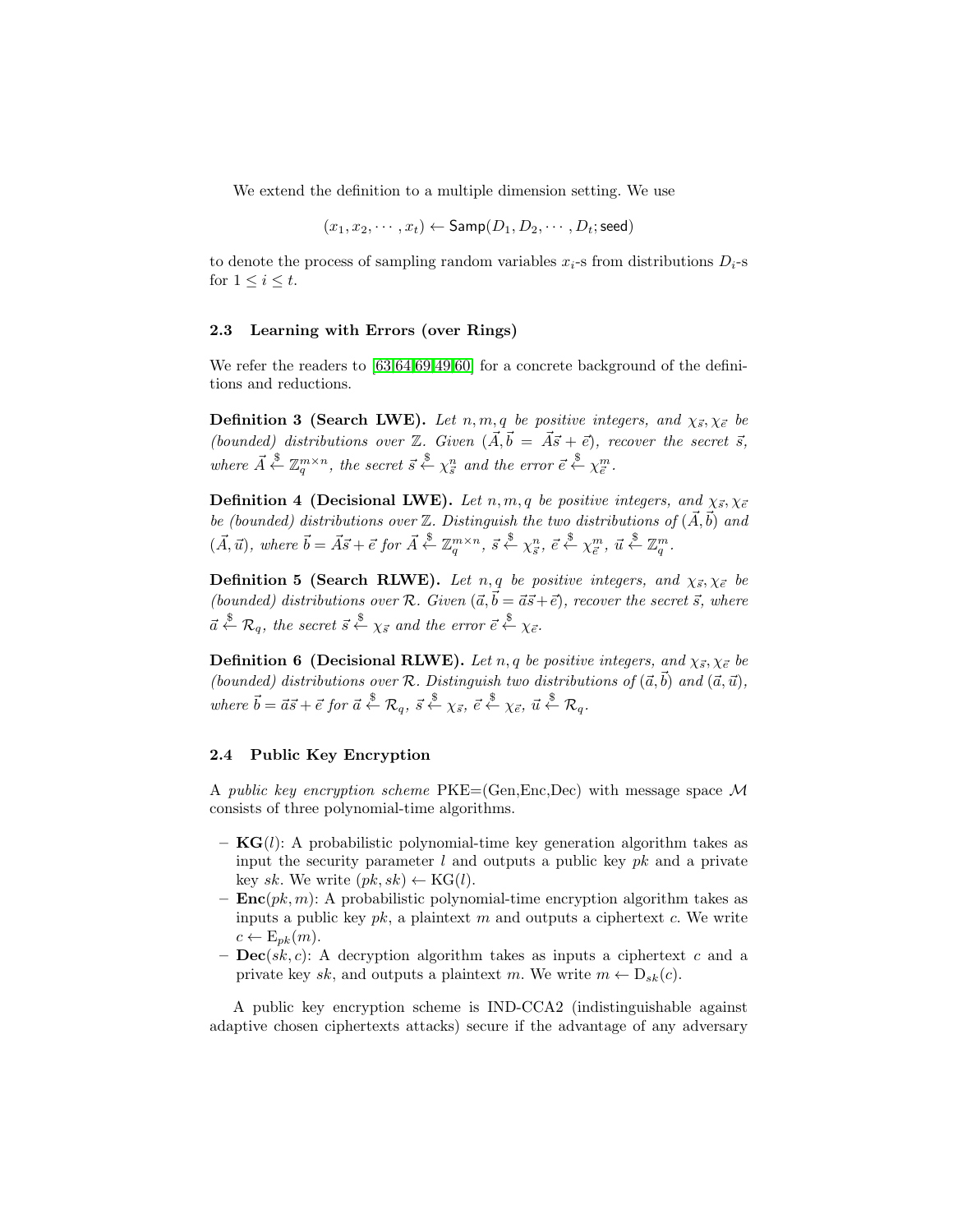A defined in the following is negligible in the security parameter  $l$ :

$$
Adv_{\mathcal{A}}^{cca}(l) = \left| \Pr \begin{bmatrix} (pk, sk) \leftarrow Gen(l), \\ (m_0, m_1) \leftarrow \mathcal{A}^{D_{sk}(\cdot)}(pk), \\ b' = b : b \stackrel{R}{\leftarrow} \{0, 1\}, \\ c^* \leftarrow E_{pk}(m_b), \\ b' \leftarrow \mathcal{A}^{D_{sk}(\cdot)}(pk, c^*). \end{bmatrix} \right] - \frac{1}{2} \right|,
$$

where A is restricted not to query  $D_{sk}(\cdot)$  with  $c^*$ .

## 3 The LAC Scheme

In this section we describe our Ring-LWE based public key encryption scheme "LAC". LAC is a concrete instantiation of the Ring-LWE based scheme proposed in [\[49\]](#page-33-6). The main deviation at an algorithmic level is that the plaintext message is encoded with a large-block error correction code.

### 3.1 The Scheme

**Notations.** Let q be the modulus. Define the polynomial ring  $R_q = \mathbb{Z}_q/(x^n + 1)$ . Define the message space M be  $\{0,1\}^{l_m}$  for a positive integer  $l_m$ , and the space of random seeds S be  $\{0,1\}^{l_s}$  for a positive integer  $l_s$ . The integers  $l_m$  and  $l<sub>s</sub>$  will be specified afterwards.

We use the  $n$ -ary centered binomial distribution with fixed hamming weight  $\Psi_n^h$ , where the concrete choices of parameters will be given later.

Subroutines. In the subroutines dealing with the encoding and decoding of the error correction codes, ECCEnc, ECCDec, the conversion between a message  $\vec{m} \in \{0,1\}^{l_m}$  and its encoding  $\hat{\vec{m}} \in \{0,1\}^{l_v}$  is provided, wherein  $l_v$  is a positive integer denoting the length of the encoding and depending on the specific choice of the parameter settings.

The algorithm LAC.KG randomly generates a pair of public key and secret key  $(pk, sk)$ .

## Algorithm 1 LAC.KG()

**Ensure:** A pair of public key and secret key  $(pk, sk)$ . 1:  $\operatorname{\mathsf{seed}}_{\vec{a}} \overset{\$}{\leftarrow} \mathcal{S}$ 2:  $\vec{a} \leftarrow$  Samp $(U(R_q); \text{seed}_{\vec{a}}) \in R_q$ 3:  $\vec{s} \overset{\$}{\leftarrow} \Psi_n^h$ 4:  $\vec{e} \overset{\$}{\leftarrow} \Psi_n^h$ 5:  $\vec{b} \leftarrow \vec{a}\vec{s} + \vec{e} \in R_q$ 6: return  $(pk := (\mathsf{seed}_{\vec{a}}, \vec{b}), sk := \vec{s})$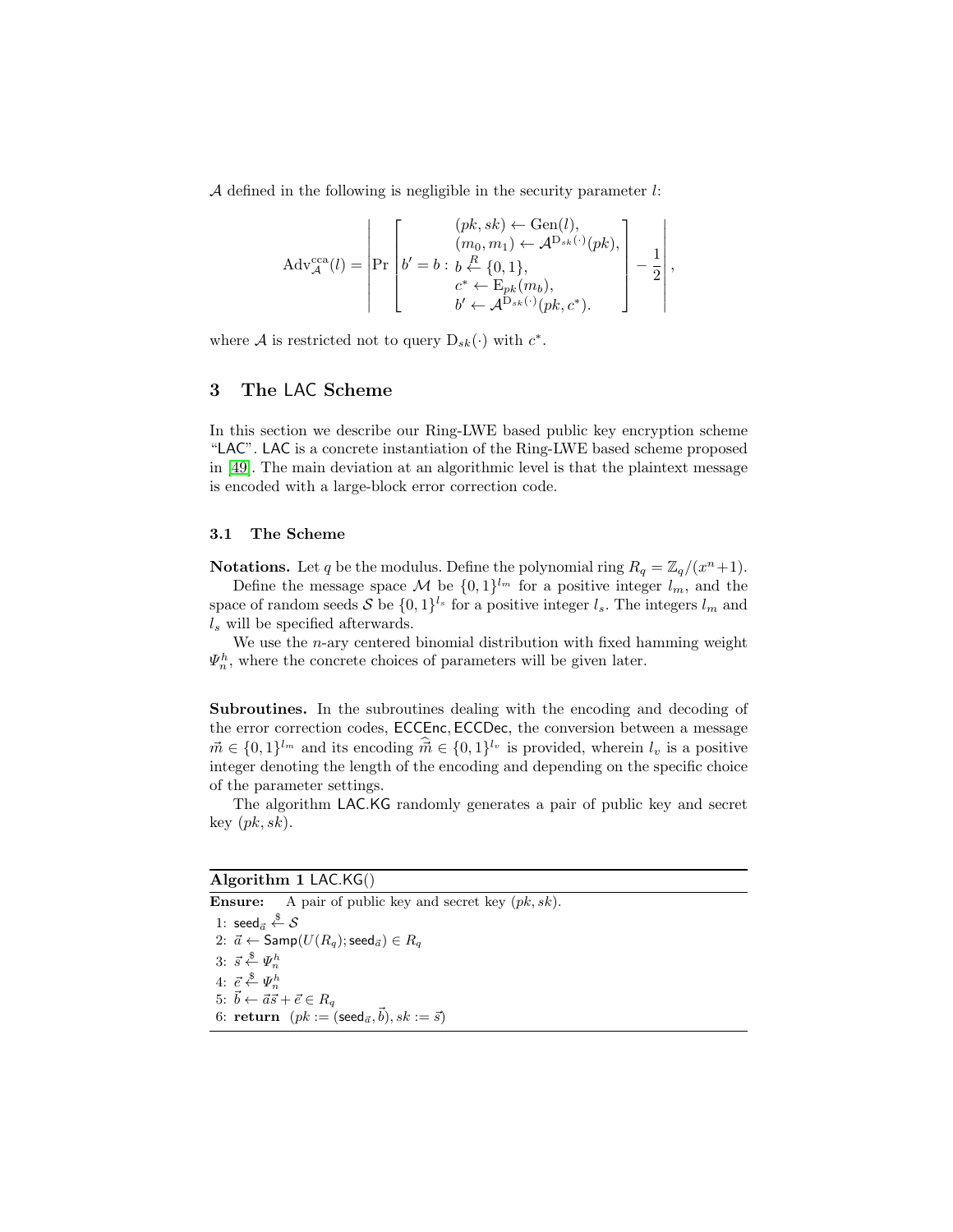The algorithm LAC. Enc on input pk and a message  $\vec{m}$ , encrypts  $\vec{m}$  with the randomness seed. In case that seed is not given, the process is randomized. Otherwise, the encryption is deterministic for the same seed. The subroutine ECCEnc converts the message  $\vec{m}$  into a codeword  $\vec{m}$ .

 $\mathbf{Algorithm} \; \mathbf{2}\; \mathsf{LAC}.\mathsf{Enc}(pk = (\mathsf{seed}_{\vec{a}}, \vec{b}), \vec{m} \in \mathcal{M}; \mathsf{seed} \in \mathcal{S})$ 

**Ensure:** A ciphertext  $\vec{c}$ . 1:  $\vec{a} \leftarrow$  Samp $(U(R_q); \text{seed}_{\vec{a}}) \in R_q$ 2:  $\hat{\vec{m}} \leftarrow \mathsf{ECCEnc}(\vec{m}) \in \{0, 1\}^{l_v}$  $3: ~ (\vec{r}, \vec{e}_1, \vec{e}_2) \leftarrow \mathsf{Samp}(\Psi_n^h, \Psi_n^h, \Psi_n^h; \mathsf{seed})$ 4:  $\vec{c}_1 \leftarrow \vec{a}\vec{r} + \vec{e}_1 \in R_q$ 5:  $\vec{c}_2 \leftarrow (\vec{b}\vec{r})_{l_v} + \vec{e}_2 + \lfloor \frac{q}{2} \rfloor \cdot \hat{\vec{m}} \in \mathbb{Z}_q^{l_v}$ 6: return  $\vec{c} := (\vec{c}_1, \vec{c}_2) \in R_q \times \mathbb{Z}_q^{l_v}$ 

The algorithm LAC.Dec on input sk and a ciphertext  $\vec{c}$ , recovers the corresponding message  $\vec{m}$ . The subroutine **ECCDec** on input an encoding  $\vec{m}$ , decoding the codeword in it. Usually, a message  $\vec{m} \in \mathcal{M}$  is recovered. When there is a decryption error, the returned message  $\vec{m} \notin \mathcal{M}$ .

Algorithm 3 LAC.Dec( $sk = \vec{s}, \vec{c} = (\vec{c}_1, \vec{c}_2)$ ) **Ensure:** A plaintext  $\vec{m}$ . 1:  $\vec{u} \leftarrow \vec{c}_1 \vec{s} \in R_q$ 

2:  $\widetilde{\vec{m}} \leftarrow \vec{c}_2 - (\vec{u})_{l_v} \in \mathbb{Z}_q^{l_v}$ 3: for  $i = 0$  to  $l_v - 1$  do  $4: \quad \text{ if } \frac{q}{4} \leq \widetilde{\vec{m}}_i < \frac{3q}{4} \text{ then }$ 5:  $\vec{m}_i \leftarrow 1$ <br>6: else else 7:  $\vec{m}_i \leftarrow 0$ <br>8: end if end if 9: end for 10:  $\vec{m} \leftarrow \text{ECCDec}(\vec{m})$ 11: return  $\vec{m}$ 

#### 3.2 Formal Security

Following the result of [\[45\]](#page-33-2), the chosen plaintext security of LAC can be easily reduced to the Ring-LWE assumption. Then, with Fujisaki-Okamoto transformation, we obtain the chosen ciphertext security version of LAC in both classical random oracle model [\[35,](#page-32-8)[36\]](#page-32-9) and quantum random oracle model [\[42\]](#page-32-10). It is easy to verify that the embedded error correction code will not affect the security reduction and these security proofs can be directly extended to the case of LAC. Therefore, we omit the details for both reductions.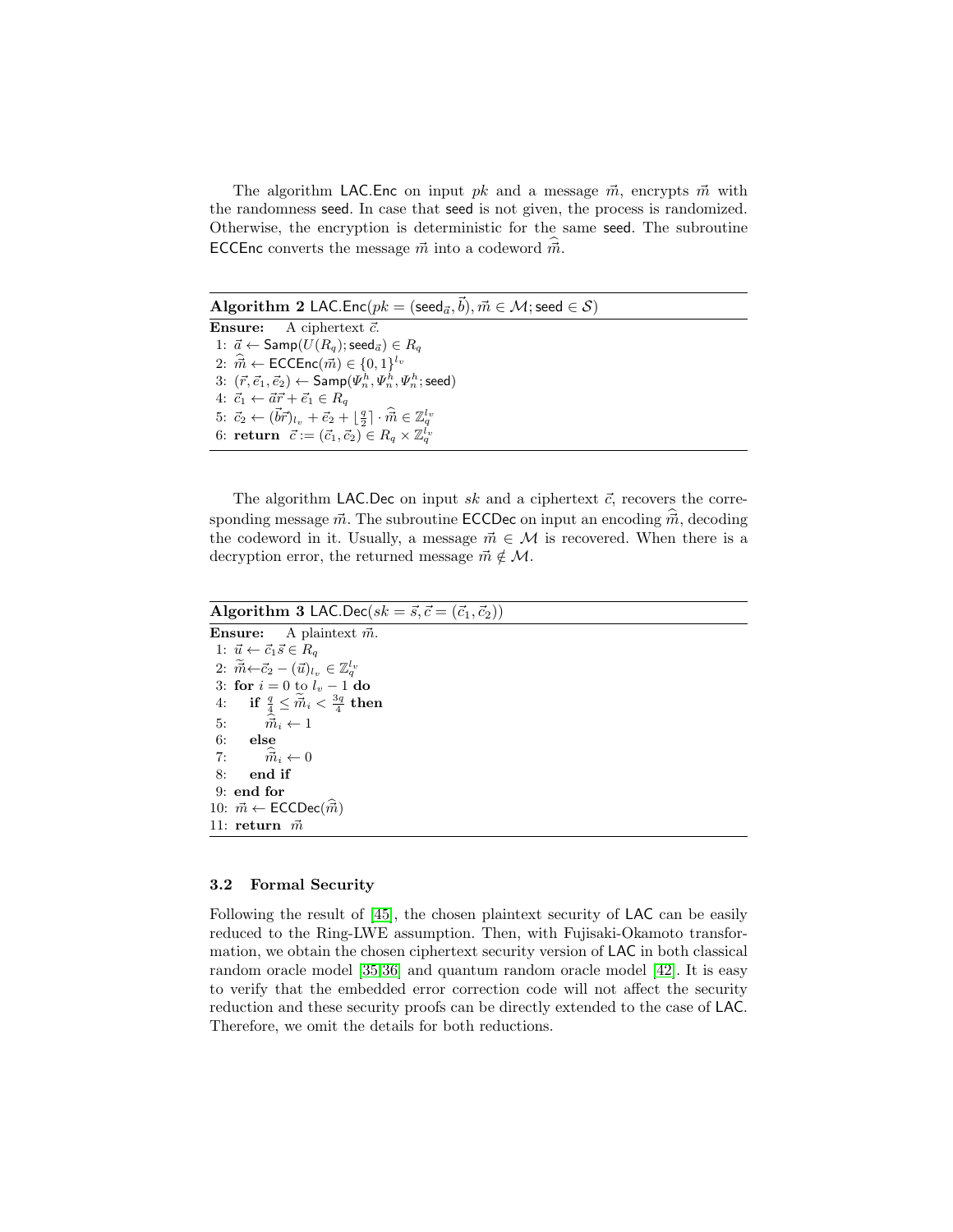## 4 Parameter Selection

Almost all lattice based key exchanges and public key encryptions, except for NTRU based ones, follow a similar framework from [\[30,](#page-31-4)[58,](#page-33-9)[15,](#page-30-1)[7\]](#page-30-3). We have a set of theoretical results on the choice of rings, moduli, errors, etc [\[60,](#page-33-8)[59,](#page-33-11)[65\]](#page-34-4) that ensure the framework stems from a provable secure design. However, those theoretical results do not give any guidance on selecting concrete parameters. Choosing parameters for (Ring-)LWE based schemes becomes one of a main research direction in subsequent works [\[15,](#page-30-1)[7,](#page-30-3)[59,](#page-33-11)[16](#page-30-4)[,43,](#page-32-3)[66\]](#page-34-3), and a main differentiator in most NIST-PQC submissions [\[55\]](#page-33-0). In this section, we present our choice of parameters, and give our design rational over common choices.

#### 4.1 Modulus

Our first and foremost priority is to reduce the modulus. As mentioned earlier, the payload sizes are governed mainly by the dimension and the modulus. The choice of power-of-2 cyclotomic polynomial does not allow much freedom in the choice of n. Hence we will work on reducing the modulus. Note that the modulus cannot be too small; it needs to be large enough to tolerant the errors during decryption. Prior to our work, a common choice was  $q = 12289$ . We take a more aggressive approach by using "byte level modulus".

A byte is the basic operating unit for most processors. Such a choice makes the public keys and ciphertexts compact, and is also optimal for implementations. The downside is that decryption errors increase when modulus is smaller. We will give more details in Section [4.3.](#page-13-0)

Depending on the structure of the polynomial ring, we consider three types of byte-level modulus.

- Power-of-Two Modulus: From the view of implementation, the most suitable byte-level modulus is  $q = 256$ , for which the modulus operation can be efficiently realized by ignoring the carrier data. However, since  $q = 256$  is not a prime,  $\mathbb{Z}_{256}[x]/(x^n+1)$  does not yield a field for our choice of n. Currently, it is unclear whether this algebraic structure will cause any weakness in the security.
- **Max-Split Modulus:** The reason for choosing  $q \equiv 1 \text{ mod } 2n$  is that  $x^n + 1 \in$  $\mathbb{Z}_q[x]$  can be completely factorized. For byte-level modulus, this is no longer the case. However, we notice that when  $q = 257, x^{n} + 1 \in \mathbb{Z}_{257}[x]$  has maximum number of factors:

$$
x^{512} + 1 = \prod_{i=1}^{128} (x^4 + \tau_i), \qquad x^{1024} + 1 = \prod_{i=1}^{128} (x^8 + \tau_i),
$$

where  $\tau_i \in \mathbb{Z}_q$ . We call this type of modulus "Max-Split Modulus", for which  $x<sup>n</sup> + 1$  can be maximally factorized into polynomials with very small degrees. - Min-Split Modulus: Unlike  $q = 257$ , for some other modulus,  $x^n + 1 \in$  $\mathbb{Z}_q[x]$  may have minimum number of factors. Concretely, we notice that for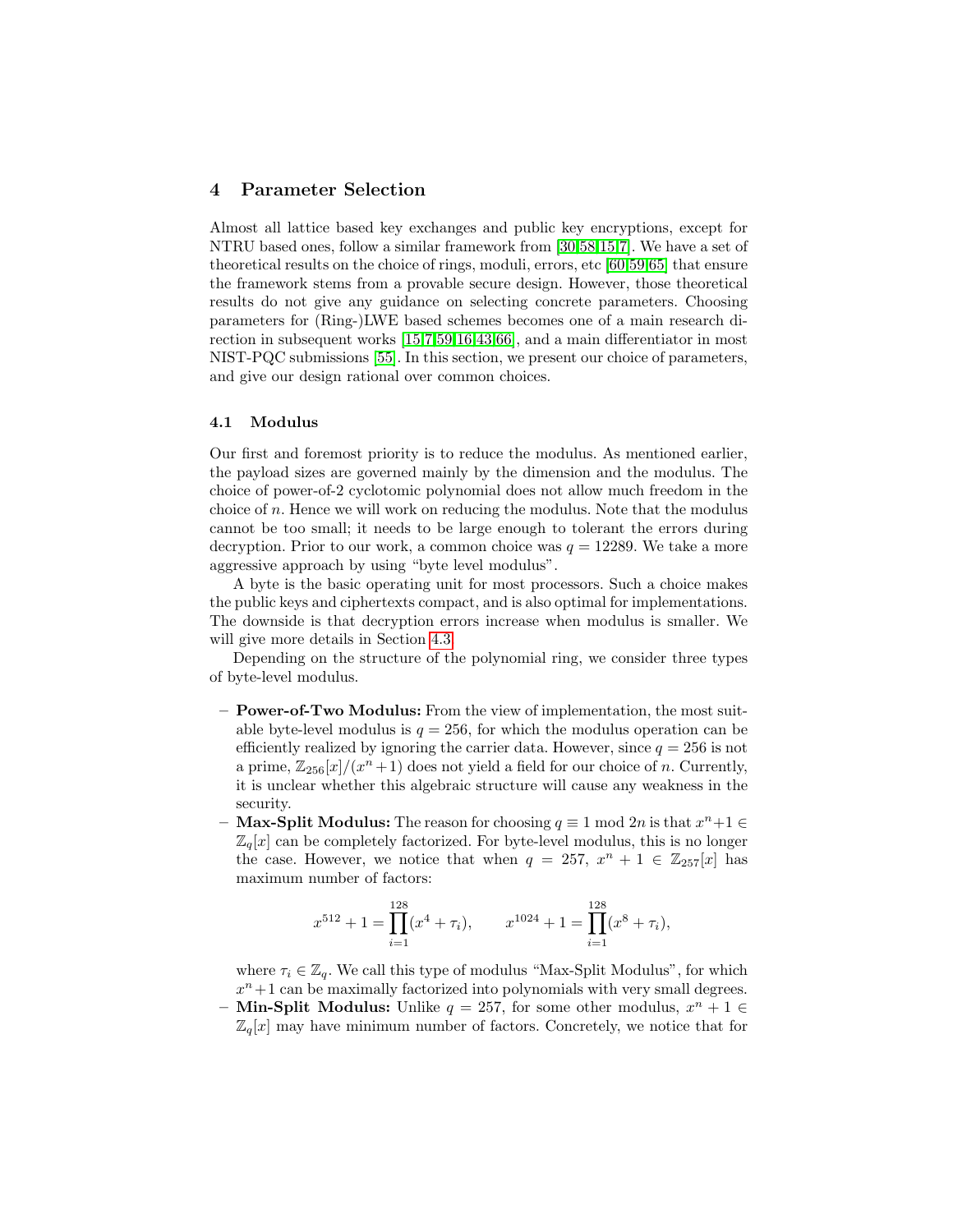$q = 251$ , which is the largest prime smaller than  $2^8$ ,  $x^n + 1 \in \mathbb{Z}_{251}[x]$  can be minimally factorized as:

$$
x^{n} + 1 = (x^{n/2} + 91x^{n/4} + 250)(x^{n/2} + 160x^{n/4} + 250).
$$

We call this type of modulus "Min-Split Modulus", for which  $x^n + 1$  can only be factorized into two polynomials with the degree of  $n/2$ .

It has been argued that less algebraic structure reduces the attacking surface [\[11\]](#page-30-9). For conservative purpose, and also for the sake of simplicity, we choose the min-split modulus  $q = 251$  for the main version of our scheme submitted to NIST-PQC. Nonetheless, we do not see any weakness of the power-of-two modulus or the max-split modulus. For different kinds of security and performance balance, in this paper, we also give an extended version of our scheme by using  $q = 256$ . Recently, Lyubashevsky et al. [\[51\]](#page-33-10) proposed new tricks that partially enable NTT for max-split rings. We leave the implementation of  $q = 257$  version of our scheme to future research.

### 4.2 The Errors and Secrets Distribution

There are two principles for the choice of the distribution for the error and secret vector of the poly-LWE problem. Firstly, the errors and the secrets must be large enough to guarantee the hardness of the poly-LWE problem. Secondly, the errors and the secrets must be small enough to guarantee the correctness of the decryption algorithm. In literatures, there are mainly two families of distributions that satisfy the average/worst case reduction theorem [\[63](#page-34-0)[,49\]](#page-33-6), namely, discrete Gaussian distribution [\[49](#page-33-6)[,8\]](#page-30-2) and centered binomial distribution [\[16\]](#page-30-4). Gaussian distribution consumes lots of entropy, is hard to implement in constant time, and is also vulnerable to memory based side channel attacks [\[19\]](#page-31-12) when implemented with look-up tables [\[32\]](#page-32-4). Therefore, we opt to use the centered binomial distribution for our scheme.

In the implementation, as described in [\[8\]](#page-30-2), a centered binomial distribution with the standard deviation of  $\sqrt{\lambda/2}$  can be generated as  $\sum_{i=1}^{\lambda} (b_i - \hat{b}_i)$ , where  $b_i, \hat{b}_i \in \{0, 1\}$  are uniformly random bits. When a byte-level modulus is used, the error-modulus-ratio becomes large enough even for small error distributions. This allows us to use the simplest centered binomial distribution with  $\lambda = 1$  as our basic error distribution. That is, in order to get a centered binomial distribution with  $\lambda = 1$ , each element of the error vector is generated by  $b - b$ , where b, b are uniformly random bits. Then we can get the distribution  $\Psi_1$ :  $Pr[x = 0] = 1/2$ ,  $Pr[x = \pm 1] = 1/4$ . This, and its variants, are used in LAC-v1.

As pointed out by Alperin-Sheriff in the comments to LAC-v1 [\[55\]](#page-33-0), when a centered binomial distribution is used, the adversary can increase the decryption error rate by finding high hamming weight random vectors through precomputation. The direct approach to resist this attack is to decrease the error rate by using a more powerful error correction code. However, correcting more errors will affect the efficiency of the error correction code.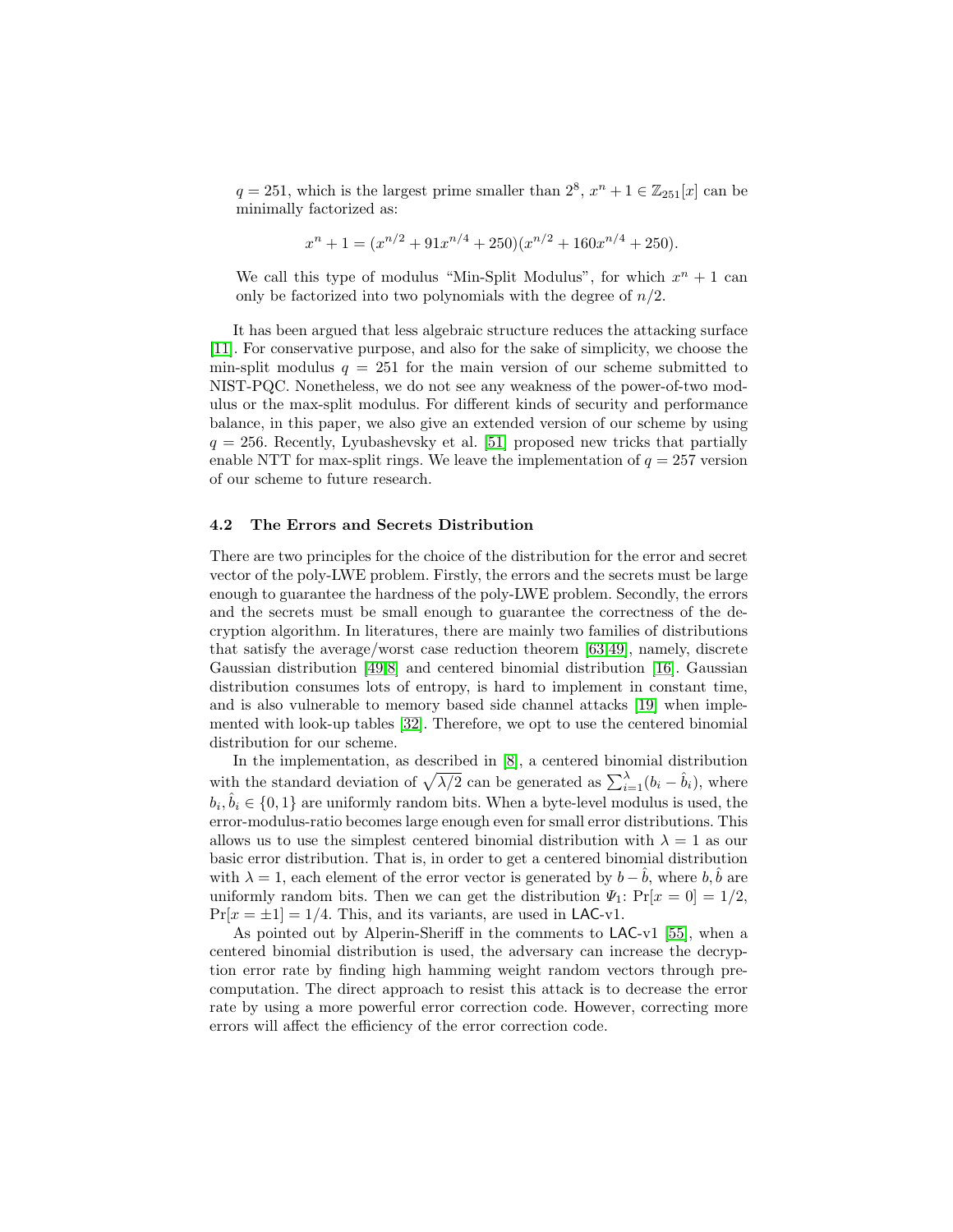Looking ahead, to make  $LAC-v2/v3$  immune to high hamming weight attack in a more efficient manner, we use n-ary centered binomial distribution  $\Psi_n^h$  with fixed Hamming weight h for the error and secret vectors  $(h/2)$  ones and  $h/2$ minus ones). The implementation of fixed weight centered binomial distribution will be described in section 6.

#### <span id="page-13-0"></span>4.3 Decryption Errors

As shown in the decryption algorithm, the message is recovered via two steps. First, the error correction code word  $\vec{m}$  is recovered from the ciphertext. Then, the message  $\vec{m}$  is recovered from the code word. It is easy to verify that:

$$
\begin{aligned}\n\vec{m} &= \vec{c}_2 - (\vec{c}_1 \vec{s})_{l_v} \\
&= (\vec{br})_{l_v} + \vec{e}_2 + \left[\frac{q}{2}\right] \hat{\vec{m}} - (\vec{c}_1 \vec{s})_{l_v} \\
&= ((\vec{as} + \vec{e}) \vec{r})_{l_v} + \vec{e}_2 + \left[\frac{q}{2}\right] \hat{\vec{m}} - ((\vec{ar} + \vec{e}_1) \vec{s})_{l_v} \\
&= (\vec{er} - \vec{e}_1 \vec{s})_{l_v} + \vec{e}_2 + \left[\frac{q}{2}\right] \hat{\vec{m}}\n\end{aligned} \tag{1}
$$

Let  $\vec{w} = (\vec{e_r} - \vec{e_1}\vec{s})_{l_v} + \vec{e_2}$ , we have that the error rate of each  $\tilde{m_i}$  is  $\delta =$ <br> $Pr_{i=1}^{[q]} \leq w_i \leq \lfloor \frac{q}{2} \rfloor$  if  $\vec{s} \leq \vec{s} \leq \vec{s}$ , are all randomly chosen from a small  $1 - \Pr[-\lfloor \frac{q}{4} \rfloor] < w_i < \lfloor \frac{q}{4} \rceil].$  If  $\vec{s}, \vec{e}, \vec{r}, \vec{e}_1, \vec{e}_2$  are all randomly chosen from a small distribution with a standard deviation of  $\sigma$  and an expectation of 0, then according to the central limit theory,  $w_i$  follows a distribution that is very close to a discrete Gaussian distribution with a standard deviation of  $\sigma^2 \sqrt{2n}$  and an expectation of 0. Thus, the error rate for each bit can be approximated by the Gaussian error function as  $\delta \approx 1 - \text{erf}\left(\frac{\lfloor q/4 \rfloor}{\sqrt{2(\sigma^2 \sqrt{2n})}}\right)$ . For example, For  $n = 512, q = 251$ , and a distribution of  $\Psi_1$  with a standard deviation  $\sigma = 1/\sqrt{2}$ , the error rate of √ each bit is estimated by:

$$
\delta \approx 1 - \mathrm{erf}\left(\frac{\lfloor 251/4\rfloor}{\sqrt{2}((1/\sqrt{2})^2\sqrt{2\times 512})}\right) \approx 2^{-13.95}.
$$

When D2 is used, one message bit will be encoded as two elements in  $\tilde{m}$ . As a result, the error rate of the message bit is  $\delta = 1 - \Pr[|w_i| + |w_j| < \lfloor \frac{q}{2} \rfloor]$ . Thus the error rate of each message bit can be estimated as  $\delta \approx 1 - \text{erf}\left(\frac{|q/2|}{\sqrt{2}(\sigma^2\sqrt{4n})}\right)$ . For the case of  $n = 512, q = 251$ , the error rate of each message bit is:

$$
\delta \approx 1 - \text{erf}\left(\frac{\lfloor 251/2 \rfloor}{\sqrt{2}((1/\sqrt{2})^2\sqrt{4 \times 512})}\right) \approx 2^{-25.95}
$$

Suppose that the error correction code can correct  $l_t$  errors at most and the code word length is  $l_n = l_v$ , and assume the coefficients of  $\vec{w}$  are independent from each other, we have the decryption error rate for a message  $\vec{m}$ :

$$
\Delta \approx \sum_{j=l_t+1}^{l_v} \left( \binom{l_v}{j} \delta^j (1-\delta)^{l_v-j} \right) \tag{2}
$$

.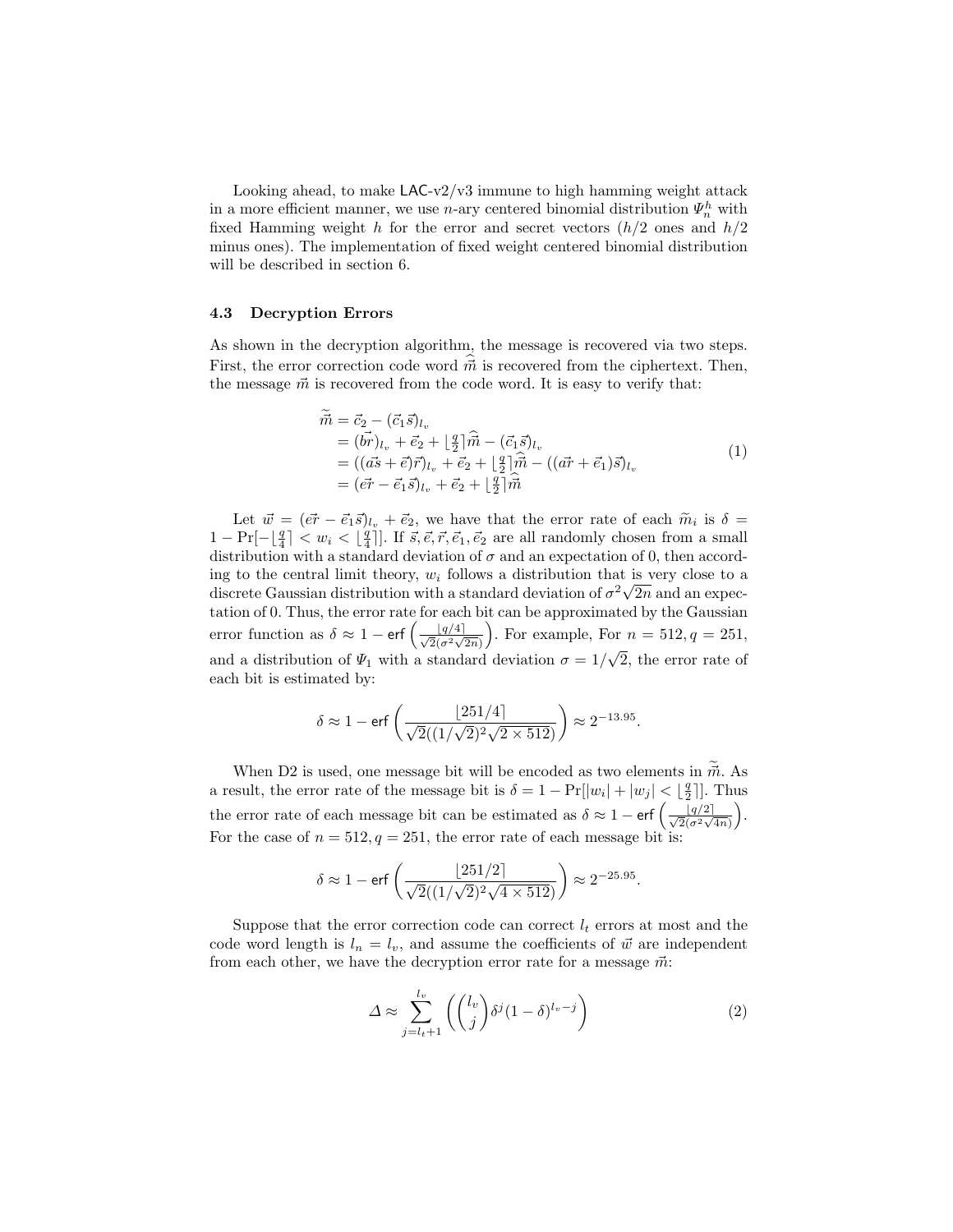Note that, as pointed out by D'Anvers [\[28\]](#page-31-8), when single bit error rate  $\delta$  is too large, we can not assume that the coefficients of  $\vec{w}$  are independent from each other. The theoretical dependence model and experiment results of D'Anvers show that the dependence mainly comes from the norm of  $\vec{s}, \vec{e}, \vec{r}, \vec{e}_1$ . This leads to the use of fix hamming weight distribution in LAC-v2 and LAC-v3. When  $\vec{s}, \vec{e}, \vec{r}, \vec{e}_1$  are sample from this distribution, their norms are also fixed and the main source of dependence is removed. So we can assume that the coefficients of  $\vec{w}$  are independent from each other.

Based on the equations above, we can estimate the decryption error rate in the case of chosen plaintext attacks, in which the secrets and errors are all randomly selected according to the sampling algorithm. However, in the case of chosen ciphertext attacks, the adversary may choose noise vectors with special patterns to increase the correlation between the coefficients of  $\vec{w}$ . For example, Guo *et al.*[\[62\]](#page-34-5) propose several patterns to increase the decryption error rate of LAC-v2. At the current stage, a comprehensive theoretical analysis of the dependence model seems impossible. Our solution in LAC-v3 is to decrease the decryption error rate further.

#### <span id="page-14-0"></span>4.4 Error Correction Code

Our byte level modulus incurs a high decryption error rate by design. Trivial or light error correction methods such as D2 or D4 code [\[8\]](#page-30-2) are not capable of handling such a situation. Heavy error correction methods ought to be used for our use case. In the field of code theory, there are many powerful codes such as BCH, Goppa, LDPC, Turbo and Polar. In principle, any code with enough error correcting capability can be used in our scheme. For the sake of simplicity and efficiency we choose BCH code for implementation.

Although BCH code with large enough error correction capability can decrease the decryption error rate small enough, it will also bring high computational cost (see section 6 for detailed computational cost). To solve this problem, in this paper we choose the combination of D2 and BCH code. That is, the plaintext is firstly encoded with the BCH code, then the code word is encoded with the D2 code. With the help of the high performance D2 code, the BCH only need to correct a small number of errors. Concrete parameters of BCH are described in the next subsection.

#### 4.5 Recommended Parameter Set

The main parameters of LAC-v3a are listed in Table [2,](#page-15-0) with respect to three categories of NIST-PQC standardization project [\[55\]](#page-33-0), namely, the equivalent security level of AES128, AES192 and AES256. Since the decoding of BCH code is a time consuming operation, it may not suitable for small embedded processors such as Cortex M4. We also propose a light version of LAC, named as LAC-light, which can be seen as a noise reduced version of LAC-128. The error rate of LAClight is small. We can achieve suitable decryption error rate based on simple parity check error correction technique combined with D2 code.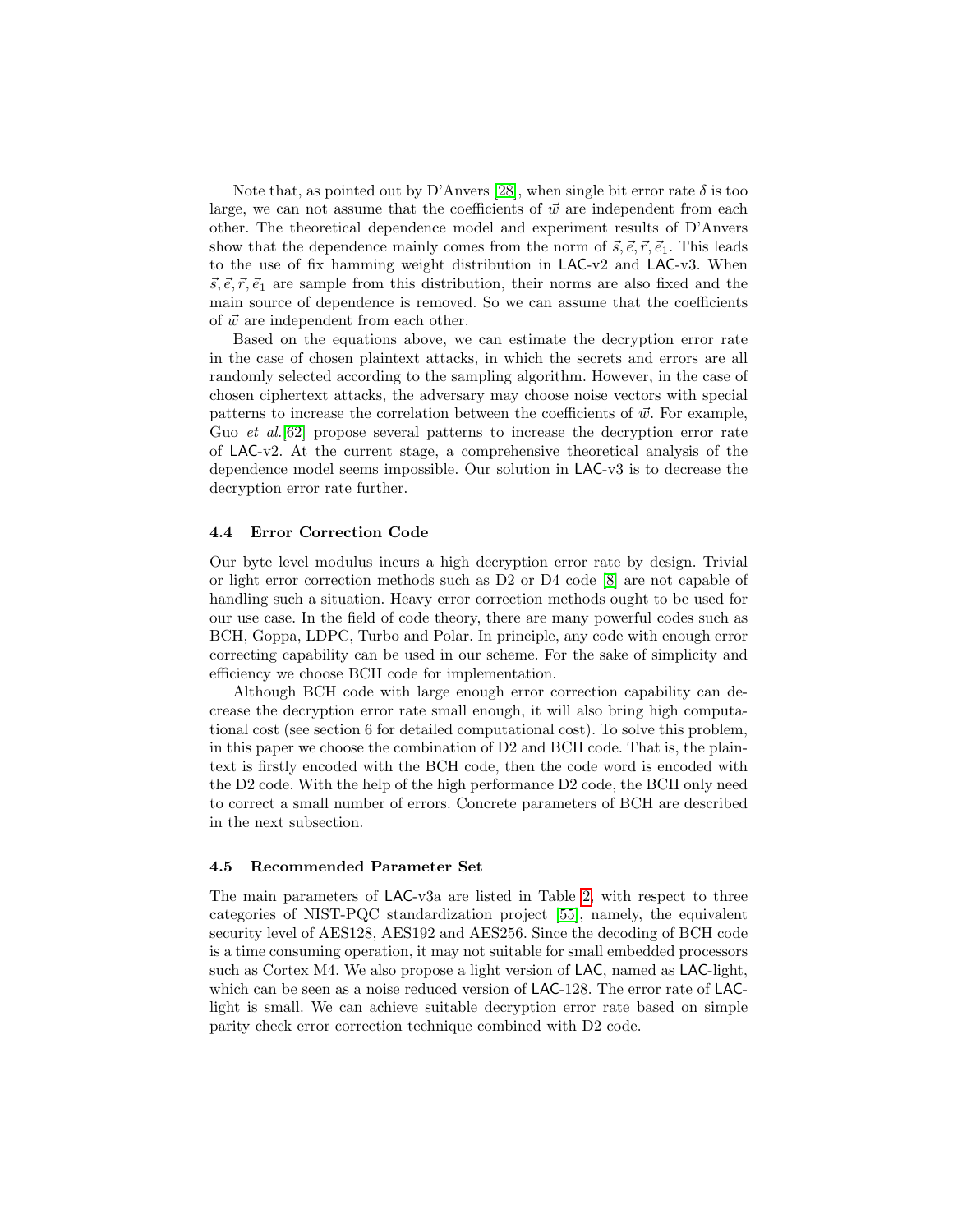<span id="page-15-0"></span>

| Categories                                      | $\boldsymbol{n}$        | $\boldsymbol{q}$              | $\mathbf{dis}$                          | $_{\rm ecc}$                                                                                                                                                    | $l_{\vec{m}}$                | pk          | sk | ct  | bit-er   dec-er            |            |
|-------------------------------------------------|-------------------------|-------------------------------|-----------------------------------------|-----------------------------------------------------------------------------------------------------------------------------------------------------------------|------------------------------|-------------|----|-----|----------------------------|------------|
| $light-v3a$                                     |                         |                               | $\frac{512}{251}\sqrt{\frac{128}{512}}$ | $\text{parity check} + \text{D2}$                                                                                                                               |                              | 128 544 512 |    | 664 | $ 2^{-81.73} $             | $2^{-150}$ |
| $128 - v3a$                                     |                         |                               |                                         | $\frac{1}{251}$ $\sqrt{251}$ $\sqrt{256}$ BCH[255,128,17]+D2 128 544 512                                                                                        |                              |             |    |     | $1704$ $\sqrt{2^{-22.26}}$ | $2^{-151}$ |
| $192-v3a$                                       |                         |                               |                                         | $1024\left 251\right \Psi_{1024}^{256}\left \text{BCH}\left[511,256,17\right]+\text{D2}\left 256\right 1056\left 1024\right 1352\left 2^{-42.24}\right \right]$ |                              |             |    |     |                            | $2^{-324}$ |
| $256$ -v $3a$                                   |                         |                               |                                         | $1024\left 251\right \Psi_{1024}^{384}\left[\text{BCH}[511,256,41]+\text{D2}\left[256\right 1056\left 1024\right 1464\left 2\right]-20.01\right]$               |                              |             |    |     |                            | $2 - 302$  |
| dis                                             |                         |                               |                                         | secret and noise distributions                                                                                                                                  | $_{\rm ecc}$                 |             |    |     | error correction code      |            |
| $l_{\vec{m}}$                                   |                         |                               | message length                          |                                                                                                                                                                 | $_{\rm sk}$                  |             |    |     | secret key size (bytes)    |            |
| pk                                              | public key size (bytes) | ciphertext size (bytes)<br>ct |                                         |                                                                                                                                                                 |                              |             |    |     |                            |            |
| <b>bit-er</b> single bit error rate without BCH |                         |                               |                                         |                                                                                                                                                                 | dec-er decryption error rate |             |    |     |                            |            |
| Table 2. Main parameter of LAC                  |                         |                               |                                         |                                                                                                                                                                 |                              |             |    |     |                            |            |

The dimension  $n$ , modulus  $q$  and the error distribution are selected to achieve high enough security levels according to the lattice reduction attacks and hybrid attacks (detailed analysis are in section 5).

The parameters of BCH "[ $l_c, l_m, l_d$ ]" are selected to achieve a small enough decryption error rate to defeat the high Hamming weight attacks [\[55\]](#page-33-0) and pattern attacks [\[62\]](#page-34-5). Concretely, for LAC-128 and LAC-192, we choose  $l_d = 17$  which allows us to correct upto 8 bits of errors; for LAC-256 we choose  $l_d = 41$  which allows to correct upto 20 bits of errors.

Note that the error rate for each coefficient is estimated by a convolution of all the error terms. In order to minimize the size of the ciphertext, in our implementation the lower 4 bits for each coefficient in  $\vec{c}_2$  are discarded. This brings an additional uniformly random (under Ring-LWE assumption) error over  $[-7, 8].$ 

A public key consists of a 32 bytes seed seed<sub> $\vec{a}$ </sub>, and an n bytes vector  $\vec{b}$ . A secret key is an n bytes vector. One may simply store a 32 bytes seed for the secret key to minimize storage, at a cost of slightly slower decryption. In the case where Fujisaki-Okamoto transformation is used to achieve chosen ciphertext security, a secret key also contains a copy of the corresponding public key, so that the decryption algorithm can re-encrypt to check the validity of the ciphertext. Thus the size of a secret key becomes  $2n+32$ . Finally, a ciphertext contains both an *n* bytes vector  $\vec{c}_1$ , and  $l_v$  bytes of  $\vec{c}_2$ . For LAC-light  $l_v = l_m + 3 \times 8$ , where 3 is the byte size of the redundant data of the parity check error correction code. For LAC-128 and LAC-192 parameter set,  $l_v = l_m + 8 \times 8$ , where 8 is the size of the redundant data. For LAC-256,  $l_v = l_m + 21 \times 8$ , where 21 is the size of the redundant data.

In Table [2,](#page-15-0) the modulus of LAC-v3a is  $q = 251$ , which keeps the same as LAC-v1 and LAC-v2 . In addition, we also propose an alternative parameter set, named as LAC-v3b, with  $q = 256$  instead of 251. The reminder of the parameters stays the same. Since the modulus is a little larger, the decryption error rate of LAC-v3b is a slightly smaller than the counterpart in LAC-v3a.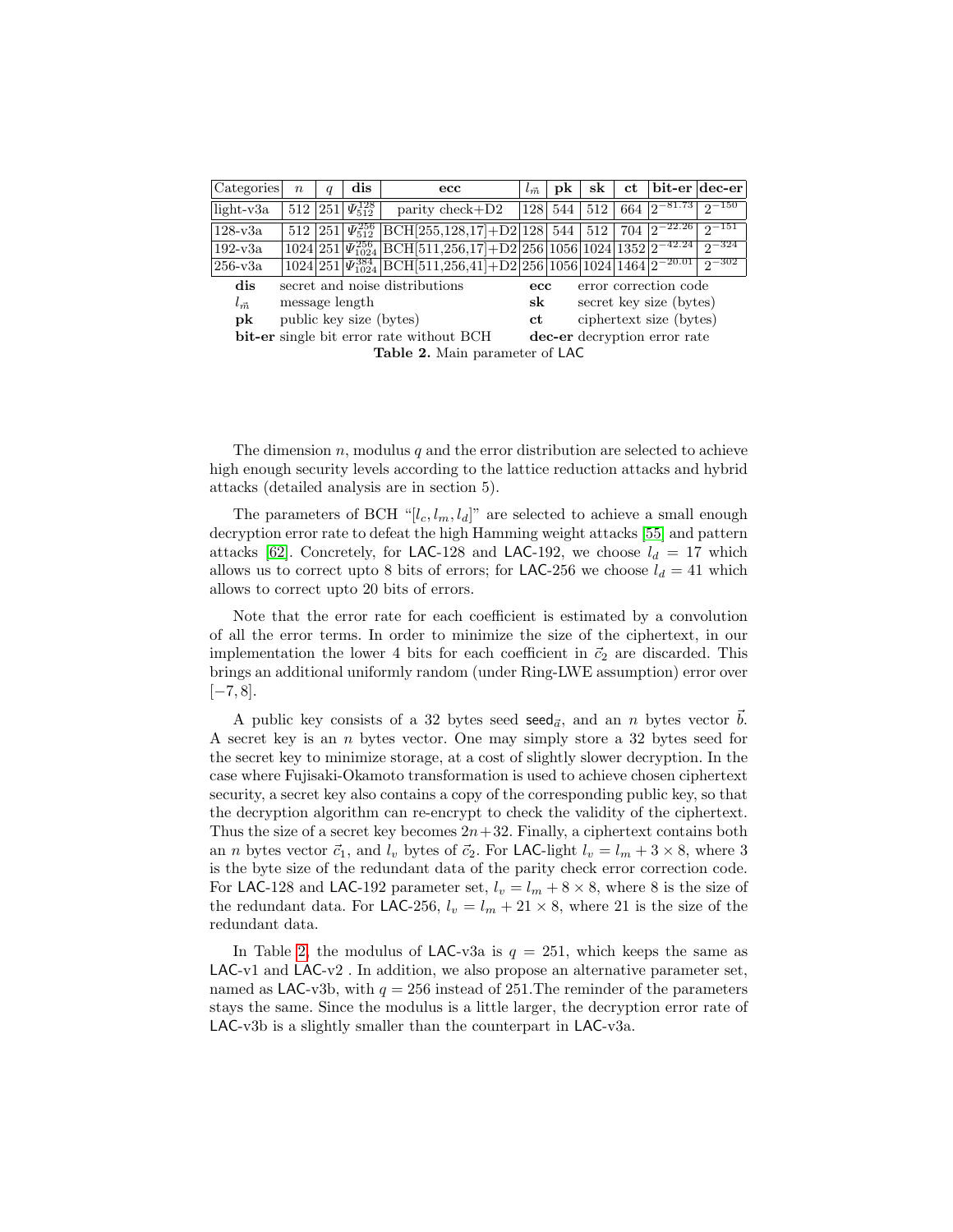## <span id="page-16-0"></span>5 Concrete Security

We consider the best known generic attacks against Ring-LWE with our parameters, which treat the Ring-LWE problems as plain LWE problems. Those attacks are well-known by the community; their costs (e.g. BKZ with (quantum) sieving<sup>[2](#page-16-1)</sup>) are well understood. Since our secrets and errors are sparse, we also evaluate the cost of hybrid attacks [\[41](#page-32-5)[,70,](#page-34-8)[39\]](#page-32-6).

We also consider dedicated attacks that target specific designs of our scheme, namely the subfield attacks, the high Hamming weight attacks and the pattern attacks. Those attacks are reported as comments to the Round 1/2 version of LAC submission to NIST-PQC.

#### 5.1 Generic Attacks

There are many generic algorithms to solve the LWE problem, see [\[6,](#page-30-6)[68\]](#page-34-9) for a survey of known techniques. It has been shown that lattice reduction attacks utilizing the BKZ algorithm [\[22\]](#page-31-5) are more powerful than exhaustive search, combinational and algebraic algorithms. For simplicity, following the analysis of [\[7\]](#page-30-3), we focus primly on two embedding attacks that are commonly referred to as primal attack and dual attack. We also evaluate the cost for hybrid attacks. We summarize the security estimates in Table 3.

| Algorithm                                        |  |         |      |         |         |      |     | Primal Attack Dual Attack Hybird Attack |  |
|--------------------------------------------------|--|---------|------|---------|---------|------|-----|-----------------------------------------|--|
|                                                  |  | Q       | в    |         | Q       | в    | С   | Q                                       |  |
| LAC-LIGHT                                        |  | 131 118 | 448  |         | 130 118 | 445  | 124 | 119                                     |  |
| $LAC-128$                                        |  | 148 135 | 509  |         | 147 133 | 505  | 148 | 141                                     |  |
| $LAC-192$                                        |  | 288 261 | 986  |         | 286 259 | 978  | 278 | 267                                     |  |
| $LAC-256$                                        |  | 308 279 | 1054 | 305 277 |         | 1044 | 316 | 301                                     |  |
| LAC-LIGHT- $q256$   130 118                      |  |         | 447  |         | 129 117 | 444  | 124 | 118                                     |  |
| LAC- $128$ - $q256$                              |  | 148 134 | 508  |         | 147 133 | 503  | 148 | 140                                     |  |
| LAC-192-q256                                     |  | 287 261 | 984  |         | 288 258 | 975  | 278 | 266                                     |  |
| LAC-256-q256                                     |  | 307 278 | 1051 |         | 304 276 | 1042 | 315 | 300                                     |  |
| C: Classical complexity<br>Q: Quantum complexity |  |         |      |         |         |      |     |                                         |  |

B: Block Size

Table 3. Concrete security of LAC

Primal Attack. In a primal attack, one builds a lattice with a unique-SVP instance from the LWE samples; then, uses BKZ algorithm to recover this unique

<span id="page-16-1"></span><sup>&</sup>lt;sup>2</sup> There has been some debate on the accuracy of the formula to calculate the concrete cost of sieving [\[54\]](#page-33-12). These discussions are irrelevant to our parameters since a) they do not change that fact that the generic attacks remain the best attacks for LAC, and b) the LAC-v3 parameters are derived from the more conservative side of the debates.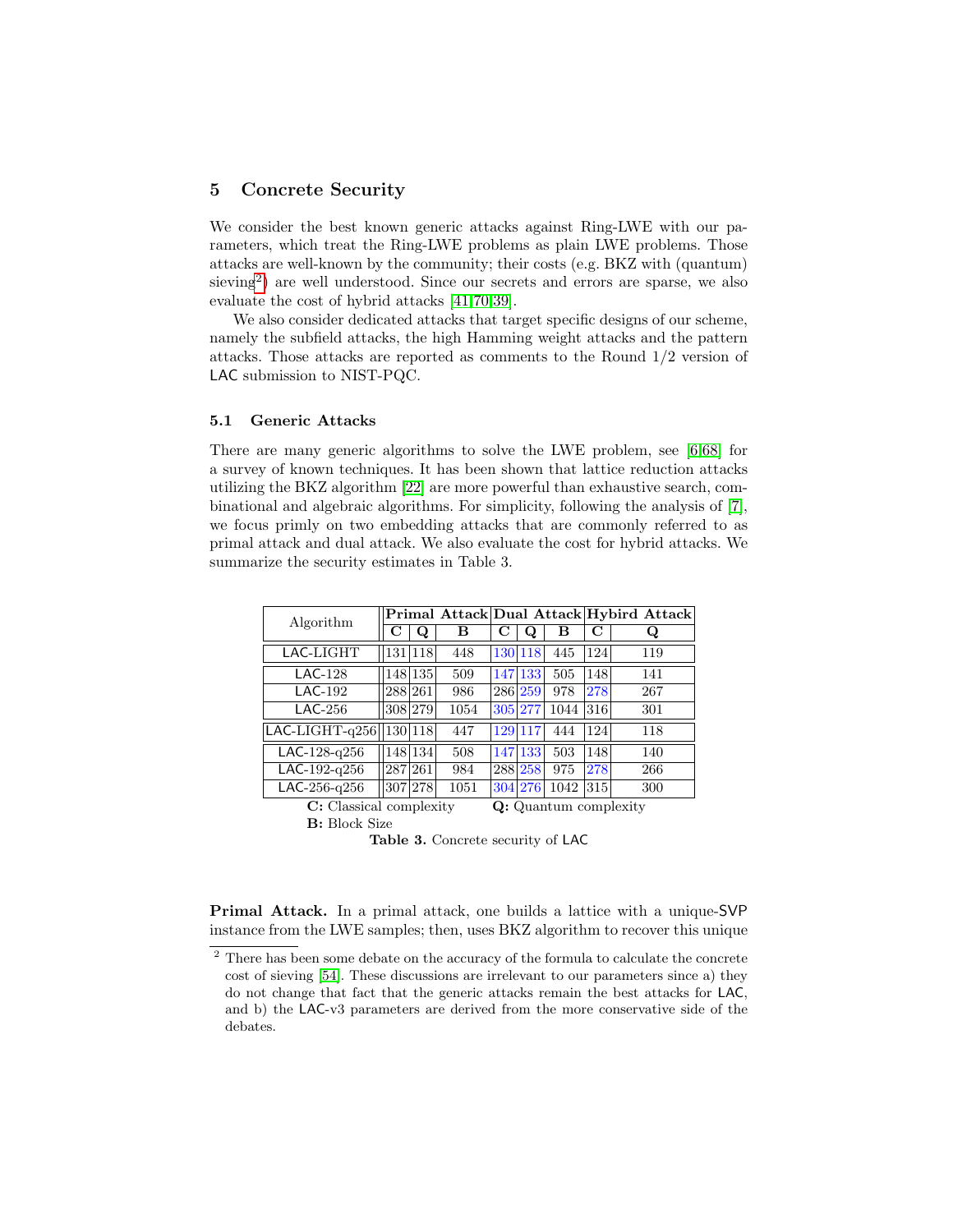shortest vector. In a nutshell, given an LWE instance  $(\vec{A}, \vec{b} = \vec{A}\vec{s} + \vec{e}), \vec{A} \in \mathbb{Z}_q^{m \times n}$ , the target lattice of dimension  $d = m + n + 1$  is constructed as

$$
\Lambda_{\vec{A}} = \{ \vec{x} \in \mathbb{Z}^{m+n+1} : (\vec{A}|\vec{I}_m| - \vec{b})\vec{x} = \vec{0} \mod q \}.
$$

It is easy to verify that,  $\vec{v} = (\vec{s}, \vec{e}, 1)$  is the unique-SVP solution when both  $\vec{s}$ and  $\vec{e}$  are reasonably short. For exmaple, as shown in [\[7\]](#page-30-3), the attack is successful if and only if  $\sigma\sqrt{b} \leq \delta^{2b-d-1} \times q^{m/d}$ , where  $\sigma$  is the standard deviation of the errors and secrets,  $\delta = ((\pi b)^{1/b} b / 2\pi e)^{1/(2(b-1))}$ .

BKZ algorithm progressively processes the lattice basis by calling polynomial times a subroutine, such as the (quantum) sieving algorithm, to solve the exact shortest vector problem for sub-lattices with dimension (i.e. blocksize) b. This method is known as BKZ-core-(Q)Sieving, and its complexity depends solely on the block dimension  $b$  that is required for the BKZ algorithm to find the unique solution. According to [\[7\]](#page-30-3), the best complexity of the SVP oracle is  $\sqrt{3/2}^{b+o(b)} \approx$  $2^{0.292b}$  for classical sieving algorithms, and  $\sqrt{13/9}^{b+o(b)} \approx 2^{0.265b}$  for quantum sieving algorithms.

Dual Attack. In a dual attack, one firstly tries to build a dual lattice of the aforementioned primal lattice, and then uses the dual lattice to solve the decisional LWE problem. At a high level, given the LWE instance  $(\vec{A}, \vec{b} = \vec{A}\vec{s} + \vec{e})$ ,  $\vec{A} \in \mathbb{Z}_q^{m \times n}$ , the target lattice of dimension  $d = m + n$  is constructed as

$$
\Lambda_{\vec{A}}^{\perp} = \{ (\vec{x}, \vec{y}) \in \mathbb{Z}^m \times \mathbb{Z}^n : \vec{A}^t \vec{x} = \vec{y} \mod q \}.
$$

Again, [\[7\]](#page-30-3) showed that BKZ is capable of finding a vector  $\vec{v} = (\vec{x}, \vec{y})$  of length  $l = \delta^{d-1} q^{n/d}$ , where the distance between  $\vec{v}^{\text{t}} \vec{b}$  and the uniform distribution will be bounded by  $\epsilon = 4 \exp(-2\pi^2 \tau^2)$  for  $\tau = l\sigma/q$ . This breaks the decisional LWE problem with an advantage  $\epsilon$ .

Similar to primal attacks, the concrete security of dual attack also depends on the complexity of BKZ algorithm. There is a slight caveat when BKZ-core-QSieving is used: the attacker is able to amplify  $\epsilon$  to 1/2 by repeating the sieving algorithm for  $R = max(1, 1/(\gamma \epsilon^2))$  times. This operation is almost free to the attacker, since sieving algorithm will produce  $\gamma = 2^{0.2075b}$  vectors which far exceed the required number of short vectors  $1/\epsilon^2$  for repeating.

Hybrid Attack. At a high level, the hybrid attack takes the following steps.

- Firstly, one interprets the lattice basis  $\mathbf{B} \in \mathbb{Z}^{n,n}$  as a concatenation of two matrices  $\mathbf{B}_1, \mathbf{B}_2 \in \mathbb{Z}^{\ell,n} \times \mathbb{Z}^{k,n}$ , with  $\ell > n/2$  and  $\ell + k = n$ . Note that  $\mathcal{L}(B_1)$ spans a sublattice of dimension  $\ell$ .
- Then, one performs lattice reductions over this sublattice, to an extend that it allows for solving bounded distance decoding problem effectively.
- Next, one guesses linear combinations of row vectors from  $\mathbf{B}_2$ . If one has guessed the correct combination as the unique shortest vector (or their rotations) in **B**, this vector will be a close vector to  $\mathcal{L}(\mathbf{B}_1)$ .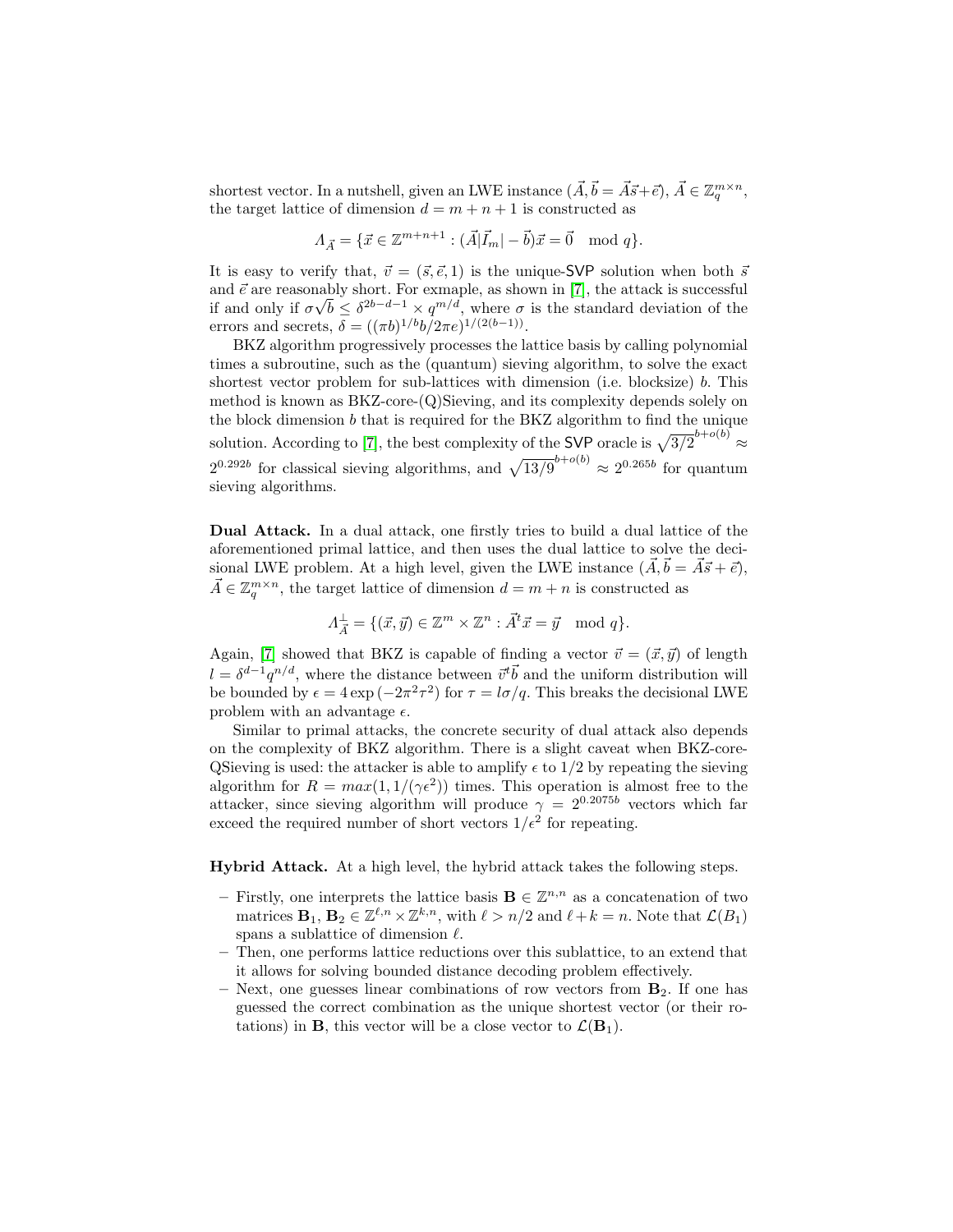– Lastly, one uses the reduced basis of  $\mathcal{L}(B_1)$  to solve the bounded distance decoding problem.

It is easily to see that, to get the best performance, one usually assumes the cost of lattice reductions is on the same order of guessing. What remains to be estimated is the individual cost for each step. There are a few subtlety on estimating the cost of the above procedure. To be more conservative, we make the following assumptions/decisions.

- In the estimation, the cost of solving CVP/BDD is often neglected; a good basis yields a polynomial time algorithm (for example, Babai's algorithms), which may adds a few bits complexity in practice.
- We use BKZ with (quantum)-core sieving to estimate the cost of BKZ. This model counts the cost of a single SVP, and ignores the number of iterations. It is also a more conservative choice than BKZ with enumeration.
- We also assume that if basis is "good", and if we have successfully guessed the correct combination, then, the probability of solving the CVP is exactly 1.
- To be more conservative on the searching side, we estimate the entropy in the guessing phase, and taking its square root (in accounting for Grover's algorithm) as the cost of guessing. This results into a lower bound that isn't achievable through classical MITM attacks. This also assumes vector additions incur a cost of 1.

The details of the hybrid attack parameters can be found in Table 4. It was generated with the estimator [\[67\]](#page-34-10).

| Algorithm           |      |         | Classical |        |       | Quantum |              |     |        |       |  |
|---------------------|------|---------|-----------|--------|-------|---------|--------------|-----|--------|-------|--|
|                     |      | Block l | BKZ       | Search | Total | l       | <b>Block</b> | BKZ | Search | Total |  |
| $LAC$ -light-v $3a$ | 633  | 425     | 124       | 124    | 124   | 658     | 449          | 119 | 118    | 119   |  |
| $LAC$ -light-v3b    | 635  | 424     | 124       | 124    | 124   | 658     | 446          | 118 | 118    | 118   |  |
| LAC- $128$ - $v3a$  | 718  | 508     | 148       | 148    | 148   | 743     | 553          | 141 | 140    | 141   |  |
| $LAC-128-v3b$       | 720  | 507     | 148       | 147    | 148   | 742     | 529          | 140 | 140    | 140   |  |
| LAC-192- $v3a$      | 1141 | 953     | 278       | 278    | 278   | 1191    | 1009         | 267 | 266    | 267   |  |
| $LAC-192-v3b$       | 1145 | 952     | 278       | 277    | 278   | 1190    | 1003         | 266 | 266    | 266   |  |
| $LAC-256-v3a$       | 1255 | 1081    | 316       | 315    | 316   | 1303    | 1135         | 301 | 301    | 301   |  |
| $LAC-256-v3b$       | 1257 | 1077    | 315       | 315    | 315   | 1307    | 1134         | 300 | 300    | 300   |  |

Table 4. Parameterizing the hybrid attacks

Security Estimates. We use BKZ simulator with core- $(Q)$ sieving model to estimate the security for our scheme. The corresponding security is estimated for the obtained blocksize. Our script is available at [\[46\]](#page-33-14). Note that in [\[4\]](#page-30-8), Albrecht et al. independently evaluated the security for all (Ring-)LWE candidates, and their estimation matches ours in this paper.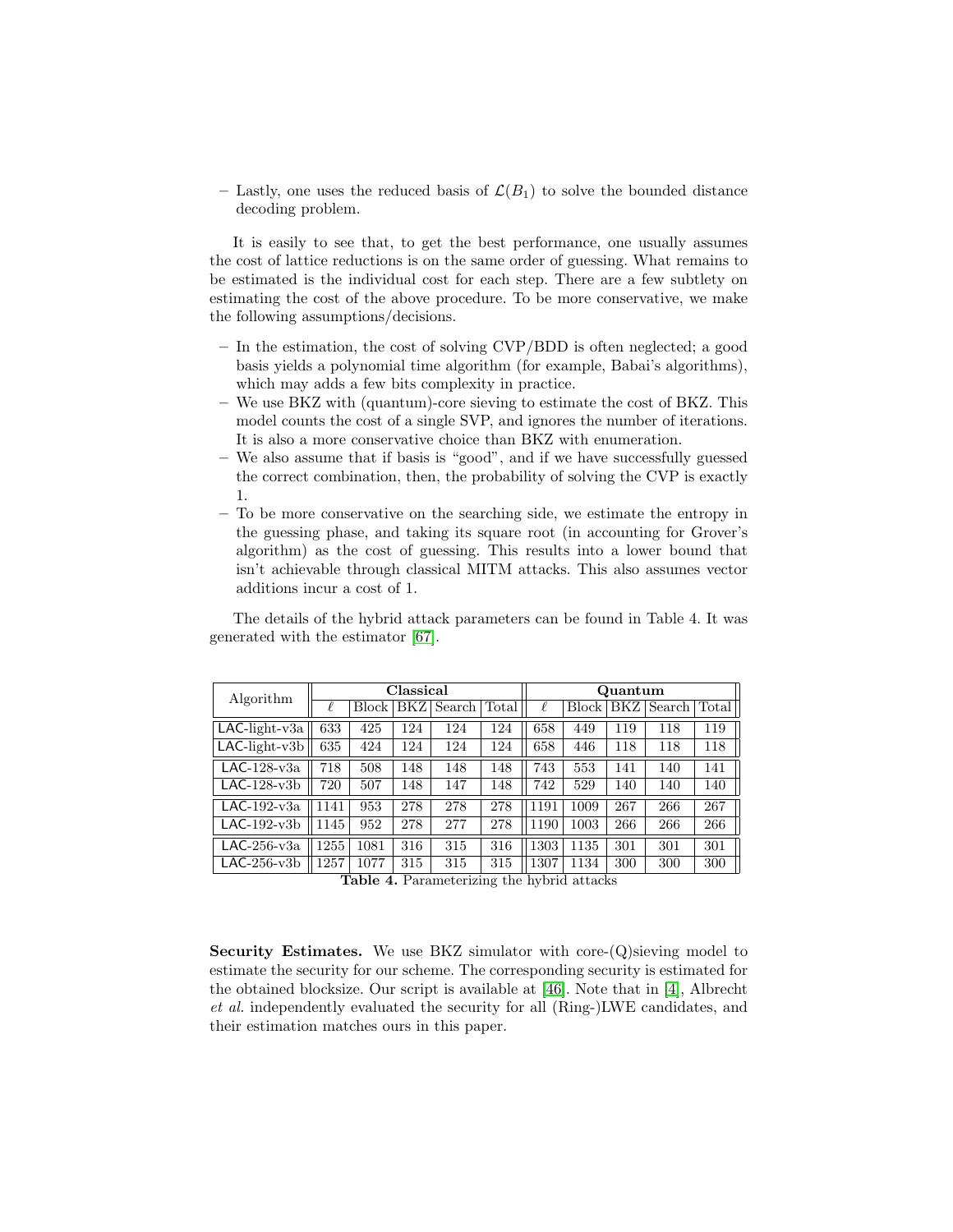#### 5.2 Dedicated Attacks

Subfield Attacks. The idea of exploiting subfields is known to the lattice community for years [\[10,](#page-30-10)[3,](#page-29-2)[13](#page-30-11)[,44\]](#page-32-11), and to use this idea to analyze LAC was firstly proposed by Alperin-Sheriff [\[54\]](#page-33-12) during the first round evaluation of NIST-PQC. Recall that  $x^n + 1$  has two factors modulo  $q = 251$ :

$$
x^{n} + 1 = (x^{n/2} + 91x^{n/4} + 250)(x^{n/2} + 160x^{n/4} + 250).
$$

In other words, there exist two subfields defined by two polynomials  $\vec{q}$  and  $\vec{h}$ where  $\vec{g} = x^{n/2} + 91x^{n/4} + 250$  and  $\vec{h} = x^{n/2} + 160x^{n/4} + 250$ .

Given  $(\vec{a}, \vec{b} = \vec{as} + \vec{e})$ , one may recover  $(\vec{s}, \vec{e})$  by looking at the samples over the subfields. It may be sufficient to recover  $({\vec s}_g := {\vec s} \bmod {\vec g}, {\vec e}_g := {\vec e} \bmod {\vec g}$  from  $({\vec{a}} \bmod {\vec{g}}, {\vec{b}} \bmod {\vec{g}})$ , and  $({\vec{s}}_h, {\vec{e}}_h$ , respectively). Next, it becomes straightforward to recover  $(\vec{s}, \vec{e})$  via Chinese remainder theorem.

Analysis. In the rest, we give a high level analysis of this attack. The key point of the attack is that by moving to the subfield, the lattice dimension is practically halved. Therefore, the BKZ complexity may be reduced for the new sub-lattices. Note that this is not necessarily always the case under core-(Q)Sieving model where only the cost of subroutine counts (while the number of iterations does not); and the cost of the subroutine depends only on the root Hermite factor. Nonetheless, to have a meaningful analysis, we assume that this is not an obstacle: the attacker may access an SVP oracle for BKZ subroutines solely for this attack.

We will show that the corresponding vectors in the subfields,  $(\vec{s}_q, \vec{e}_q)$ , will be larger than the Gaussian heuristic length. In other words, even if one was able to perform lattice reduction over the dimension-halved lattices, he will not be able to recover the desired vectors.

The attack reduces the dimension, in the meantime, the modulo operation increases the size of  $(\vec{s}_g, \vec{e}_g)$  (similarly,  $(\vec{s}_h, \vec{e}_h)$ ). To be precise, when  $(\vec{s}, \vec{e})$  are small polynomials with the coefficients in  $\{-1,0,1\}$ , the coefficients of  $(\vec{s}_q, \vec{e}_q)$ will lie in  $\{0, \pm 1, \pm 2, \pm 91\}$ . Coefficients of  $\pm 91$  will be too large. Alperin-Sheriff also pointed out that by multiplying  $\vec{s}$  and  $\vec{e}$  by 11, all the coefficients of  $(\vec{s}_q, \vec{e}_q)$ will be within the interval of  $[-25, 25]$ .

Let  $\vec{A} = \begin{bmatrix} \vec{A}_g | \vec{I} | 11 \times \vec{b}_g \end{bmatrix}$ , where  $\vec{A}_g$  is the matrix generated by  $\vec{a}_g$ , if  $\vec{z} =$  $[11 \times \vec{s}_q]$   $[11 \times \vec{e}_q]$  – 1] is the shortest solution of  $\vec{Az} = 0 \mod q$ , we can recover  $\vec{z}$ with the primal attack. Note that, the dimension of a primal attack is reduced from  $d = 2n+1$  to  $d = n+1$  via the subfield attack. Since  $\vec{A}$  is a random matrix, the q-ary lattice  $\Lambda_q^{\perp}(\vec{A})$  will behave as a random lattice [\[24\]](#page-31-13), and therefore it is sufficient to use Gaussian heuristic to estimate the length of shortest vectors in this lattice:

$$
\lambda_1(A_q^{\perp}) \approx q^{m/d} \sqrt{\frac{d}{2\pi e}}.
$$

In the case of  $n = 512$  and  $n = 1024$ , the lengths of the shortest vector is expected at 86.36 and 122.4, respectively.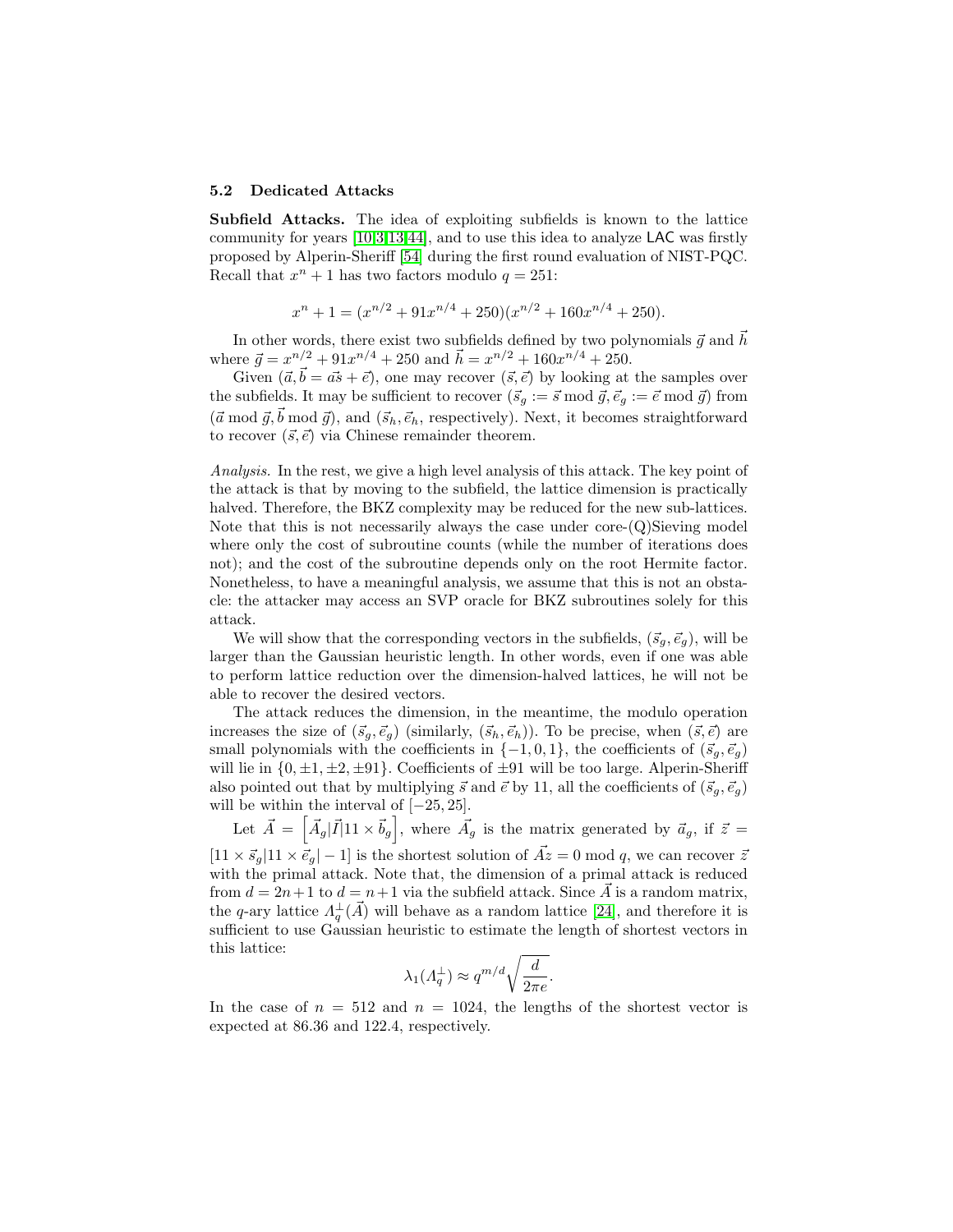On the other hand, we also need to estimate the length of  $\vec{z}$ . Central limit theory says that the length of  $\vec{z}$  approximately follows a discrete Gaussian distribution. Our implementation shows that  $\vec{z}$  closely follows a Gaussian distribution with a mean and deviation pair of  $(253.59, 6.9)$  for LAC-128,  $(253.26, 6.29)$  for LAC-192 and  $(358.42, 6.86)$  $(358.42, 6.86)$  $(358.42, 6.86)$  for LAC-256<sup>3</sup>.

It is easy to verify that, the length of  $\vec{z}$  will be larger than the solution of  $\overrightarrow{Az} = 0$  mod q except for negligible probability. Hence  $\overrightarrow{z}$  will not be a short vector in this lattice. In other words, if one were to use subfield attack, and assuming that they have free access to SVP oracles simply for the sub-lattices, they will not be able to locate the vector.

To sum up, the subfield attack described above will not affect the security of LAC for either original parameter sets or the revised version.

High Hamming Weight Attack. This is a chosen ciphertext attack that exploits the fact that the secrets and errors  $(\vec{r}, \vec{e}_1)$  in some ciphertexts (with certain probability) may have higher-than-usual Hamming weight. It is feasible if  $(\vec{r}, \vec{e}_1)$  are randomly selected from  $\Psi_1$  or  $\Psi_{\frac{1}{2}}$ . It is easy to see that the decryption error rate is influenced by the Hamming weight. Therefore, with enough number of random samples (and correspondingly, pre-computations), an attacker may obtain sufficient number of samples with higher Hamming weight secrets and errors. This may leak information on the secret key.

Analysis. It has been shown that chosen plaintext secure version of (Ring-)LWE based schemes suffer from an reaction attack [\[33\]](#page-32-12). To address this vulnerability, most schemes rely on Fujisaki-Okamoto transformation [\[35,](#page-32-8)[36,](#page-32-9)[42\]](#page-32-10) to achieve chosen ciphertext security. We also adopt the same approach. Via this transformation, the randomness vectors  $(\vec{r}, \vec{e}_1)$  are generated from the plaintext message by a pseudorandom generator. Thus the vectors  $(\vec{r}, \vec{e}_1)$  are randomly distributed from the view of the adversary.

In a comment to LAC in the Round1 estimation of NIST-PQC [\[55\]](#page-33-0), Alperin-Sheriff pointed out that, for the LAC-256 parameter set, the probability that a pair of valid  $(\vec{r}, \vec{e}_1)$  with a Hamming weight of at least  $1024 + 310 = 1334$  is greater than

$$
\binom{2048}{1334}/2^{2048} \approx 2^{-143}.
$$

Therefore, with  $2^{207}$  pre-computations (assuming each access to the pseudorandom generator incurs a cost of 1), the adversary will obtain  $2^{64}$  messages for which the corresponding  $(\vec{r}, \vec{e}_1)$  have Hamming weight exceeding 1334. It is worth noting that the adversary can only access the decryption oracle for  $2^{64}$ times in the security model of NIST-PQC. Next, for samples with such high

<span id="page-20-0"></span><sup>&</sup>lt;sup>3</sup> The data is obtained over 100,000 random samples for each parameter set using Sage-Math. The experiment does not mean to extensive to show any proof of statistical distances; the mean is obviously much higher than Gaussian heuristic length.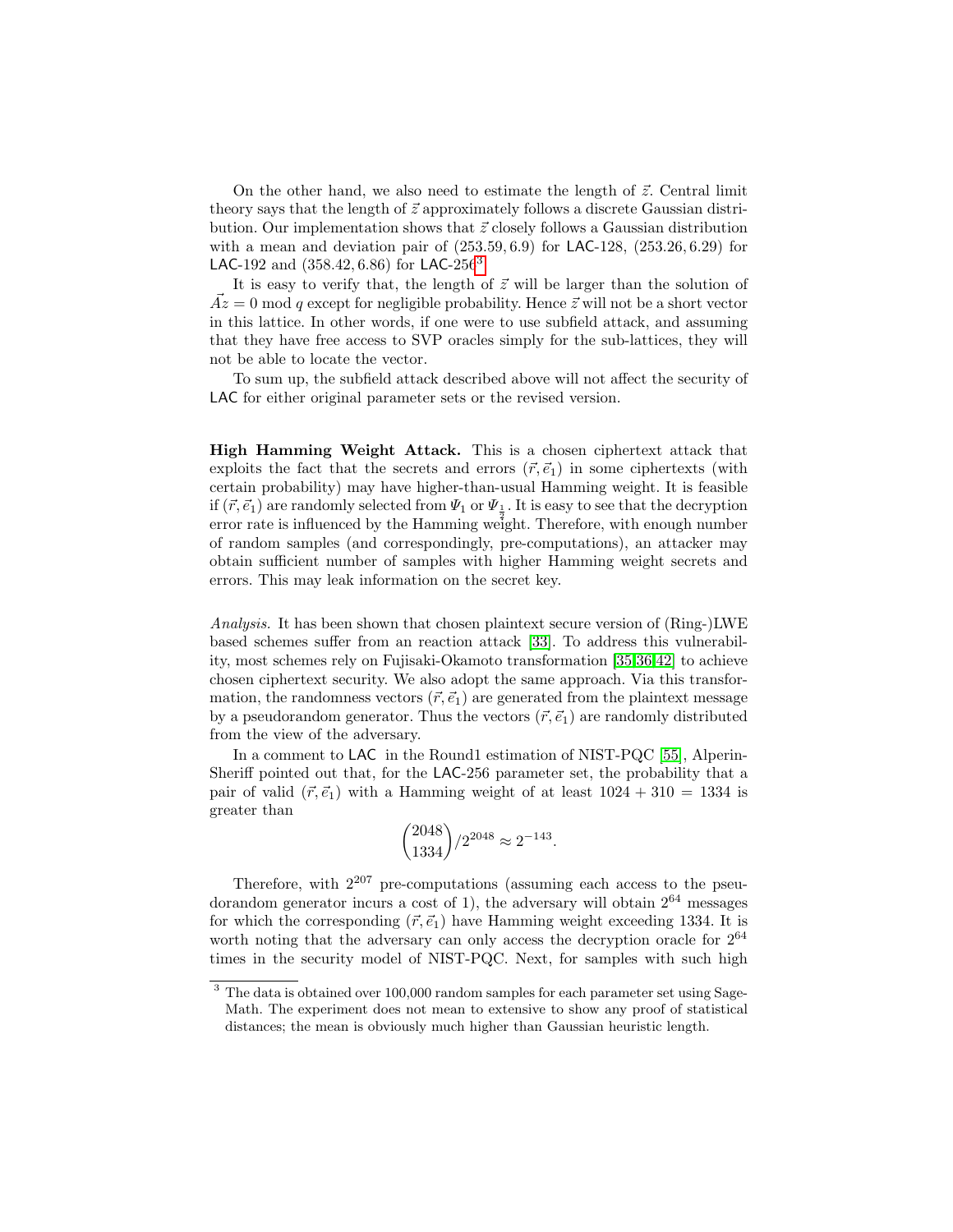Hamming weights, the decryption error rate for each bit of  $\tilde{m}_i$  is expected at

$$
\delta_{high} \approx 1 - \text{erf}\left(\frac{\lfloor 251/4\rfloor}{\sqrt{2}((1/\sqrt{2})\sqrt{(1024+310)/2048\sqrt{2 \times 1024}})}\right) \approx 2^{-5.9},
$$

This yields a decryption error rate for the message  $\vec{m}$ :

$$
\Delta_{high} = \sum_{j=55+1}^{1023} \left( \binom{1023}{j} \delta_{high}^j (1 - \delta_{high})^{1023 - j} \right) \approx 2^{-44.4}.
$$

As a result, with  $2^{207}$  pre-computations and  $2^{64}$  decryption oracle queries, the adversary can get about 219.<sup>6</sup> decryption failures.

Counter measures. To prevent high hamming weigh attacks, we switch to n-ary centered binomial distribution with fixed Hamming weight. This makes LAC completely immune from high Hamming weight attacks and their potential variants.

Pattern Attack. Recently, a new analysis result was proposed by Guo et al.. Its main idea is to find error vectors with special kind of patterns. In general, the adversary tries to find error vectors that contain consecutive "1"s or "−1"s. If this is the case, one can except a higher-then-normal decryption error rate. And as mentioned earlier, with enough decryption errors, the attacker will learn (partial) information about the secret key.

Concretely, the authors showed that, with the pre-computation cost of  $2^{162}$ and online computation cost of  $2^{79}$ , they can recover the private key of LAC-256v1 with a success probability of  $2^{-64}$ .

Analysis. There are mainly two reasons that LAC-256-v1 and LAC-256-v2 are vulnerable to pattern attacks. Firstly, we do not have multi-target protection in  $LAC-v1/2$ . That is, a pre-computation can be used to attack multiple public keys. This can be prevented easily by hashing the public key into the seed that instantiate the PRNG. Then, the adversary must compute errors for each public key; and cannot pre-process this task. The second reason is that the decryption error rate of LAC-256-v1 and LAC-256-v2 are non-negligible with regard to its security level.

Counter measures. To make LAC immune to decryption error based attacks, such as high Hamming attack and pattern attacks, we further decrease the average case decryption error rate of LAC-v3 to negligible. In other words, for a security level l, the decryption error rate will be smaller than  $2^{-l}$ .

## 6 Implementations and Performance

The implementation of LAC mainly includes four subroutines: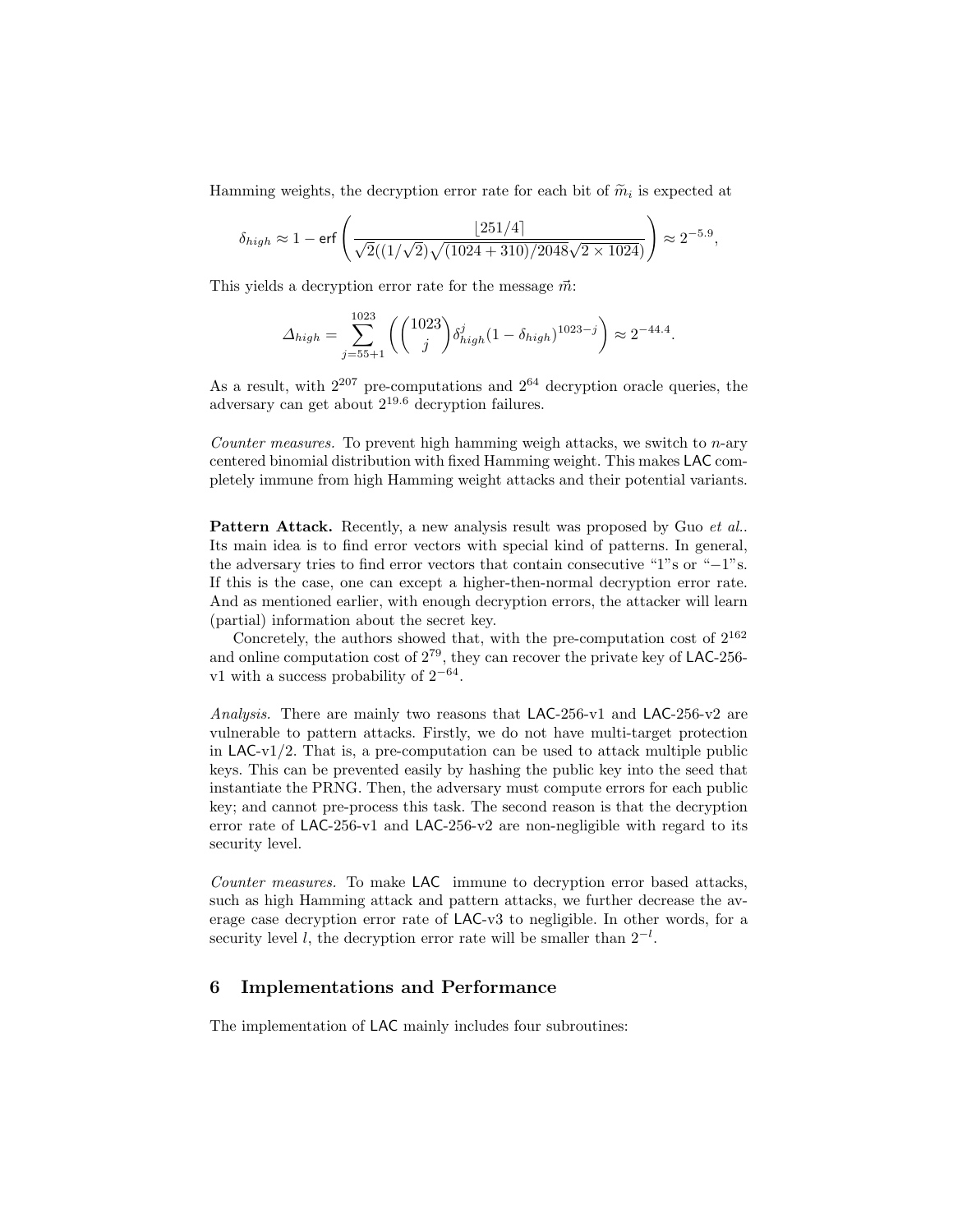- Random polynomial sampling;
- Secret polynomial sampling;
- Polynomial multiplication;
- Encoding/decoding of error correction code.

### 6.1 Random Polynomial Generation

For  $q = 256$ , we simply sample *n* random bytes, and cast it as  $\vec{a} \in \mathbb{Z}_q[x]/(x^n+1)$ . For  $q = 251$ , we use rejection sampling based technique, and keep reading from the sampler until we have gathered  $n$  integers that are small than  $q$ . Note that the data associated with this subroutine are all public. Rejection sampling here does not affect the fact that the execution of the code is independent from secret information.

|      |     |              | $\lfloor n \text{ (dimension)} \rfloor q \text{ (modulus)} \rfloor$ prf (with aes 256ctr) performance (Cycles) |
|------|-----|--------------|----------------------------------------------------------------------------------------------------------------|
| 512  | 251 | openssl      | 7253                                                                                                           |
| 1024 | 251 | openssl      | 11774                                                                                                          |
| 512  | 251 | AES-NI, SIMD | 2817                                                                                                           |
| 1024 | 251 | AES-NI, SIMD | 4312                                                                                                           |
| 512  | 256 | openssl      | 3981                                                                                                           |
| 1024 | 256 | openssl      | 7626                                                                                                           |
| 512  | 256 | AES-NI, SIMD | 681                                                                                                            |
| 1024 | 256 | AES-NI, SIMD | 1099                                                                                                           |

The performance of this subroutine is summarized in Table [5.](#page-22-0)

<span id="page-22-0"></span>Table 5. Performance of Random Polynomial Generation

"prf": the pseudo-random function used to generate the random bytes; "openssl": the aes256ctr function from the openssl lib, used in LAC-v1/2; "AES-NI, SIMD":the aes256ctr function from [\[56\]](#page-33-15), used in LAC-v3.

## 6.2 Secret and Error Polynomial Generation

A trivial idea to generate a polynomial from  $\Psi_n^h$  is to randomly set  $h/2$  positions to 1,  $h/2$  positions to  $-1$ , and the rest  $n - h$  positions to 0. This method is not constant time, and can only be used during encryption.

Under the CCA security, the decryptor will need to re-encrypt the message. Therefore, it is desirable to have a constant time sampler that can be used by both encryption and decryption. Sampling in constant time from  $\Psi_n^h$  has already been implemented in [\[9,](#page-30-5)[12\]](#page-30-12). Here, we use a permutation based solution that is both efficient and constant time.

The algorithm "gen\_r" outputs a polynomial  $\vec{r} \in \Psi_n^h$  as follows:

- 1. **Init:** Set  $r_i = i$  for  $i \in [0, n-1]$ .
- 2. **Permute:** For  $i \in [0, n-1]$ , generate a random  $s_i \in [i, n-1]$ , permute  $r_i$ and  $r_{s_i}$ .
- 3. **Output:** Output the first h positions of  $\vec{r}$ .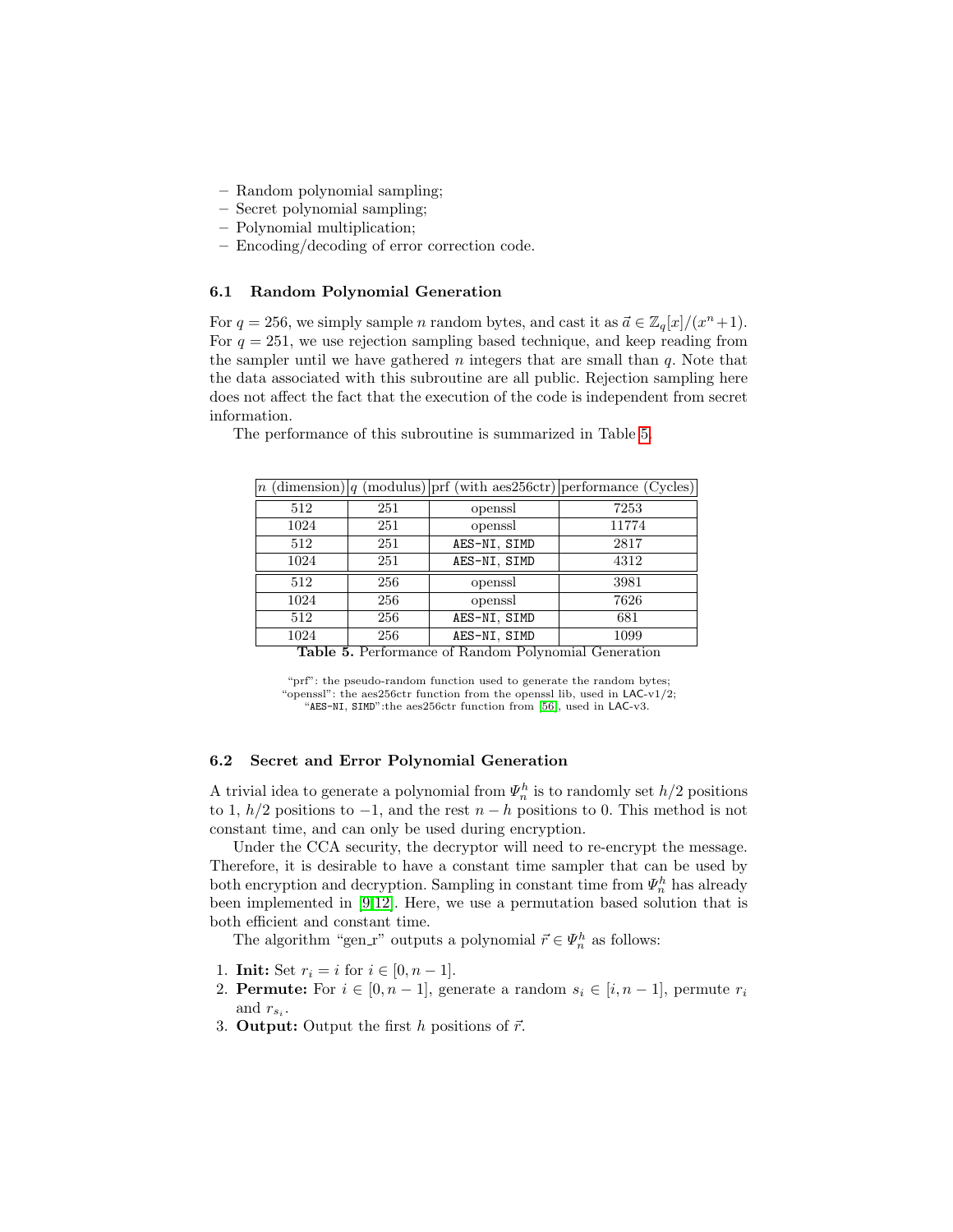The intuition is that, gen  $r$  is a map from a fixed element to another element in the support of  $\Psi_n^h$ . For each position *i*, an random index  $r_{s_i}$  will be selected. If we sample  $s_i \in [i, n-1]$  randomly, then we get a shuffle of  $i \in [0, n-1]$ .

In the algorithm above, the trivial approach to generate  $s_i \in [i, n-1]$  is sample rejection. However, this will cause non-constant executing time. In our implementation, for the sake of constant time, we use a sightly different form of the above procedure as follows:

- 1. **Init:** Set  $r_i = i$  for  $i \in [0, n-1]$ , and  $p = 0$ .
- 2. **Permute:** For  $i \in [0, repeat]$ , generate a random  $s_i \in [0, n-1]$ , if  $s_i \geq i$ , then permute  $r_p$  and  $r_{s_i}$ , update  $p = p + 1$ , else permute  $r_p$  and  $r_p$ .
- 3. **Output:** Output the first h positions of  $\vec{r}$ .

The second step will repeat enough times to guarantee that the first h positions of  $\vec{r}$  are permuted. For each security level l, we set the value "repeat" to make sure that  $Pr[p \ge h] < 2^{-l}$ . The performance of this subroutine is described in Table [6.](#page-23-0)

|                                         |              |     | $n$ (distribution) prf (with aes256ctr) repeat times performance (Cycles) |
|-----------------------------------------|--------------|-----|---------------------------------------------------------------------------|
| $\varPsi_{512}^{128}$                   | openssl      | 245 | 4978                                                                      |
| $\Psi_{512}^{256}$                      | openssl      | 590 | 10446                                                                     |
| $\varPsi_{1024}^{256}$                  | openssl      | 495 | 9566                                                                      |
| $\varPsi_{1024}^{384}$                  | openssl      | 815 | 14761                                                                     |
| $\varPsi_{512}^{128}$                   | AES-NI, SIMD | 245 | 2040                                                                      |
| $\Psi_{512}^{256}$                      | AES-NI, SIMD | 590 | 4466                                                                      |
| $\overline{\mathit{\Psi}_{1024}^{256}}$ | AES-NI, SIMD | 495 | 3834                                                                      |
| $\varPsi_{1024}^{384}$                  | AES-NI, SIMD | 815 | 6118                                                                      |

<span id="page-23-0"></span>Follows the notations of Table [5.](#page-22-0)

Table 6. Performance of Secret and Error Polynomial Generation

## 6.3 Polynomial Multiplication

We provide three types of polynomial multiplication targeting different use cases:

- ref: The reference implementation is the most general version that only requires 32bits registers. It can be executed on most of the personal computers or servers, and can be easily translated to embedded platforms such as Cortex M4.
- opt: The optimized implementation uses a 64bits variant. It packs four 16bits intermediate values. This implementation can be used in any 64bits platforms.
- avx: The avx version use a 256bits register and the AVX2 instructions. It packs 16 or 32 intermediate values. The avx version relies on the hardware support of AVX2 instruction sets.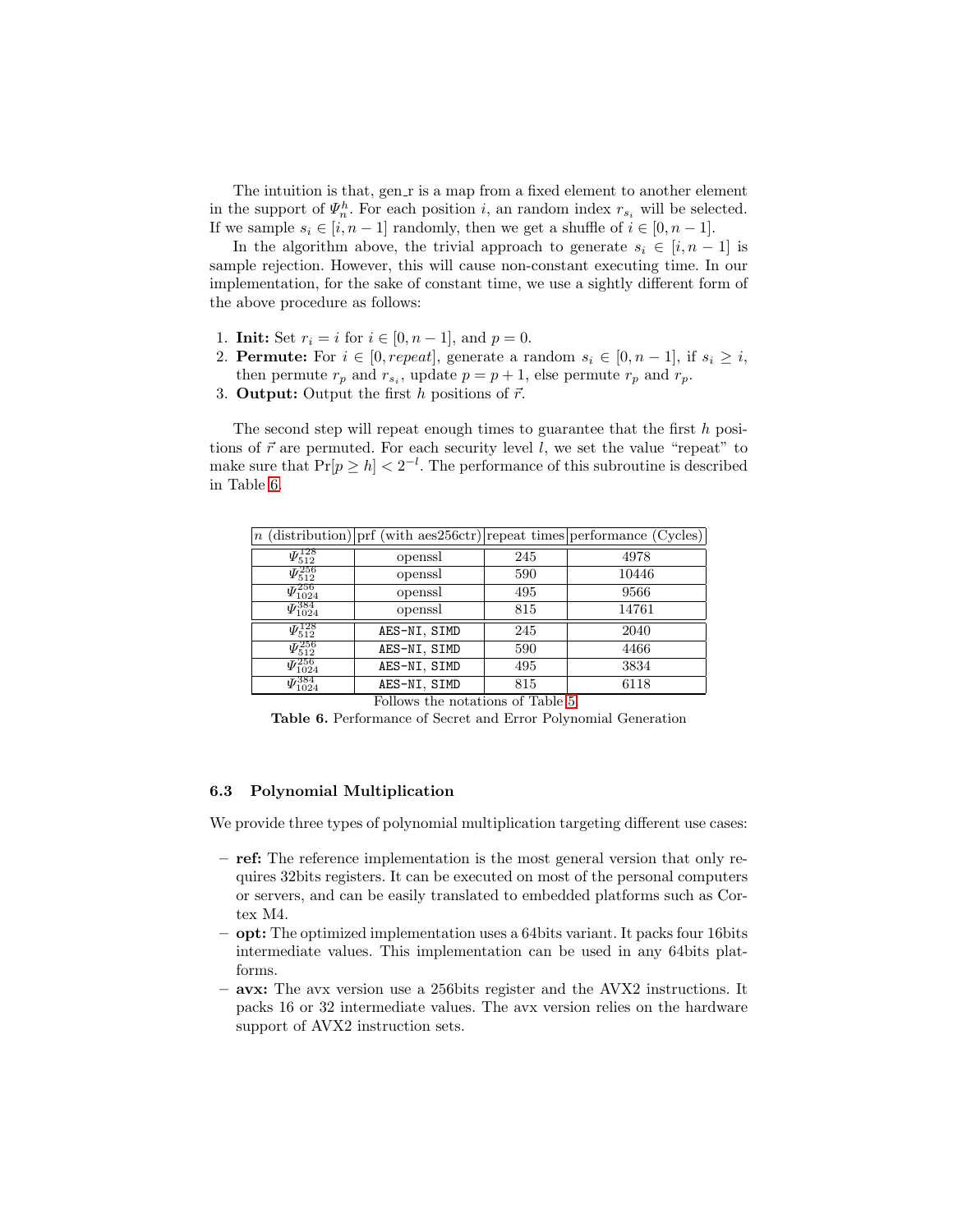Now we are ready to describe our algorithm for polynomial multiplications, that is adopted in all three versions.

Given  $\vec{a}$  and  $\vec{r}$ , let  $\vec{v} = \langle -a_0, \dots, -a_{n-1}, a_0, \dots, a_{n-1} \rangle$ , according to the definition of  $\mathbb{Z}_q[x]/(x^n + 1)$ , we can compute  $\vec{b} = \vec{ar}$  as:

$$
\vec{b} = \sum_{i=0}^{n-1} (\vec{v}[n-i:2*n-i-1] \cdot r_i),
$$

where  $\vec{v}[x : y]$  denote the vector of  $\{v_x, \dots, v_y\}$ . Note that, in our scheme  $r_i \in$  ${-1, 0, 1}$ , so the computation can be simplified as:

$$
\vec{b} = \sum_{r_i = -1} \vec{v}[n - i : 2 * n - i - 1] - \sum_{r_i = -1} \vec{v}[n - i : 2 * n - i - 1].
$$

Concretely, when  $\vec{r} \in \Psi_n^h$  is in the form of position based representation (the first  $h/2$  positions stores the indexes that  $r_i == 1$ , the second  $h/2$  positions stores the indexes that  $r_i = -1$ ) the ref version of our implementation works as follows:

- 1. Prepare  $\vec{v}$ : Set  $\vec{v} = \{-a_0, \dots, -a_{n-1}, a_0, \dots, a_{n-1}\}.$
- 2. Init accumulator: Initialize the intermediate accumulators:

$$
sum\_one = 0, sum\_\overline{m}one = 0,
$$

where sum one is the accumulator vector for  $r_i == 1$  and sum mone is the accumulator for vector  $r_i = -1$ .

3. **Addition:** For  $i = 0$  to  $i = h/2 - 1$ , compute:

 $sum\_{one} = sum\_{one} + \vec{v}[n - r_i : 2 * n - r_i - 1],$ 

sum
$$
\bar{m}one = sum\bar{m}one + \bar{v}[n - r_{i+h/2} : 2 * n - r_{i+h/2} - 1].
$$

4. Output: Output  $\vec{b} = sum\vec{c}$  one  $-sum\vec{c}$  mone mod q.

Note that, when the intermediate accumulators are stored with  $uint16_t$ , we only need execute the modq operation for once in the last step, instead for each iteration during the third step.

In addition, our opt and avx implementations use various parallalizations, depending on the computer architecture and the modulus  $q$ . We summarize the performance in Table [7.](#page-25-0)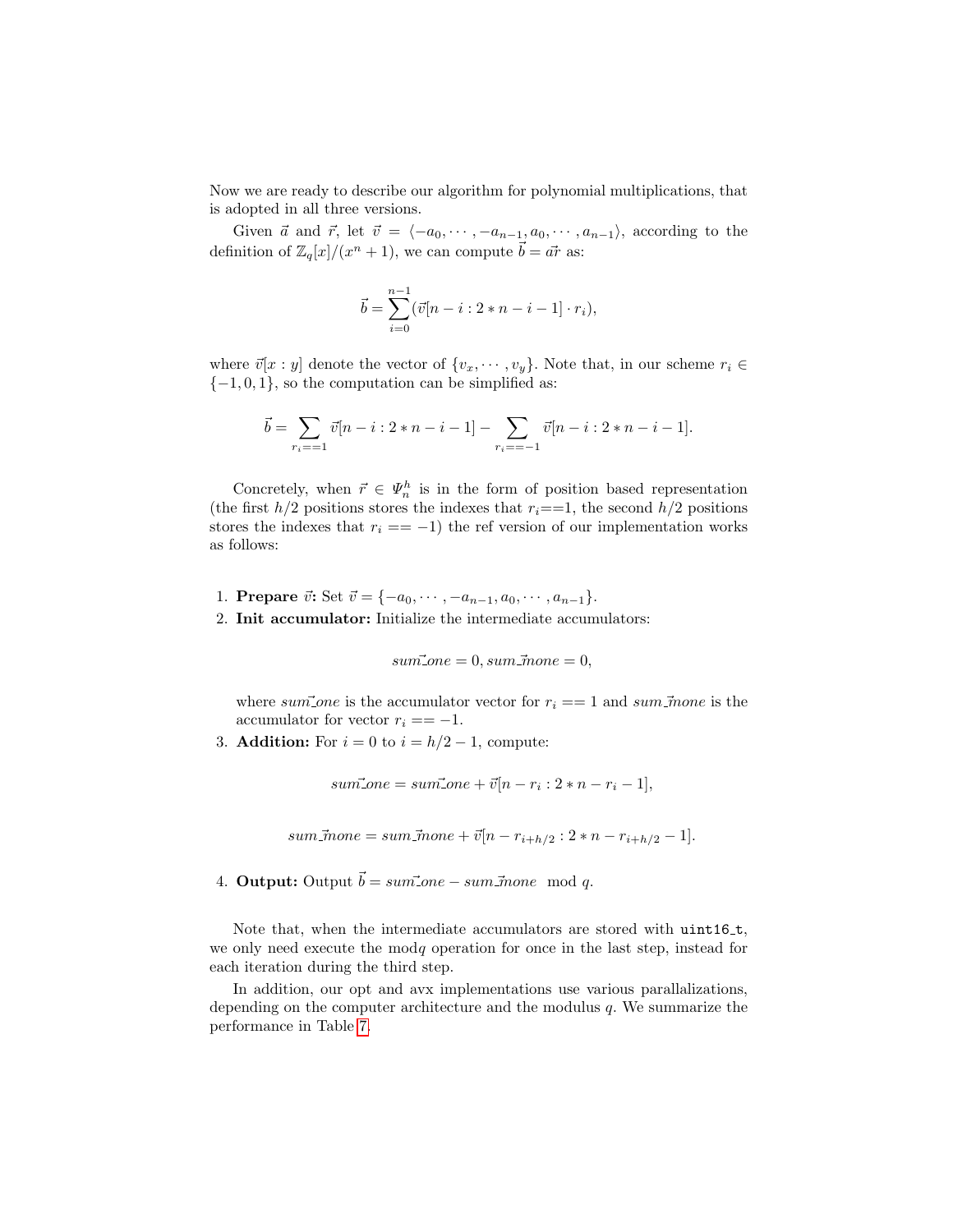| $\frac{distribution}{q}$                |     |         |        | $(modulus)$ ref(cycles)   opt(cycles)   avx(cycles) |
|-----------------------------------------|-----|---------|--------|-----------------------------------------------------|
| $\Psi_{512}^{128}$                      | 251 | 23,792  | 15,553 | 7,008                                               |
| $\varPsi_{512}^{256}$                   | 251 | 46,718  | 28,377 | 13,259                                              |
| $\varPsi^{256}_{1024}$                  | 251 | 92,818  | 57,842 | 27,901                                              |
| $\varPsi^{384}_{1024}$                  | 251 | 138,333 | 80,649 | 41,100                                              |
| $\varPsi_{512}^{128}$                   | 256 | 23,424  | 14,057 | 3,661                                               |
| $\varPsi_{512}^{256}$                   | 256 | 46,391  | 26,883 | 7,094                                               |
| $\overline{\mathit{\Psi}_{1024}^{256}}$ | 256 | 91,934  | 52,468 | 14,062                                              |
| $\varPsi_{1024}^{384}$                  | 256 | 137,223 | 77,582 | 20,950                                              |

<span id="page-25-0"></span>Table 7. Performance of Polynomial Multiplication

### 6.4 Error Correction Code

 $LAC-v1/v2$  uses a generic binary BCH encoding/decoding library [\[31\]](#page-32-13). This implementation is not constant time, and may lead to timing and memory attacks [\[27\]](#page-31-6). In LAC-v3, we used an constant time implementation, modified from [\[31\]](#page-32-13). We highlight our modifications as follows.

- Constant Looping Statements: There are three loops to compute the syndromes, error location polynomials and roots. In [\[31\]](#page-32-13), the number of iterations in each loop may be reduced based on the input data, in order to improve efficiency. In our modification, these loops will iterate for the maximum value regardless of the input.
- Constant Branching Statements: We removed the branching statements and used the masking technique to control whether a particular value gets updated or not. In [\[31\]](#page-32-13), within error location polynomial computation, two branching structures ("if") are used to decide whether the intermediate status will be updated. We removed the branching statements and used masking a value to control the update of the status.

In [\[31\]](#page-32-13), looking up tables are also frequently used. This may be vulnerable to cache attacks. Naive methods for constant time array access will decrease performance drastically. Our implementation unfortunately still uses a same lookup table. We leave the cache attacks resistant implementation to future research. The performance of BCH[511,128,17], BCH[511,256,17] and BCH[511,256,41] for LAC-192v3 is described in Table [8.](#page-26-0) We test the performance of different errors from 0 to 8. As one shall see from the table, there is an almost negligible deviation of the decoder.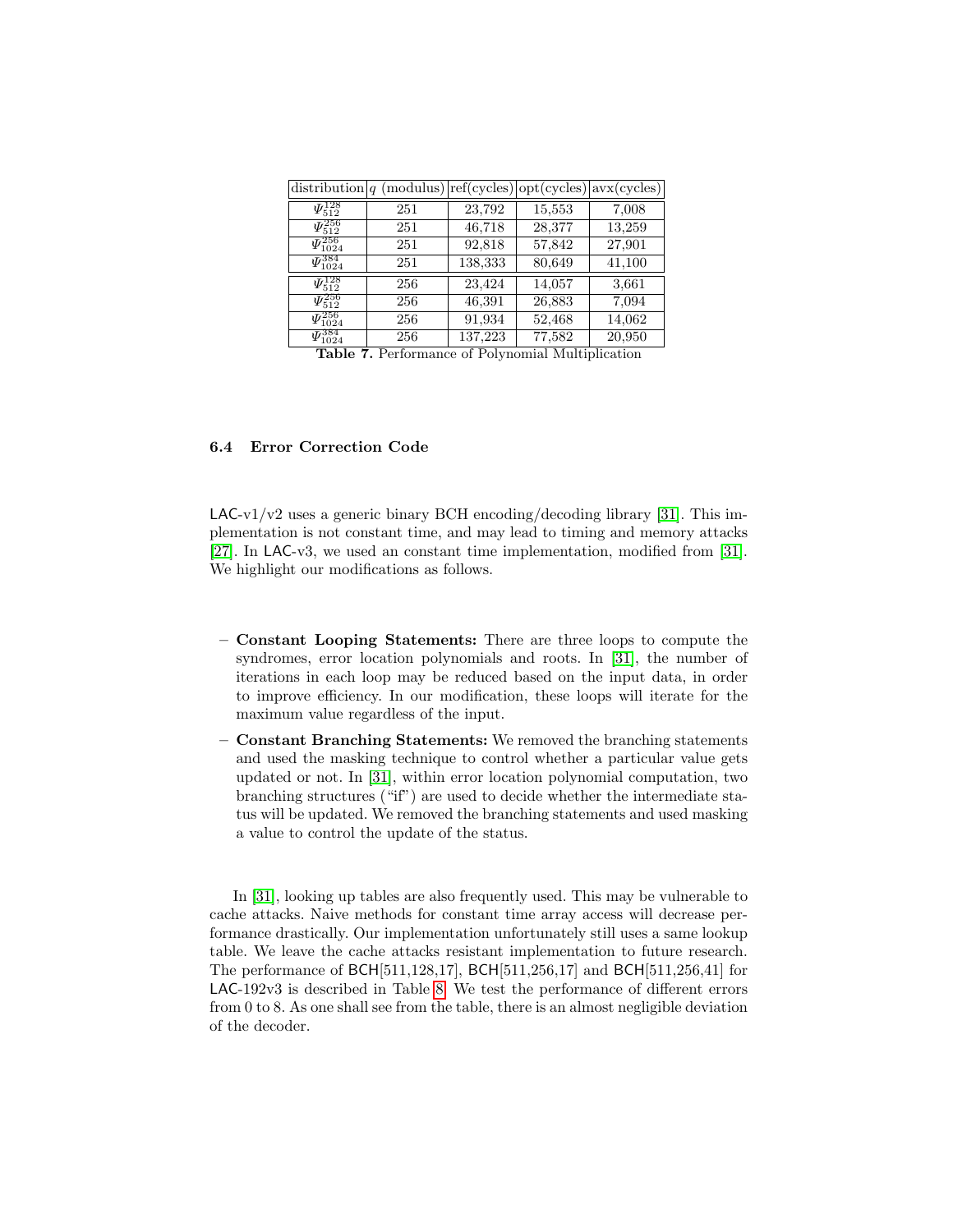| Number of errors BCH [511, 128, 17] BCH [511, 256, 17] BCH [511, 256, 41] |      |       |       |
|---------------------------------------------------------------------------|------|-------|-------|
| 0                                                                         | 8521 | 13983 | 49041 |
|                                                                           | 8530 | 13994 | 49054 |
| 2                                                                         | 8533 | 13999 | 49058 |
| 3                                                                         | 8533 | 13994 | 49062 |
| 4                                                                         | 8534 | 13992 | 49053 |
| 5                                                                         | 8532 | 14004 | 49026 |
| 6                                                                         | 8537 | 14002 | 49044 |
| ⇁                                                                         | 8541 | 14005 | 49046 |
| 8                                                                         | 8524 | 14004 | 49045 |

Table 8. Performance of BCH, in Cycles

## <span id="page-26-0"></span>6.5 Performance

The performance of LAC-v3 is described in Table [9.](#page-26-1) where ref denotes the reference version, opt denotes the optimized version over 64bits instruction, avx denotes the optimized version over AVX2 SIMD instructions. There main difference among these three versions is their underlying polynomial multiplication. In the ref and opt version, openssl based pseudo-random function is used in the secret/noise polynomial generation. In the avx version, the AES-NI  $&$  SIMD based pseudo-random function is used the secret/noise polynomial generation. The performance results are tested on the ubuntu 18.04 operation system running on the Intel Xeon(R)W-2123 @ 3.6GHz, memory 15.3GB, with Turbo Boost and Hyperthreading disabled.

| Scheme             |        | ref(Cycles) |                        |                                                                                                                                                                  | opt (Cycles) |                               | $avx$ (Cycles)  |        |                |  |
|--------------------|--------|-------------|------------------------|------------------------------------------------------------------------------------------------------------------------------------------------------------------|--------------|-------------------------------|-----------------|--------|----------------|--|
|                    | gen    | enc         | $\rm{dec}$             | gen                                                                                                                                                              | enc          | $\rm{dec}$                    | gen             | enc    | $\rm{dec}$     |  |
| $\left $ light-v3a | 51.049 | 74.328      | 90.024                 | 39.712                                                                                                                                                           | 57,111       |                               | 66,017   19,139 | 28,064 | 32,396         |  |
| $128 - v3a$        |        |             | 88,765 143,740 193,355 |                                                                                                                                                                  |              | 65,663 104,660 137,344 28,759 |                 | 46,068 | 63,672         |  |
| $192-v3a$          |        |             |                        | 149,212 234,636 320,457 110,839 175,077 238,633 46,322                                                                                                           |              |                               |                 |        | 76.208 113.029 |  |
| 256-v3a            |        |             |                        | $\left 231,417\right 410,739\right 6\overline{18,689}\left \left 151,312\right 261,869\left 403,563\right \left 62,894\right 112,060\left 213,001\right \right.$ |              |                               |                 |        |                |  |
| light-v3b          | 50.465 |             | 74,963 90,839          | 35,311                                                                                                                                                           |              | 51,694 59,897 13,388          |                 | 20.775 | 22,094         |  |
| $128-y3b$          |        |             |                        | 87,696 145,173 194,307 60,293                                                                                                                                    |              | 98,334 120,958 20,703         |                 | 33.546 | 45,165         |  |
| 192-y3b            |        |             |                        | $ 141,331 227,948 313,432  101,010 163,770 222,955  27,242$                                                                                                      |              |                               |                 | 45.531 | 68,707         |  |
| 256-y3b            |        |             |                        | 213,731  381,269   574,613   133,323   240,771   381,833   38,230                                                                                                |              |                               |                 |        | 68,320 148,468 |  |

<span id="page-26-1"></span>Table 9. Performance of CCA Secure LAC

### 6.6 Comparison

We compare LAC with the other ring LWE based public key encryption schemes in Table [10.](#page-27-0) Performance results of LAC are test on ubuntu 18.04 operation system running on the Intel  $Xeon(R)W-2123 \tQ 3.6\text{GHz}$ , memory 15.3GB, with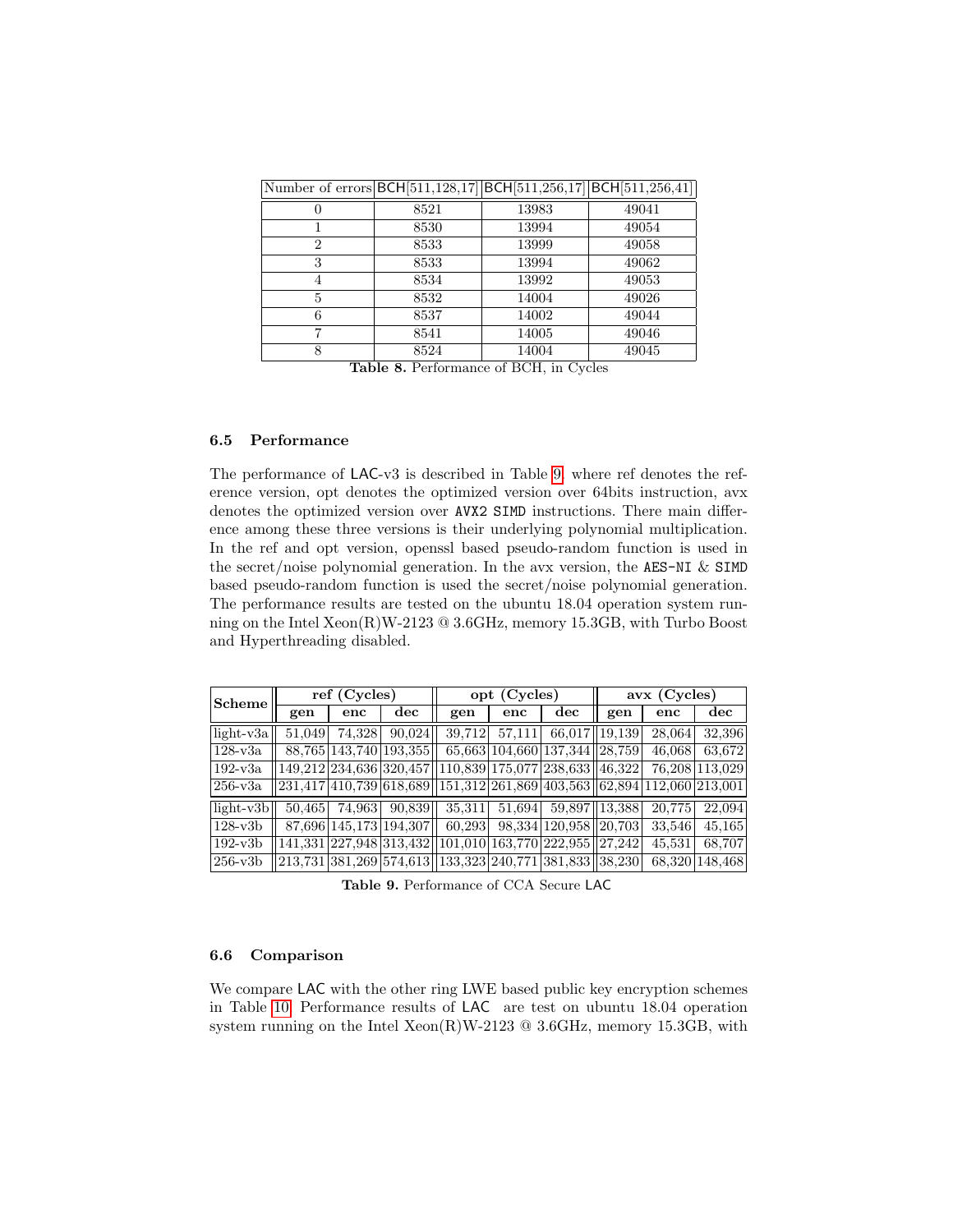Turbo Boost and Hyperthreading disabled. Parameters of the other 5 schemes are obtained from their Round-2 submission to NIST-PQC [\[56\]](#page-33-15). Note that Three-Bears stores seeds instead of the secret key to minimize the storage. As a trade-off it is computationally more costly decryption to regenerate the keys.

We also provide a performance comparison according to each security level in Fig [1,](#page-28-0) [2](#page-28-1) and [3,](#page-29-3) for the ease of comparison. Note that, since the concrete security of LAC-192-v3a and LAC-192-v3b under the BKZ-core-(Q)Sieving modelmeets level 5, they are listed in both Fig [2](#page-28-1) and [3.](#page-29-3)

| NIST-PQC     | <b>Scheme</b>                         | <b>Size</b>       |                          | (in Bytes)        |                 | $\mathbf{A}\mathbf{V}\mathbf{X}\mathbf{2}\ 10^3$ | Cycles           | Q-Security       |
|--------------|---------------------------------------|-------------------|--------------------------|-------------------|-----------------|--------------------------------------------------|------------------|------------------|
| category     |                                       | s <sub>k</sub>    | $\overline{\mathbf{pk}}$ | ct                | gen             | enc                                              | $\bf{dec}$       |                  |
| N/A          | LAC-light-v3b                         | 1056              | 544                      | 664               | 13              | 21                                               | 22               | 117              |
|              | $LAC$ -light-v3a                      | 1056              | 544                      | 664               | 19              | $\overline{28}$                                  | $\overline{32}$  | 118              |
|              | NewHope512                            | 1888              | 928                      | 1120              | 68              | 110                                              | 114              | 101              |
|              | $LAC-128-v3b$                         | 1056              | 544                      | 704               | 21              | 34                                               | 45               | 133              |
|              | $LAC-128-v3a$                         | 1056              | 544                      | 704               | 29              | 46                                               | 64               | 133              |
|              | Kyber512-90s                          | 1632              | 800                      | 736               | $\overline{20}$ | $\overline{30}$                                  | 25               | 100              |
| I            | Kyber512                              | 1632              | 800                      | 736               | $\overline{33}$ | 49                                               | 41               | 100              |
|              | BabyBear                              | 40                | 804                      | 917               | 41              | 60                                               | 101              | 140              |
|              | R5ND <sub>-1</sub> PKE <sub>-0d</sub> | 708               | 676                      | 756               | 65              | 100                                              | 141              | 118              |
|              | R5ND <sub>-1</sub> PKE <sub>-5d</sub> | 493               | 461                      | 636               | $\overline{50}$ | $\overline{85}$                                  | 122              | 120              |
|              | LightSaber                            | 1568              | 672                      | 736               | 62              | $\overline{73}$                                  | 71               | 114              |
|              | $LAC-192-v3b$                         | 2080              | 1056                     | 1352              | 27              | 46                                               | 69               | 258              |
|              | $LAC-192-v3a$                         | 2080              | 1056                     | 1352              | 46              | $\overline{76}$                                  | $\overline{113}$ | $\overline{259}$ |
|              | Kyber768-90s                          | 2400              | 1184                     | 1088              | 31              | 46                                               | 38               | 164              |
| III          | Kyber768                              | 2400              | 1184                     | 1088              | 62              | 84                                               | 70               | 164              |
|              | MamaBear                              | 40                | 1194                     | 1307              | 79              | $\overline{96}$                                  | 156              | $\overline{213}$ |
|              | R5ND_3PKE_0d                          | 1031              | 983                      | 1119              | 88              | $\overline{138}$                                 | 192              | 180              |
|              | R5ND <sub>3PKE5d</sub>                | 828               | 780                      | 950               | 91              | 159                                              | $\overline{237}$ | 176              |
|              | Saber                                 | $\overline{2304}$ | 992                      | 1088              | 104             | 122                                              | 120              | 185              |
|              | NewHope1024                           | 3680              | 1824                     | $\overline{2208}$ | 130             | 210                                              | 221              | 233              |
|              | $LAC-256-v3b$                         | 2080              | 1056                     | 1464              | 38              | 68                                               | 148              | 276              |
|              | $LAC-256-v3a$                         | 2080              | 1056                     | 1464              | $\overline{63}$ | 112                                              | 213              | 277              |
|              | Kyber1024-90s                         | 3168              | 1568                     | 1568              | 44              | 64                                               | 54               | 230              |
| $\mathbf{V}$ | Kyber1024                             | 3168              | 1568                     | 1568              | 89              | $\overline{116}$                                 | 100              | 230              |
|              | PapaBear                              | 40                | 1584                     | 1697              | 118             | 145                                              | $\overline{211}$ | 285              |
|              | R5ND_5PKE_0d                          | 1413              | 1349                     | 1525              | 104             | 169                                              | 235              | 246              |
|              | R5ND_5PKE_5d                          | 1042              | 978                      | 1301              | 143             | 241                                              | 365              | 232              |
|              | FireSaber                             | 3040              | 1312                     | 1472              | 161             | 185                                              | 187              | $257\,$          |

<span id="page-27-0"></span>Follows the notations of Table [1.](#page-6-0)

Table 10. Comparison of ring LWE based PKE in NIST-PQC Round2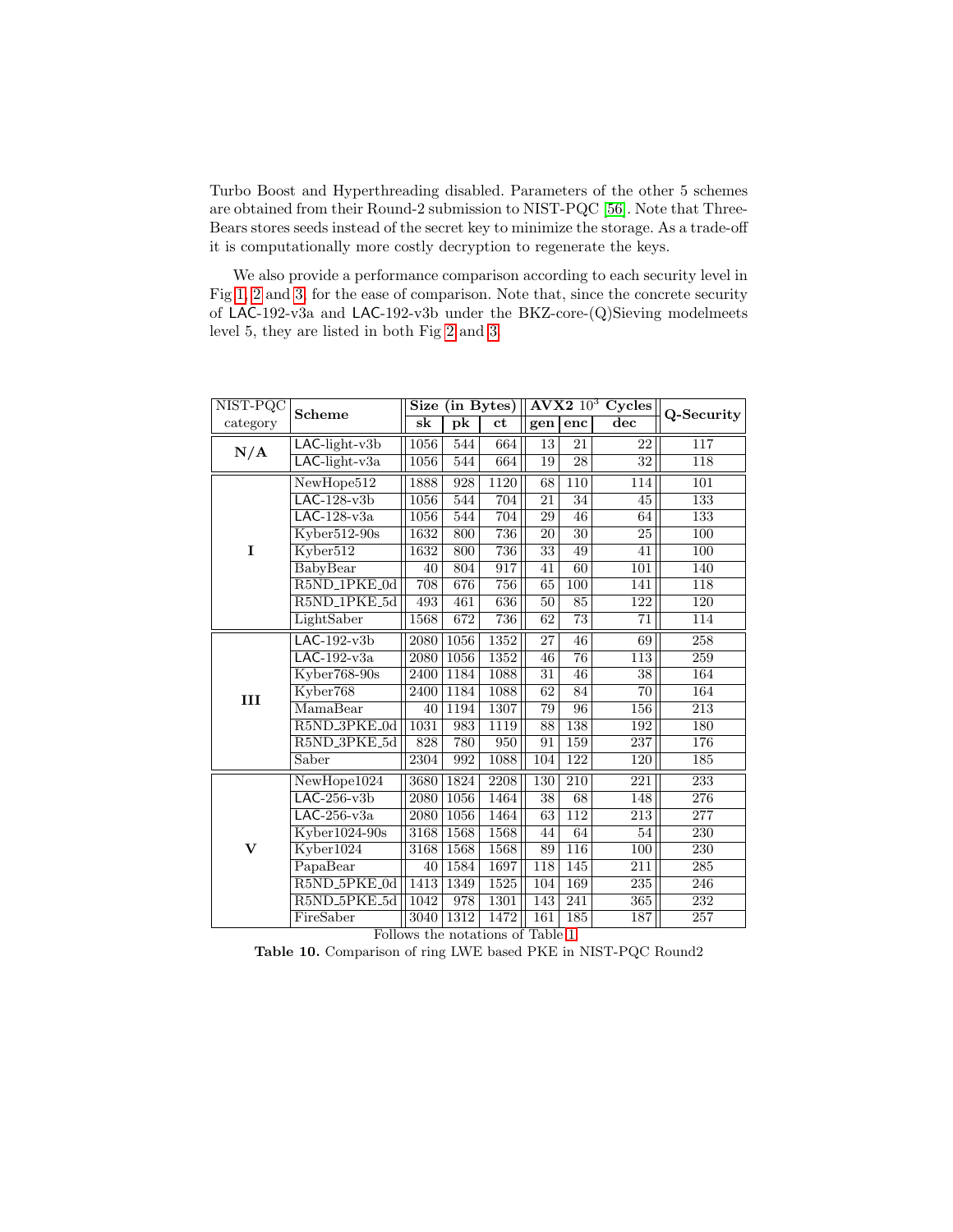

<span id="page-28-0"></span>Fig. 1. Performance of 128-bits security level (AVX2 version)



<span id="page-28-1"></span>Fig. 2. Performance of 192-bits security level (AVX2 version)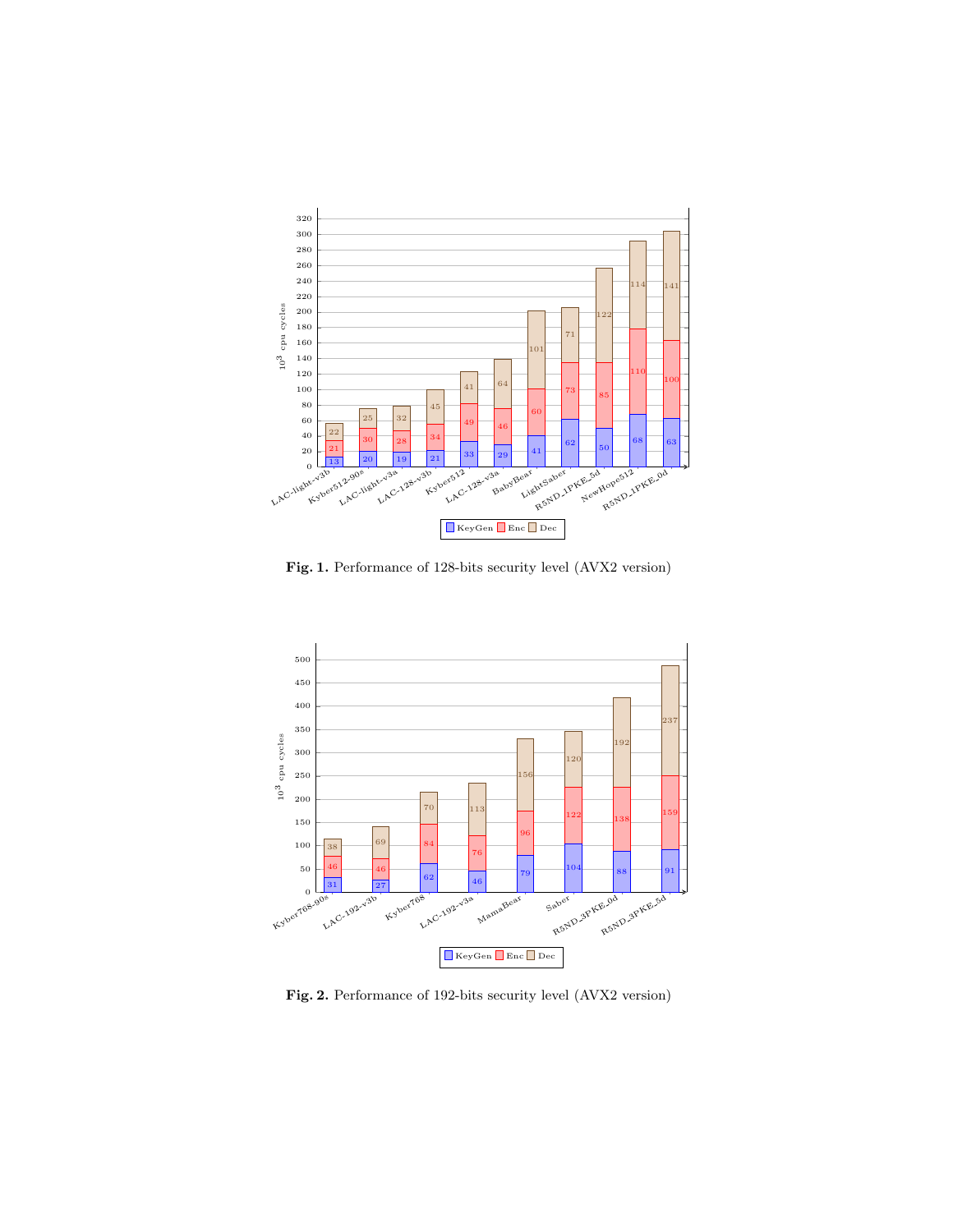

<span id="page-29-3"></span>Fig. 3. Performance of 256-bits security level (AVX2 version)

## 7 Conclusion

Better instantiations and implementations of (Ring) LWE based PKE/KEX schemes have been a major topic for post-quantum cryptography community for the past years. Building on top of previous results, our work pushes the size limitation of post-quantum cryptography further. In parallel to rounding, modular lattices and other proposal, our idea of byte size modulus plus large block error corrections provides a new approach to get compact and efficient lattice based public key encryption.

## References

- <span id="page-29-0"></span>1. Shweta Agrawal, Dan Boneh, and Xavier Boyen. Efficient lattice (H)IBE in the standard model. In Advances in Cryptology - EUROCRYPT 2010, 29th Annual International Conference on the Theory and Applications of Cryptographic Techniques, Monaco / French Riviera, May 30 - June 3, 2010. Proceedings, pages 553– 572, 2010.
- <span id="page-29-1"></span>2. Shweta Agrawal, Dan Boneh, and Xavier Boyen. Lattice basis delegation in fixed dimension and shorter-ciphertext hierarchical IBE. In Advances in Cryptology - CRYPTO 2010, 30th Annual Cryptology Conference, Santa Barbara, CA, USA, August 15-19, 2010. Proceedings, pages 98–115, 2010.
- <span id="page-29-2"></span>3. Martin R. Albrecht, Shi Bai, and Léo Ducas. A subfield lattice attack on overstretched NTRU assumptions - cryptanalysis of some FHE and graded encoding schemes. In Advances in Cryptology - CRYPTO 2016 - 36th Annual International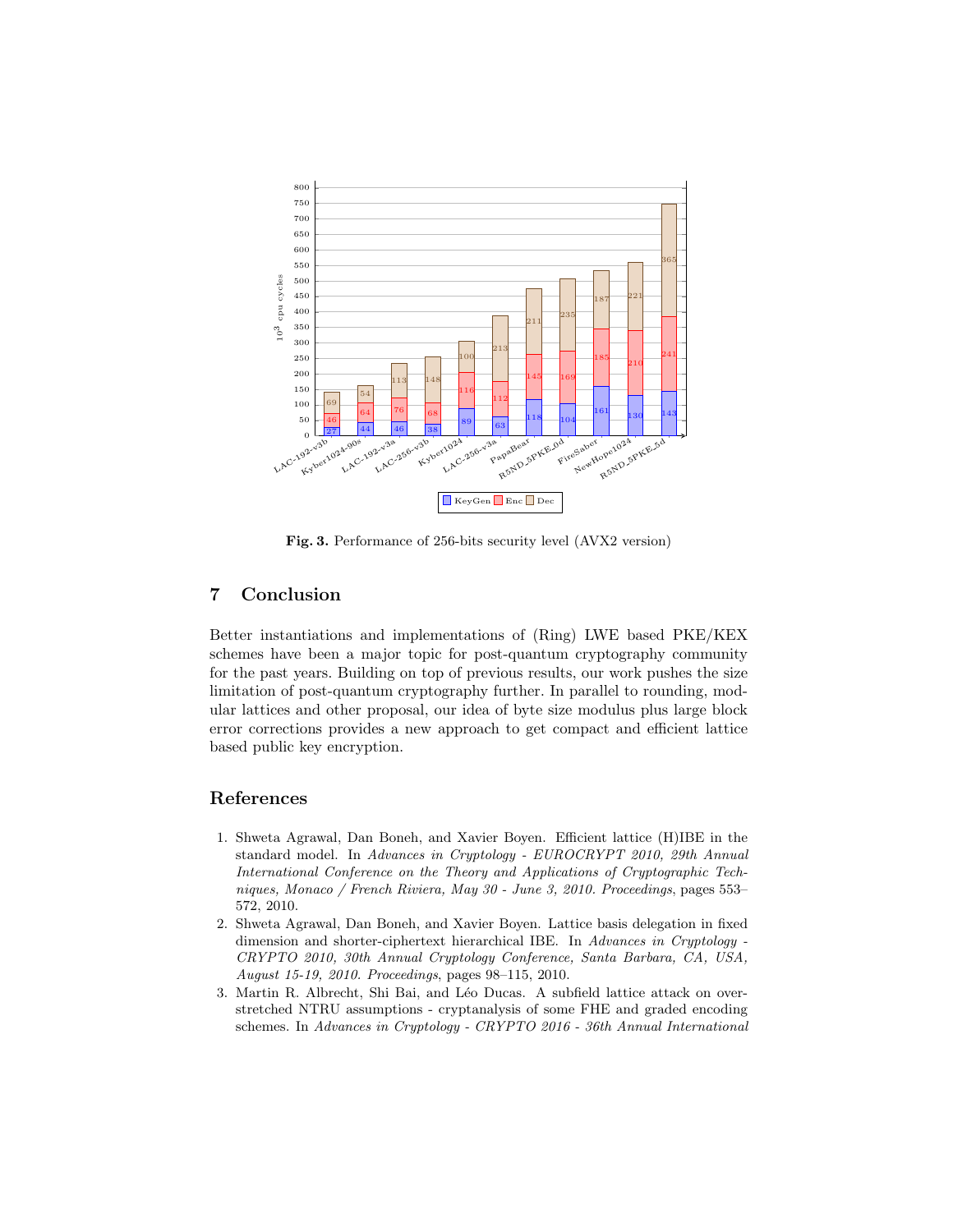Cryptology Conference, Santa Barbara, CA, USA, August 14-18, 2016, Proceedings, Part I, pages 153–178, 2016.

- <span id="page-30-8"></span>4. Martin R. Albrecht, Benjamin R. Curtis, Amit Deo, Alex Davidson, Rachel Player, Eamonn W. Postlethwaite, Fernando Virdia, and Thomas Wunderer. Estimate all the {LWE, NTRU} schemes! In Security and Cryptography for Networks - 11th International Conference, SCN 2018, Amalfi, Italy, September 5-7, 2018, Proceedings, pages 351–367, 2018.
- <span id="page-30-7"></span>5. Martin R. Albrecht, Florian Göpfert, Fernando Virdia, and Thomas Wunderer. Revisiting the expected cost of solving usvp and applications to LWE. In Advances in Cryptology - ASIACRYPT 2017 - 23rd International Conference on the Theory and Applications of Cryptology and Information Security, Hong Kong, China, December 3-7, 2017, Proceedings, Part I, pages 297–322, 2017.
- <span id="page-30-6"></span>6. Martin R. Albrecht, Rachel Player, and Sam Scott. On the concrete hardness of learning with errors. J. Mathematical Cryptology, 9(3):169–203, 2015.
- <span id="page-30-3"></span>7. Erdem Alkim, Léo Ducas, Thomas Pöppelmann, and Peter Schwabe. Newhope without reconciliation. IACR Cryptology ePrint Archive, 2016:1157, 2016.
- <span id="page-30-2"></span>8. Erdem Alkim, Léo Ducas, Thomas Pöppelmann, and Peter Schwabe. Postquantum key exchange - A new hope. In 25th USENIX Security Symposium, USENIX Security 16, Austin, TX, USA, August 10-12, 2016., pages 327–343, 2016.
- <span id="page-30-5"></span>9. Hayo Baan, Sauvik Bhattacharya, Óscar García-Morchón, Ronald Rietman, Ludo Tolhuizen, Jose Luis Torre-Arce, and Zhenfei Zhang. Round2: KEM and PKE based on GLWR. IACR Cryptology ePrint Archive, 2017:1183, 2017.
- <span id="page-30-10"></span>10. Dan Bernstein. A subfield-logarithm attack against ideal lattices, 2014.
- <span id="page-30-9"></span>11. Daniel J. Bernstein, Chitchanok Chuengsatiansup, Tanja Lange, and Christine van Vredendaal. NTRU prime: Reducing attack surface at low cost. In Selected Areas in Cryptography - SAC 2017 - 24th International Conference, Ottawa, ON, Canada, August 16-18, 2017, Revised Selected Papers, pages 235–260, 2017.
- <span id="page-30-12"></span>12. Sauvik Bhattacharya, Oscar García-Morchón, Thijs Laarhoven, Ronald Rietman, Markku-Juhani O. Saarinen, Ludo Tolhuizen, and Zhenfei Zhang. Round5: Compact and fast post-quantum public-key encryption. IACR Cryptology ePrint Archive, 2018:725, 2018.
- <span id="page-30-11"></span>13. Jean-François Biasse, Thomas Espitau, Pierre-Alain Fouque, Alexandre Gélin, and Paul Kirchner. Computing generator in cyclotomic integer rings - A subfield algorithm for the principal ideal problem in  $l_{|\Delta K|}(\frac{1}{2})$  and application to the cryptanalysis of a FHE scheme. In Advances in Cryptology - EUROCRYPT 2017 - 36th Annual International Conference on the Theory and Applications of Cryptographic Techniques, Paris, France, April 30 - May 4, 2017, Proceedings, Part I, pages 60–88, 2017.
- <span id="page-30-0"></span>14. Joppe W. Bos, Craig Costello, L´eo Ducas, Ilya Mironov, Michael Naehrig, Valeria Nikolaenko, Ananth Raghunathan, and Douglas Stebila. Frodo: Take off the ring! practical, quantum-secure key exchange from LWE. In Proceedings of the 2016 ACM SIGSAC Conference on Computer and Communications Security, Vienna, Austria, October 24-28, 2016, pages 1006–1018, 2016.
- <span id="page-30-1"></span>15. Joppe W. Bos, Craig Costello, Michael Naehrig, and Douglas Stebila. Postquantum key exchange for the TLS protocol from the ring learning with errors problem. In 2015 IEEE Symposium on Security and Privacy, SP 2015, San Jose, CA, USA, May 17-21, 2015, pages 553–570, 2015.
- <span id="page-30-4"></span>16. Joppe W. Bos, Léo Ducas, Eike Kiltz, Tancrède Lepoint, Vadim Lyubashevsky, John M. Schanck, Peter Schwabe, and Damien Stehlé. Crystals-kyber: a cca-secure module-lattice-based kem. IACR Cryptology ePrint Archive, 2017:634, 2017.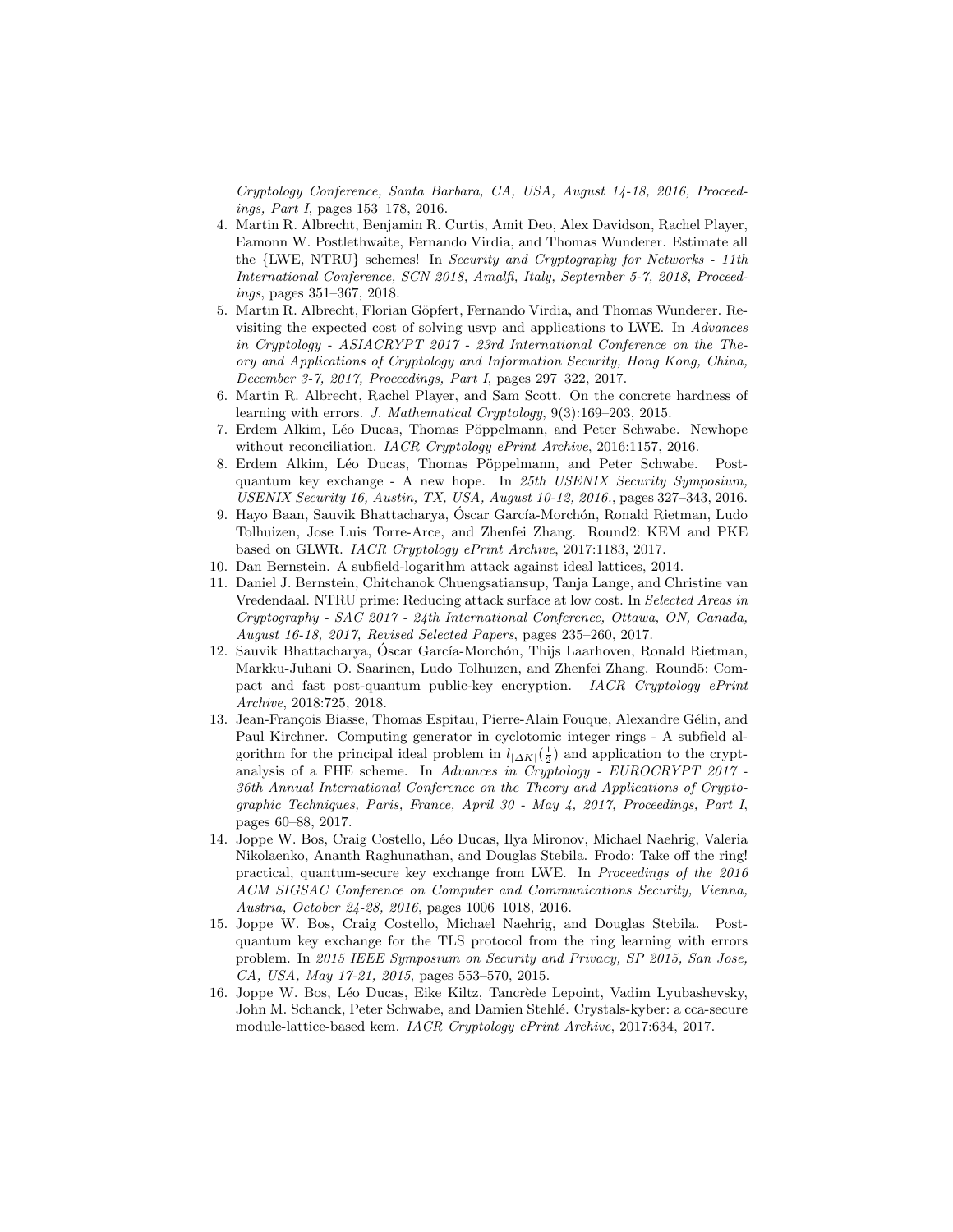- <span id="page-31-3"></span>17. Zvika Brakerski, Craig Gentry, and Vinod Vaikuntanathan. (leveled) fully homomorphic encryption without bootstrapping. In *Innovations in Theoretical Com*puter Science 2012, Cambridge, MA, USA, January 8-10, 2012, pages 309–325, 2012.
- <span id="page-31-2"></span>18. Zvika Brakerski and Vinod Vaikuntanathan. Efficient fully homomorphic encryption from (standard) LWE. In IEEE 52nd Annual Symposium on Foundations of Computer Science, FOCS 2011, Palm Springs, CA, USA, October 22-25, 2011, pages 97–106, 2011.
- <span id="page-31-12"></span>19. Leon Groot Bruinderink, Andreas Hülsing, Tanja Lange, and Yuval Yarom. Flush, gauss, and reload - A cache attack on the BLISS lattice-based signature scheme. In Cryptographic Hardware and Embedded Systems - CHES 2016 - 18th International Conference, Santa Barbara, CA, USA, August 17-19, 2016, Proceedings, pages 323–345, 2016.
- <span id="page-31-1"></span>20. David Cash, Dennis Hofheinz, Eike Kiltz, and Chris Peikert. Bonsai trees, or how to delegate a lattice basis. In Advances in Cryptology - EUROCRYPT 2010, 29th Annual International Conference on the Theory and Applications of Cryptographic Techniques, Monaco / French Riviera, May 30 - June 3, 2010. Proceedings, pages 523–552, 2010.
- <span id="page-31-0"></span>21. Lily Chen, Stephen Jordan, Yi-Kai Liu, Dustin Moody, Rene Peralta, Ray Perlner, and Daniel Smith-Tone. Report on post-quantum cryptography. Technical report, NIST, 2016.
- <span id="page-31-5"></span>22. Yuanmi Chen and Phong Q. Nguyen. BKZ 2.0: Better lattice security estimates. In Advances in Cryptology - ASIACRYPT 2011 - 17th International Conference on the Theory and Application of Cryptology and Information Security, Seoul, South Korea, December 4-8, 2011. Proceedings, pages 1–20, 2011.
- <span id="page-31-10"></span>23. Wei Dai, William Whyte, and Zhenfei Zhang. Optimizing polynomial convolution for ntruencrypt. IACR Cryptology ePrint Archive, 2018:229, 2018.
- <span id="page-31-13"></span>24. Oded Regev Daniele Micciancio. Lattice-based cryptography. Technical report, NYU, https://cims.nyu.edu/ regev/papers/pqc.pdf, 2008.
- <span id="page-31-9"></span>25. Jan-Pieter D'Anvers, Qian Guo, Thomas Johansson, Alexander Nilsson, Frederik Vercauteren, and Ingrid Verbauwhede. Decryption failure attacks on IND-CCA secure lattice-based schemes. In Public-Key Cryptography - PKC 2019 - 22nd IACR International Conference on Practice and Theory of Public-Key Cryptography, Beijing, China, April 14-17, 2019, Proceedings, Part II, pages 565–598, 2019.
- <span id="page-31-11"></span>26. Jan-Pieter D'Anvers, Angshuman Karmakar, Sujoy Sinha Roy, and Frederik Vercauteren. Saber: Module-lwr based key exchange, cpa-secure encryption and ccasecure KEM. In Progress in Cryptology - AFRICACRYPT 2018 - 10th International Conference on Cryptology in Africa, Marrakesh, Morocco, May 7-9, 2018, Proceedings, pages 282–305, 2018.
- <span id="page-31-6"></span>27. Jan-Pieter D'Anvers, Marcel Tiepelt, Frederik Vercauteren, and Ingrid Verbauwhede. Timing attacks on error correcting codes in post-quantum secure schemes. Cryptology ePrint Archive, Report 2019/292, 2019. [https://eprint.](https://eprint.iacr.org/2019/292) [iacr.org/2019/292](https://eprint.iacr.org/2019/292).
- <span id="page-31-8"></span>28. Jan-Pieter D'Anvers, Frederik Vercauteren, and Ingrid Verbauwhede. The impact of error dependencies on ring/mod-lwe/lwr based schemes. IACR Cryptology ePrint Archive, 2018:1172, 2018.
- <span id="page-31-7"></span>29. Jan-Pieter D'Anvers, Frederik Vercauteren, and Ingrid Verbauwhede. On the impact of decryption failures on the security of LWE/LWR based schemes. IACR Cryptology ePrint Archive, 2018:1089, 2018.
- <span id="page-31-4"></span>30. Jintai Ding. A simple provably secure key exchange scheme based on the learning with errors problem. IACR Cryptology ePrint Archive, 2012:688, 2012.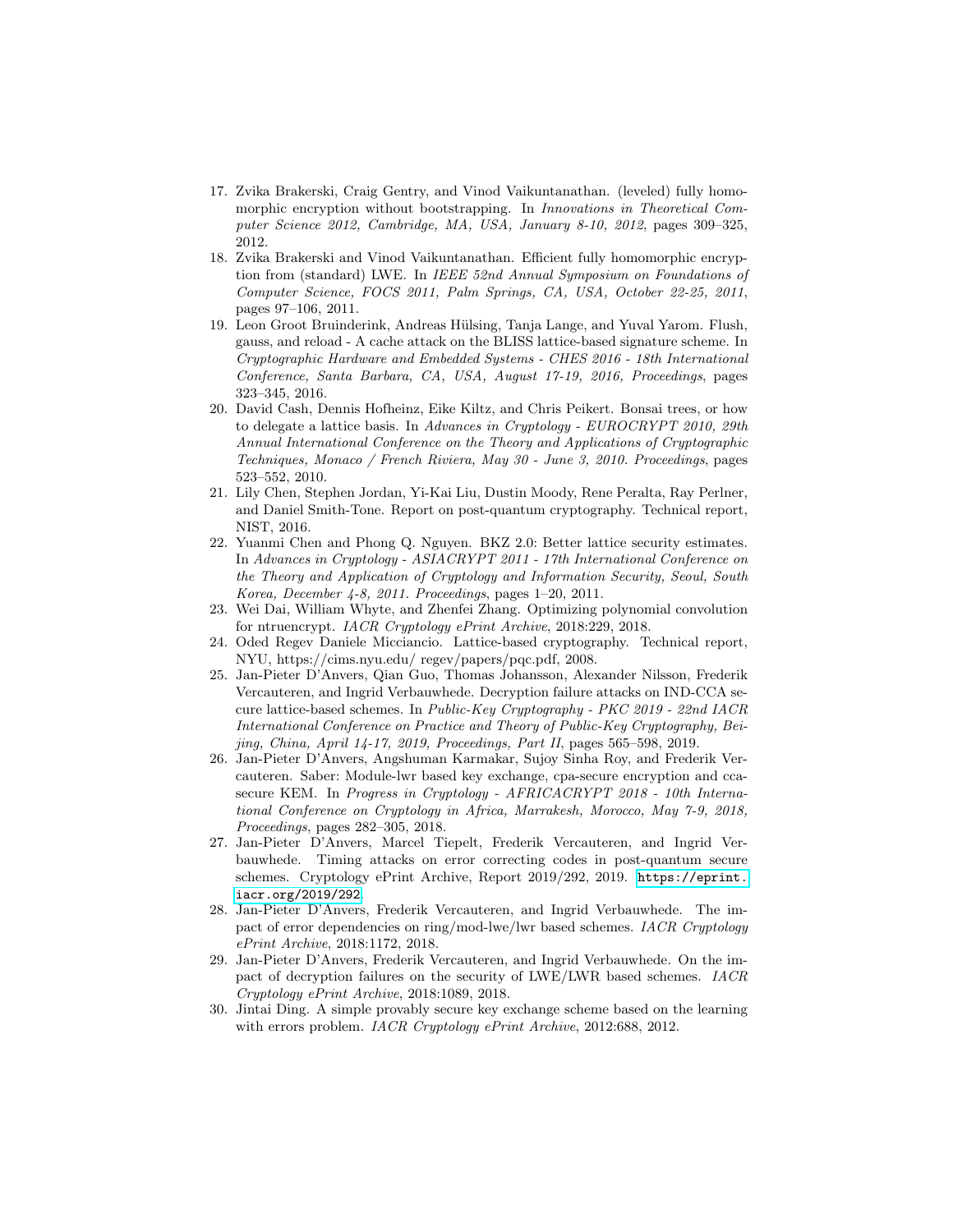- <span id="page-32-13"></span>31. Ivan Djelic. Bch source code. [https://github.com/jkent/python-bchlib/tree/](https://github.com /jkent/python-bchlib/tree/master/bchlib) [master/bchlib](https://github.com /jkent/python-bchlib/tree/master/bchlib).
- <span id="page-32-4"></span>32. Léo Ducas, Alain Durmus, Tancrède Lepoint, and Vadim Lyubashevsky. Lattice signatures and bimodal gaussians. In Advances in Cryptology - CRYPTO 2013 - 33rd Annual Cryptology Conference, Santa Barbara, CA, USA, August 18-22, 2013. Proceedings, Part I, pages 40–56, 2013.
- <span id="page-32-12"></span>33. Scott R. Fluhrer. Cryptanalysis of ring-lwe based key exchange with key share reuse. IACR Cryptology ePrint Archive, 2016:85, 2016.
- <span id="page-32-7"></span>34. Tim Fritzmann, Thomas Pöppelmann, and Johanna Sepúlveda. Analysis of errorcorrecting codes for lattice-based key exchange. IACR Cryptology ePrint Archive, 2018:150, 2018.
- <span id="page-32-8"></span>35. Eiichiro Fujisaki and Tatsuaki Okamoto. How to enhance the security of public-key encryption at minimum cost. In Public Key Cryptography, Second International Workshop on Practice and Theory in Public Key Cryptography, PKC '99, Kamakura, Japan, March 1-3, 1999, Proceedings, pages 53–68, 1999.
- <span id="page-32-9"></span>36. Eiichiro Fujisaki and Tatsuaki Okamoto. Secure integration of asymmetric and symmetric encryption schemes. J. Cryptology, 26(1):80–101, 2013.
- <span id="page-32-0"></span>37. Craig Gentry, Chris Peikert, and Vinod Vaikuntanathan. Trapdoors for hard lattices and new cryptographic constructions. In Proceedings of the 40th Annual ACM Symposium on Theory of Computing, Victoria, British Columbia, Canada, May 17-20, 2008, pages 197–206, 2008.
- <span id="page-32-1"></span>38. Craig Gentry, Amit Sahai, and Brent Waters. Homomorphic encryption from learning with errors: Conceptually-simpler, asymptotically-faster, attribute-based. In Advances in Cryptology - CRYPTO 2013 - 33rd Annual Cryptology Conference, Santa Barbara, CA, USA, August 18-22, 2013. Proceedings, Part I, pages 75–92, 2013.
- <span id="page-32-6"></span>39. Florian Göpfert, Christine van Vredendaal, and Thomas Wunderer. A hybrid lattice basis reduction and quantum search attack on LWE. In Post-Quantum Cryptography - 8th International Workshop, PQCrypto 2017, Utrecht, The Netherlands, June 26-28, 2017, Proceedings, pages 184–202, 2017.
- <span id="page-32-2"></span>40. Jeffrey Hoffstein, Jill Pipher, and Joseph H. Silverman. NTRU: A ring-based public key cryptosystem. In Algorithmic Number Theory, Third International Symposium, ANTS-III, Portland, Oregon, USA, June 21-25, 1998, Proceedings, pages 267–288, 1998.
- <span id="page-32-5"></span>41. Nick Howgrave-Graham. A hybrid lattice-reduction and meet-in-the-middle attack against NTRU. In Advances in Cryptology - CRYPTO 2007, 27th Annual International Cryptology Conference, Santa Barbara, CA, USA, August 19-23, 2007, Proceedings, pages 150–169, 2007.
- <span id="page-32-10"></span>42. Haodong Jiang, Zhenfeng Zhang, Long Chen, Hong Wang, and Zhi Ma. Indcca-secure key encapsulation mechanism in the quantum random oracle model, revisited. In Advances in Cryptology - CRYPTO 2018 - 38th Annual International Cryptology Conference, Santa Barbara, CA, USA, August 19-23, 2018, Proceedings, Part III, pages 96–125, 2018.
- <span id="page-32-3"></span>43. Zhengzhong Jin and Yunlei Zhao. Optimal key consensus in presence of noise.  $CoRR$ , abs/1611.06150, 2016.
- <span id="page-32-11"></span>44. Paul Kirchner and Pierre-Alain Fouque. Revisiting lattice attacks on overstretched NTRU parameters. In Advances in Cryptology - EUROCRYPT 2017 - 36th Annual International Conference on the Theory and Applications of Cryptographic Techniques, Paris, France, April 30 - May 4, 2017, Proceedings, Part I, pages 3–26, 2017.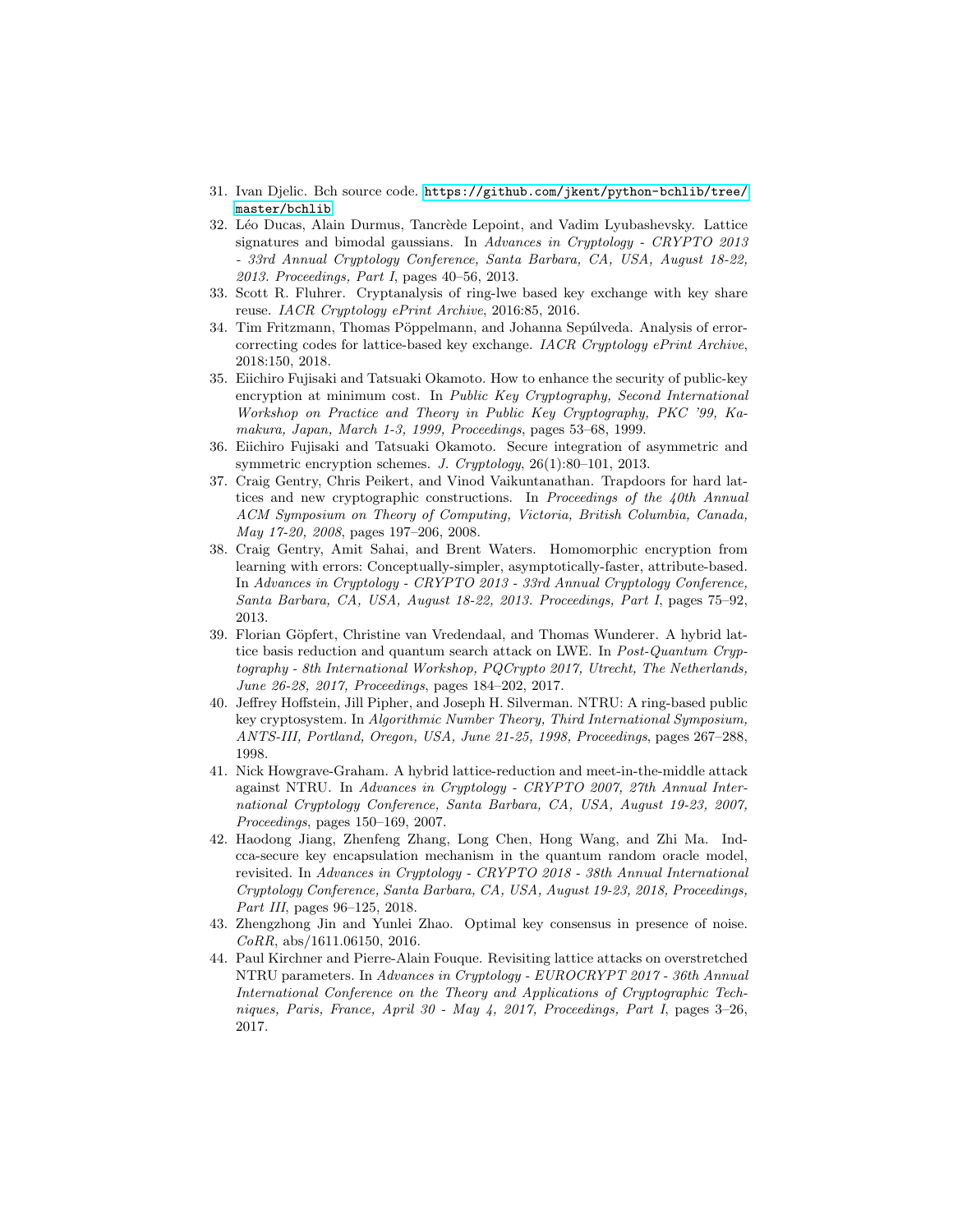- <span id="page-33-2"></span>45. Richard Lindner and Chris Peikert. Better key sizes (and attacks) for lwe-based encryption. In Topics in Cryptology - CT-RSA 2011 - The Cryptographers' Track at the RSA Conference 2011, San Francisco, CA, USA, February 14-18, 2011. Proceedings, pages 319–339, 2011.
- <span id="page-33-14"></span>46. Xiahui Lu. Lac source code. <https://github.com/pqc-lac/lac-intel64>.
- <span id="page-33-13"></span>47. Xianhui Lu, Yamin Liu, Zhenfei Zhang, Dingding Jia, Haiyang Xue, Jingnan He, and Bao Li. Lac: Practical ring-lwe based public-key encryption with byte-level modulus. Technical report, IIE, Chinese Academy of Sciences, https://eprint.iacr.org/2018/1009, 2018.
- <span id="page-33-5"></span>48. Vadim Lyubashevsky and Daniele Micciancio. Generalized compact knapsacks are collision resistant. In Automata, Languages and Programming, 33rd International Colloquium, ICALP 2006, Venice, Italy, July 10-14, 2006, Proceedings, Part II, pages 144–155, 2006.
- <span id="page-33-6"></span>49. Vadim Lyubashevsky, Chris Peikert, and Oded Regev. On ideal lattices and learning with errors over rings. In Advances in Cryptology - EUROCRYPT 2010, 29th Annual International Conference on the Theory and Applications of Cryptographic Techniques, French Riviera, May 30 - June 3, 2010. Proceedings, pages 1–23, 2010.
- <span id="page-33-7"></span>50. Vadim Lyubashevsky, Chris Peikert, and Oded Regev. A toolkit for ring-lwe cryptography. In Advances in Cryptology - EUROCRYPT 2013, 32nd Annual International Conference on the Theory and Applications of Cryptographic Techniques, Athens, Greece, May 26-30, 2013. Proceedings, pages 35–54, 2013.
- <span id="page-33-10"></span>51. Vadim Lyubashevsky and Gregor Seiler. NTTRU: truly fast NTRU using NTT. IACR Trans. Cryptogr. Hardw. Embed. Syst., 2019(3):180–201, 2019.
- <span id="page-33-4"></span>52. Daniele Micciancio. Generalized compact knapsacks, cyclic lattices, and efficient one-way functions from worst-case complexity assumptions. In 43rd Symposium on Foundations of Computer Science (FOCS 2002), 16-19 November 2002, Vancouver, BC, Canada, Proceedings, pages 356–365, 2002.
- <span id="page-33-3"></span>53. Daniele Micciancio and Chris Peikert. Trapdoors for lattices: Simpler, tighter, faster, smaller. In Advances in Cryptology - EUROCRYPT 2012 - 31st Annual International Conference on the Theory and Applications of Cryptographic Techniques, Cambridge, UK, April 15-19, 2012. Proceedings, pages 700–718, 2012.
- <span id="page-33-12"></span>54. NIST. NIST PQC FORUM: LAC.
- <span id="page-33-0"></span>55. NIST. Nist post-quantum cryptography project. Technical report, NIST, 2017.
- <span id="page-33-15"></span>56. NIST. Nist post-quantum cryptography project round-2. Technical report, NIST, 2019.
- <span id="page-33-1"></span>57. Chris Peikert. Public-key cryptosystems from the worst-case shortest vector problem: extended abstract. In Proceedings of the 41st Annual ACM Symposium on Theory of Computing, STOC 2009, Bethesda, MD, USA, May 31 - June 2, 2009, pages 333–342, 2009.
- <span id="page-33-9"></span>58. Chris Peikert. Lattice cryptography for the internet. In Post-Quantum Cryptography - 6th International Workshop, PQCrypto 2014, Waterloo, ON, Canada, October 1-3, 2014. Proceedings, pages 197–219, 2014.
- <span id="page-33-11"></span>59. Chris Peikert. How (not) to instantiate ring-lwe. In Security and Cryptography for Networks - 10th International Conference, SCN 2016, Amalfi, Italy, August 31 - September 2, 2016, Proceedings, pages 411–430, 2016.
- <span id="page-33-8"></span>60. Chris Peikert, Oded Regev, and Noah Stephens-Davidowitz. Pseudorandomness of ring-lwe for any ring and modulus. In Proceedings of the 49th Annual ACM SIGACT Symposium on Theory of Computing, STOC 2017, Montreal, QC, Canada, June 19-23, 2017, pages 461–473, 2017.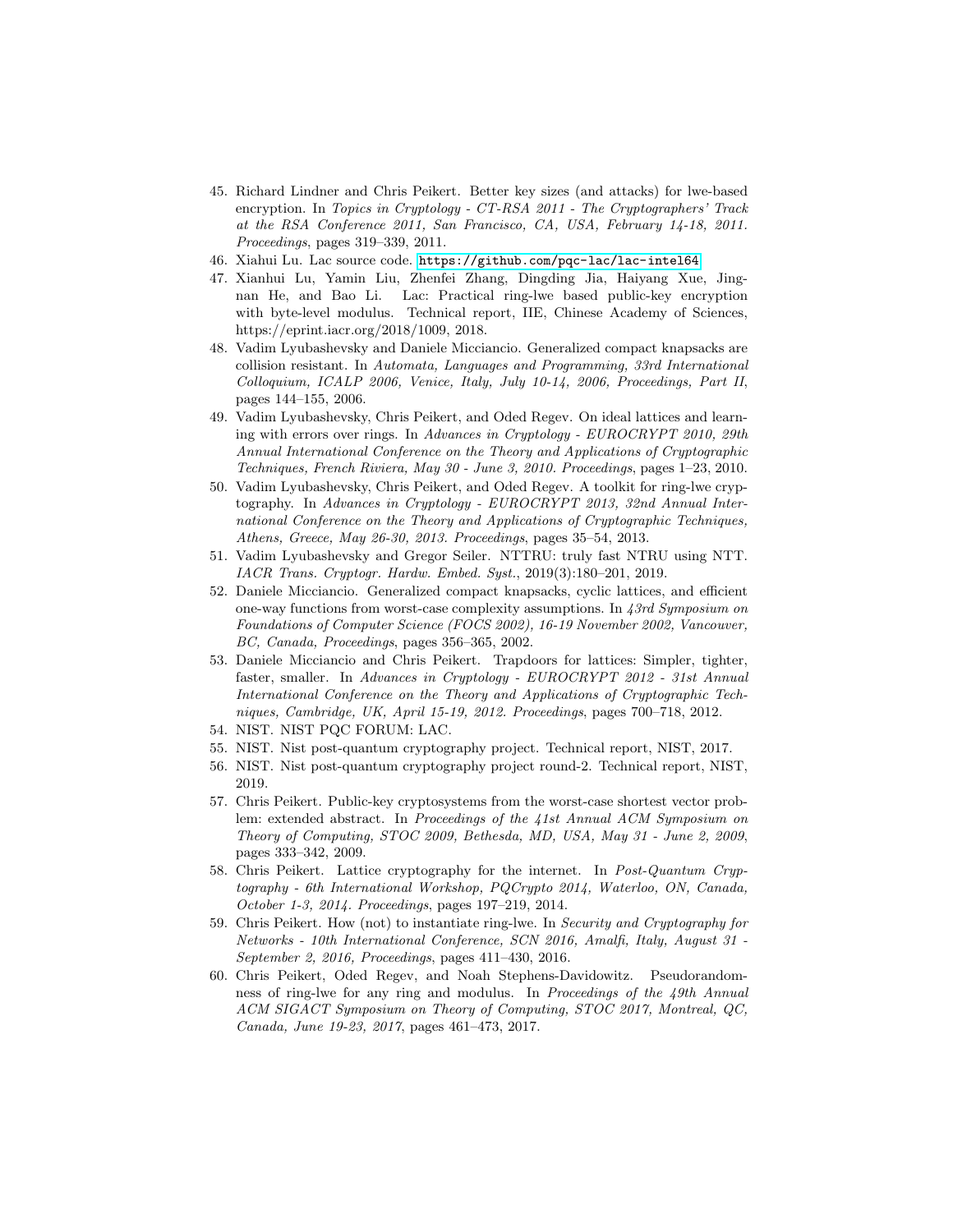- <span id="page-34-1"></span>61. Chris Peikert and Brent Waters. Lossy trapdoor functions and their applications. In Proceedings of the 40th Annual ACM Symposium on Theory of Computing, Victoria, British Columbia, Canada, May 17-20, 2008, pages 187–196, 2008.
- <span id="page-34-5"></span>62. Jing Yang Qian Guo, Thomas Johansson. A novel cca attack using decryption errors against lac. In Asiacrypt2019 (accepted), 2019.
- <span id="page-34-0"></span>63. Oded Regev. On lattices, learning with errors, random linear codes, and cryptography. In Proceedings of the 37th Annual ACM Symposium on Theory of Computing, Baltimore, MD, USA, May 22-24, 2005, pages 84–93, 2005.
- <span id="page-34-7"></span>64. Oded Regev. On lattices, learning with errors, random linear codes, and cryptography. J. ACM, 56(6):34:1–34:40, 2009.
- <span id="page-34-4"></span>65. Miruna Rosca, Damien Stehl´e, and Alexandre Wallet. On the ring-lwe and polynomial-lwe problems. In Advances in Cryptology - EUROCRYPT 2018 - 37th Annual International Conference on the Theory and Applications of Cryptographic Techniques, Tel Aviv, Israel, April 29 - May 3, 2018 Proceedings, Part I, pages 146–173, 2018.
- <span id="page-34-3"></span>66. Markku-Juhani O. Saarinen. On reliability, reconciliation, and error correction in ring-lwe encryption. IACR Cryptology ePrint Archive, 2017:424, 2017.
- <span id="page-34-10"></span>67. John Schanck. Estimator: Scripts for estimating the security of lattice based cryptosystems. <https://github.com/jschanck/estimator>.
- <span id="page-34-9"></span>68. Markus Schmidt and Nina Bindel. Estimation of the hardness of the learning with errors problem with a restricted number of samples. IACR Cryptology ePrint Archive, 2017:140, 2017.
- <span id="page-34-2"></span>69. Damien Stehl´e, Ron Steinfeld, Keisuke Tanaka, and Keita Xagawa. Efficient public key encryption based on ideal lattices. In Advances in Cryptology - ASIACRYPT 2009, 15th International Conference on the Theory and Application of Cryptology and Information Security, Tokyo, Japan, December 6-10, 2009. Proceedings, pages 617–635, 2009.
- <span id="page-34-8"></span>70. Thomas Wunderer. Revisiting the hybrid attack: Improved analysis and refined security estimates. IACR Cryptology ePrint Archive, 2016:733, 2016.

## <span id="page-34-6"></span>A Previous parameter sets

| Categories $n \mid q \mid \text{dis } \mid \text{ecc}$ |  |                                                                                                                                                                                                                          |  |  |                                                                                        | $l_{\vec{m}}$   pk   sk   ct   bit-er   dec-er |
|--------------------------------------------------------|--|--------------------------------------------------------------------------------------------------------------------------------------------------------------------------------------------------------------------------|--|--|----------------------------------------------------------------------------------------|------------------------------------------------|
|                                                        |  | LAC-128-v1 512 251 $\Psi_1$ BCH [511,264,59]                                                                                                                                                                             |  |  | $ 256 $ 544   512   1024   2 <sup>-13.35</sup>   2 <sup>-239.6</sup>                   |                                                |
|                                                        |  | LAC-192-v1 1024 251 $\Psi_{1/2}$ BCH 511,392,27                                                                                                                                                                          |  |  | $ 384 1056 1024 1536 2^{-24.51} 2^{-253.8} $                                           |                                                |
|                                                        |  | LAC-256-v1 1024 251 $\Psi_1$ BCH [1023,520,111]                                                                                                                                                                          |  |  | $ 512 1056 1024 2048 2^{-7.48} 2^{-115.4} $                                            |                                                |
|                                                        |  | [LAC-128-v2] 512 [251] $\overline{\Psi_{512}^{256}}$ [BCH[511,256,33]                                                                                                                                                    |  |  | $256$ 544 512 712 $2^{-12.61}$ $2^{-116}$                                              |                                                |
|                                                        |  | LAC-192-v2 1024 251 $ \Psi_{1024}^{256} $ BCH [511,256,17]                                                                                                                                                               |  |  | $\left  \frac{256}{1056} \right  \frac{1024}{1188} \left  2^{-22.27} \right  2^{-143}$ |                                                |
|                                                        |  | $\left  \text{LAC-256-v2}\right 1024 \left  251\right  \Psi_{1024}^{512} \left  \text{BCH}[511,256,33]+\text{D2}\right  256 \left  1056\right  1024 \left  1424\right  2^{-12.96}\left  \right. 2^{-122} \left. \right $ |  |  |                                                                                        |                                                |

Follows the notations of Table [2.](#page-15-0)

Table 11. Parameters of LAC-v1 and LAC-v2